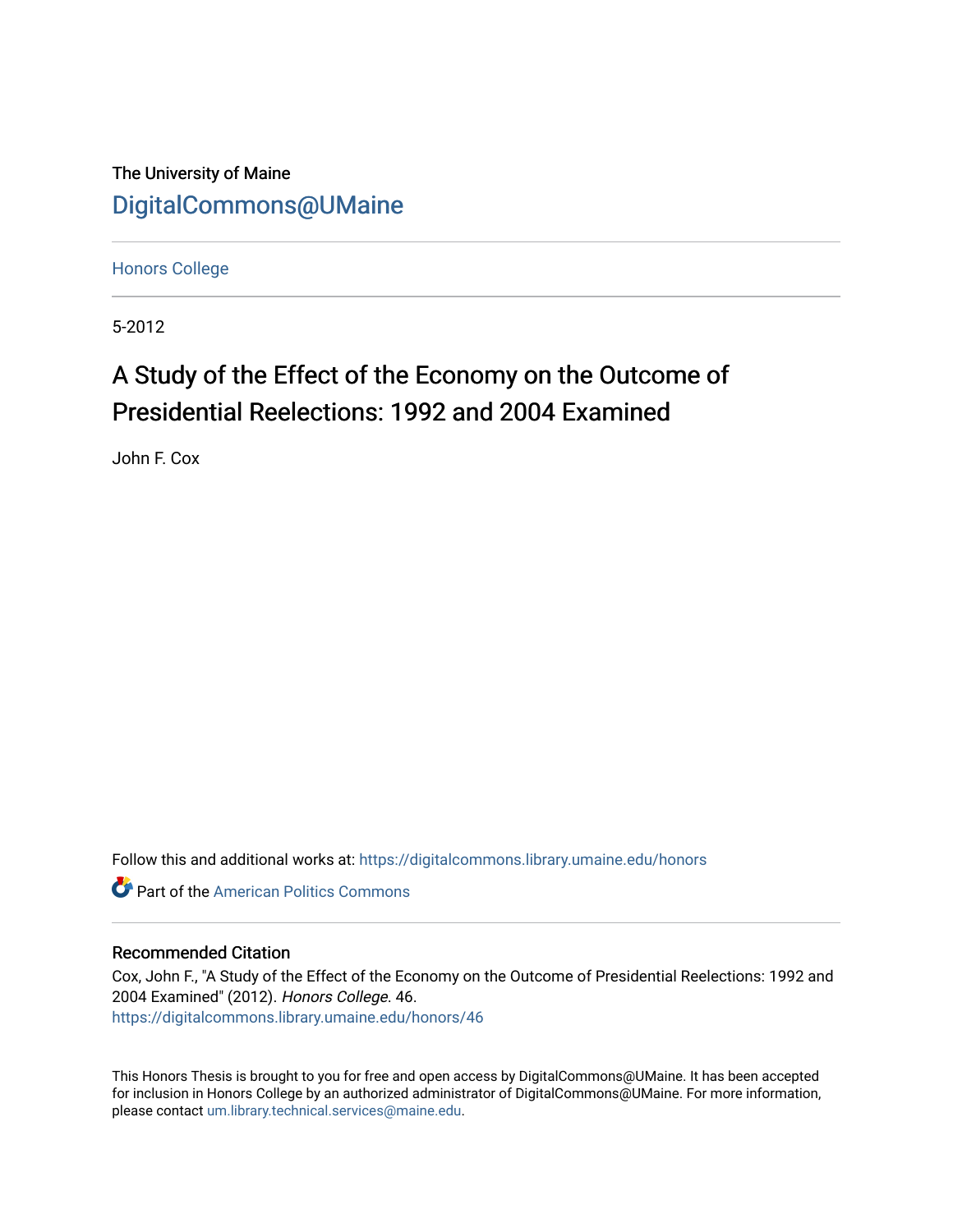# A STUDY OF THE EFFECT OF THE ECONOMY ON THE OUTCOME OF

# PRESIDENTIAL REELECTIONS: 1992 AND 2004 EXAMINED

by

John F. Cox

A Thesis Submitted in Partial Fulfillment of the Requirements for a Degree with Honors (Political Science)

The Honors College

University of Maine

May 2012

Advisory Committee:

Richard Powell, Professor of Political Science, Advisor Solomon Goldman, Professor of Political Science Deborah Rogers, Professor of English Kathleen Ellis, Professor of English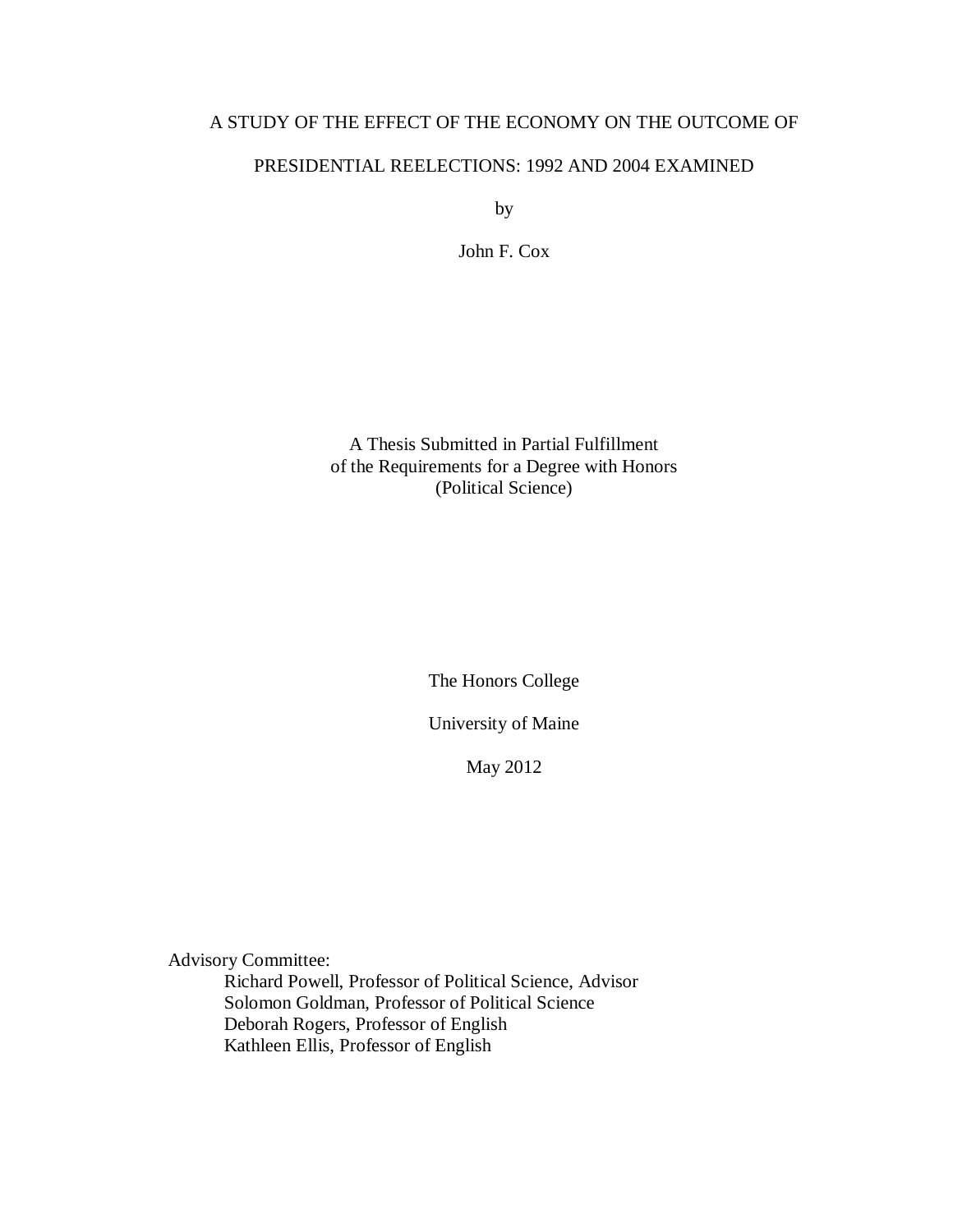#### Abstract

This study analyzed the varied impact of the economy in the 1992 and 2004 United States presidential elections. Initially, it was my contention that the economy is always the most important factor in deciding the outcome of a presidential reelections. Conventional wisdom states that a poor economy spells trouble for the incumbent candidate; this was the case in 1992. 2004 did not follow conventional wisdom, the economy was struggling but to a lesser degree and the incumbent candidate was victorious. However, as the study reveals elections and the campaigns that precede them are not merely matters of dollars and cents as the electorate examines many other factors before casting a vote. This thesis examines those *other* factors that led to the disparity in outcomes. Despite similar economies, the incumbent lost easily in 1992 and won easily in 2004. The study takes in to account the viability of the challenger candidates, the message of each campaign, external events, and the overall strategy of the candidates. In examining these factors, it became apparent that the economy is not always the controlling factor in United States presidential reelections. In fact, much of the outcome is determined by the ability of a candidate to adapt to the external events and appeal to the concerns of the electorate.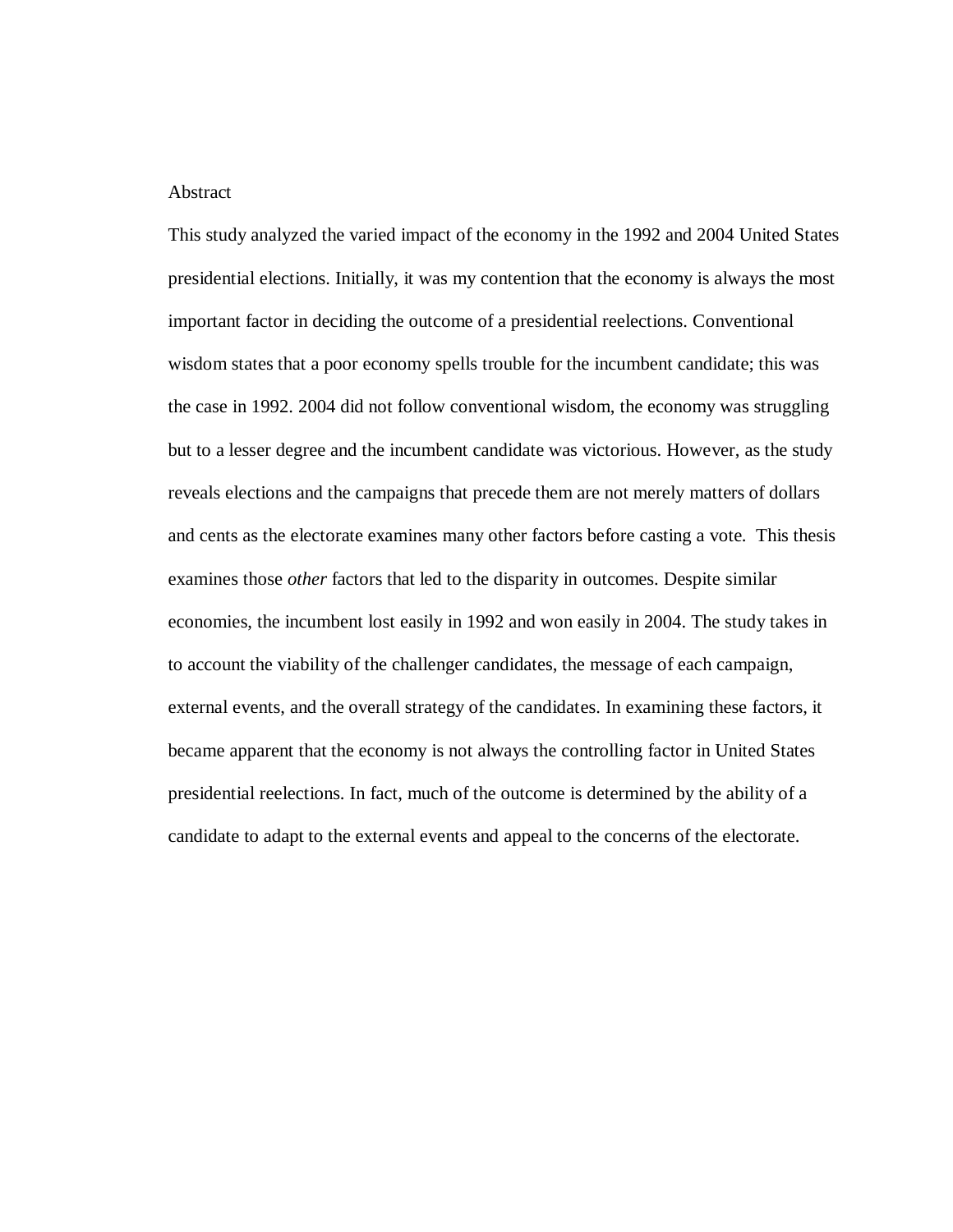# **Table of Contents**

| $\label{prop:nonlinear} \textbf{Introduction} \textcolor{red}{\textbf{.\textbf{1}}}\textbf{.\textbf{1}}$ |  |
|----------------------------------------------------------------------------------------------------------|--|
|                                                                                                          |  |
|                                                                                                          |  |
|                                                                                                          |  |
|                                                                                                          |  |
|                                                                                                          |  |
|                                                                                                          |  |
|                                                                                                          |  |
|                                                                                                          |  |
|                                                                                                          |  |
|                                                                                                          |  |
|                                                                                                          |  |
|                                                                                                          |  |
| JOHN KERRY'S IMAGE PROBLEM AND INABILITY TO RESPOND TO ATTACKS                                           |  |
|                                                                                                          |  |
|                                                                                                          |  |
|                                                                                                          |  |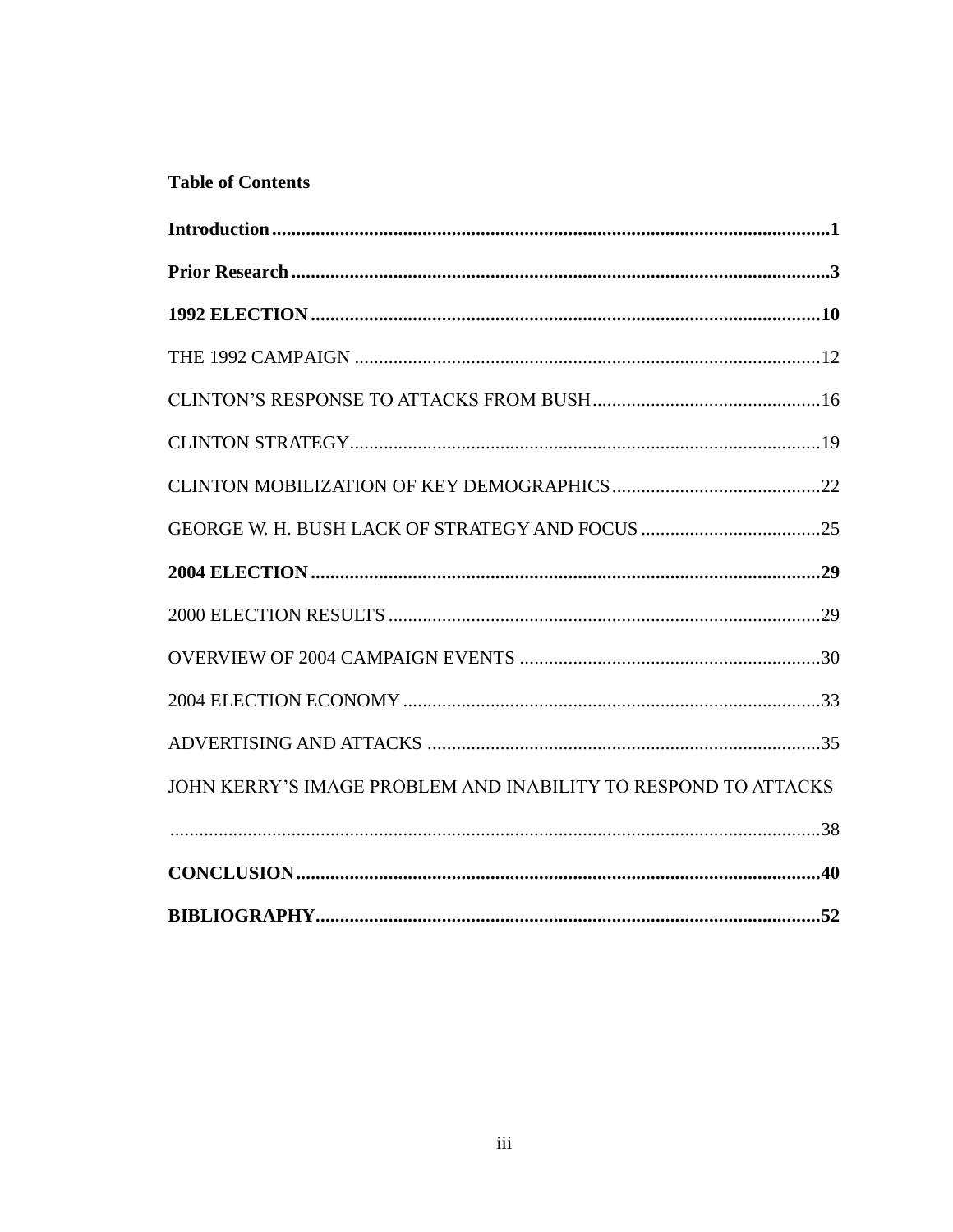#### **Introduction**

United States presidential elections and campaigns are undoubtedly influenced and shaped by the state of the economy and when predicting the outcome of any given election, economic indicators are always considered and the accuracy of forecasting models would suffer without their inclusion. However, elections and the campaigns that precede them are not merely matters of dollars and cents; the electorate has other factors to weigh before casting a vote on their ballot in early November. Voters also consider the state of national defense, social and domestic issues, as well as the character of the candidates, amongst a plethora of others. Therefore, although the economic climate is a significant factor it is not the only one in determining the outcome of an election and its significance fluctuates from election to election as the electorate's concerns and preferences fluctuate simultaneously. The candidate who is best able to appeal to the most pressing concern of the electorate stands the best chance to win.

The impact of economic conditions on the United States presidency is one that is well examined. The state of the economy undoubtedly influences an American voter's evaluation of the given presidential candidates; this is not disputed. However, much debate remains on impact of certain macro and micro economic indicators and the weight that an individual voter applies to each; the election year economy versus the entire first term economy; whether voters base their evaluation of the economy on their own personal finances or the nation as a whole; and whether or not voters are largely retrospective or prospective in their decision making on election day. Furthermore, the economy has been known to have a more pronounced impact in certain elections and particular attention will be paid to the 1992 and 2004 presidential elections as these two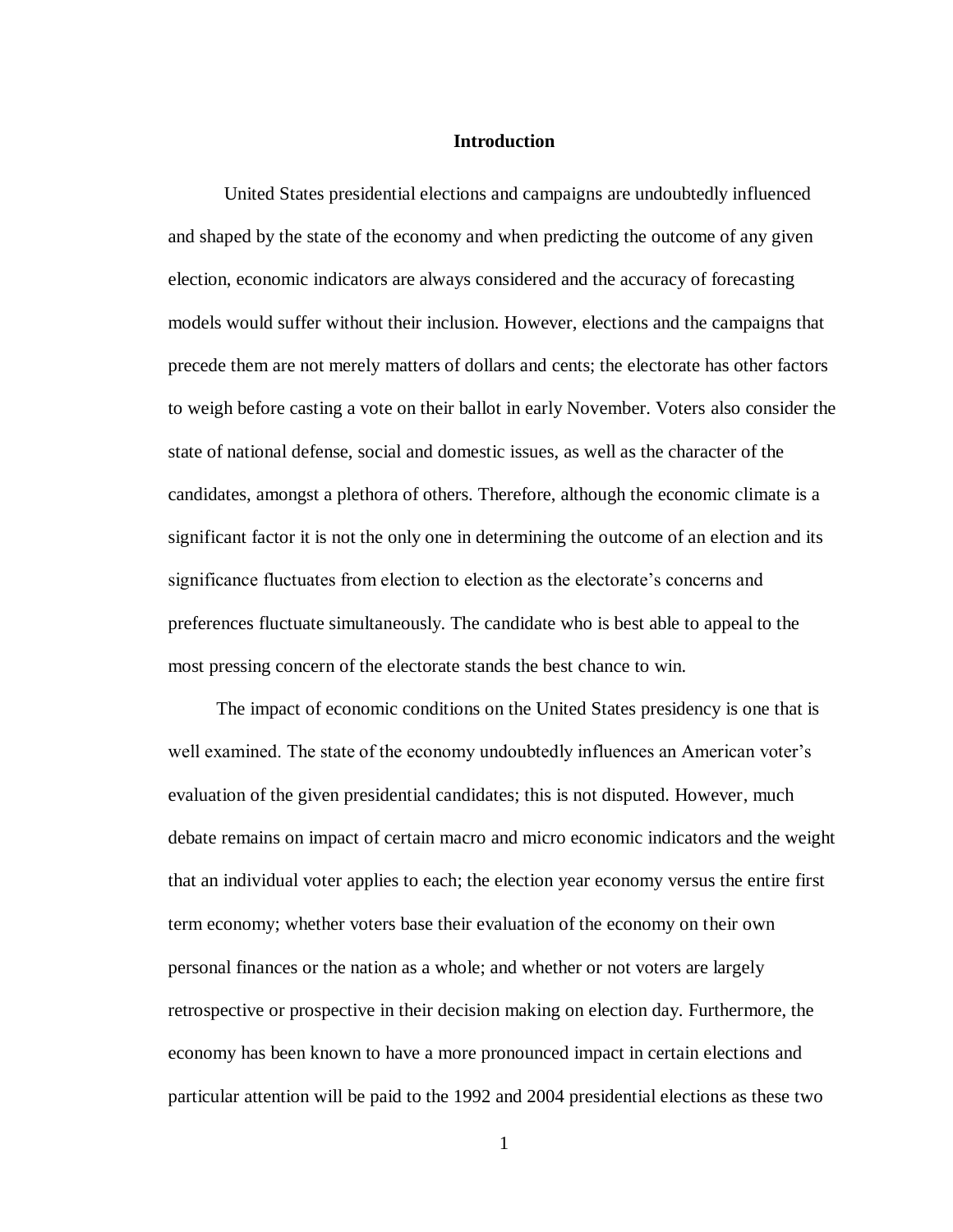represent the varying degree of effect the economy has on an election.

It seems indisputable that the economy does indeed have a large impact on the outcome of an economy. However, that impact fluctuates given the conditions of an election. The general consensus appears quite clear: when the United States economy is prospering, the incumbent candidate or party tends to be rewarded with a victory; when the economy is souring the opposite can be said. Another commonality in the studies was the perceived lack of impact a voter's personal financial situation has on their decision. Voters do not simply consider their own personal economic situation when casting a ballot; rather they take many factors into account and their evaluation of economic performance ebbs and flows throughout the course of the campaign.

However, much debate remains as to the impact of certain economic indicators— GDP, inflation, real disposable income, unemployment, etc.—and the weight individual voters assign to each indicator. Additionally, there does not appear to be a clear-cut answer as to whether voters are retrospective or prospective when casting a ballot. Voters cannot be classified as entirely retrospective or prospective when evaluating presidential leadership; it tends to fluctuate from election to election with an incumbent candidate evaluated in a more retrospective manner and a successor candidate judged prospectively.

This thesis will examine two presidential reelection campaigns: 1992 and 2004. The 1992 election came at a time when the United States was mired in a deep recession with economic prospects looking bleak. The 2004 election took a different shape as America was entering a full-blown "War on Terror" in response to the devastating attacks of September 11, 2001. These two campaigns featured incumbent Republican presidents, George H. Bush and George W. Bush. The senior Bush ultimately was throttled in his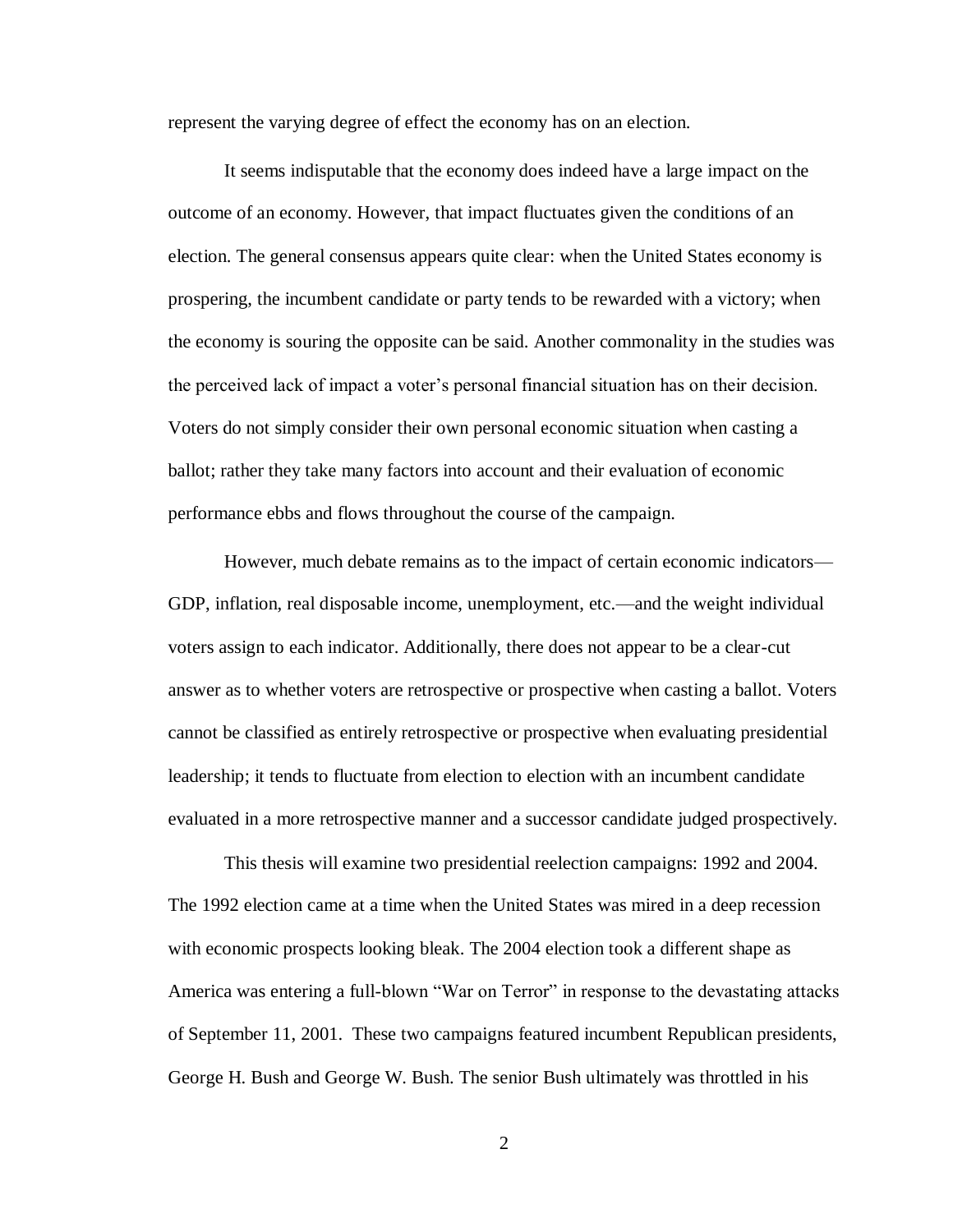reelection while his son marched his way to a majority share of the popular vote and another victory in 2004. Why were the results in 1992 so drastically different from those of 2004? In assessing this question many factors will be considered in evaluating the differences that led to such a wide disparity in the outcome these two particular elections.

#### **Prior Research**

James E. Campbell, author of *The American Campaign*, proposes that the economy, particularly the election year economy strongly impacts the outcome of presidential elections. The state of the economy at the time of the election affects whether the incumbent party or the out-party is more successful at attracting votes during a given campaign. Despite the obvious impact of the economy, presidential elections are more than simply the state of the economy and voters weigh other interests in making a decision. Additionally, the impact of the economy cannot be measured completely through dollars and cents. That is, the economy also indirectly affects the vote because the condition of the economy impacts the general public's mood toward the incumbent party. Simply put, when the economy is thriving the public's mood tends to be more positive. The opposite holds true when the economy is faltering. Furthermore, voters also hold incumbents far more accountable than non-incumbent or successor candidates because the public perceives the president as the manager of the economy and holds him responsible for the current conditions (Campbell 2007).

Elaborating on Campbell's contention that the election year economy is of particular importance, he concludes that voters are likely to be most affected by the recent information about the current administration's performance. In simpler terms, voters ask themselves, "What have you done for me lately?" The significance of the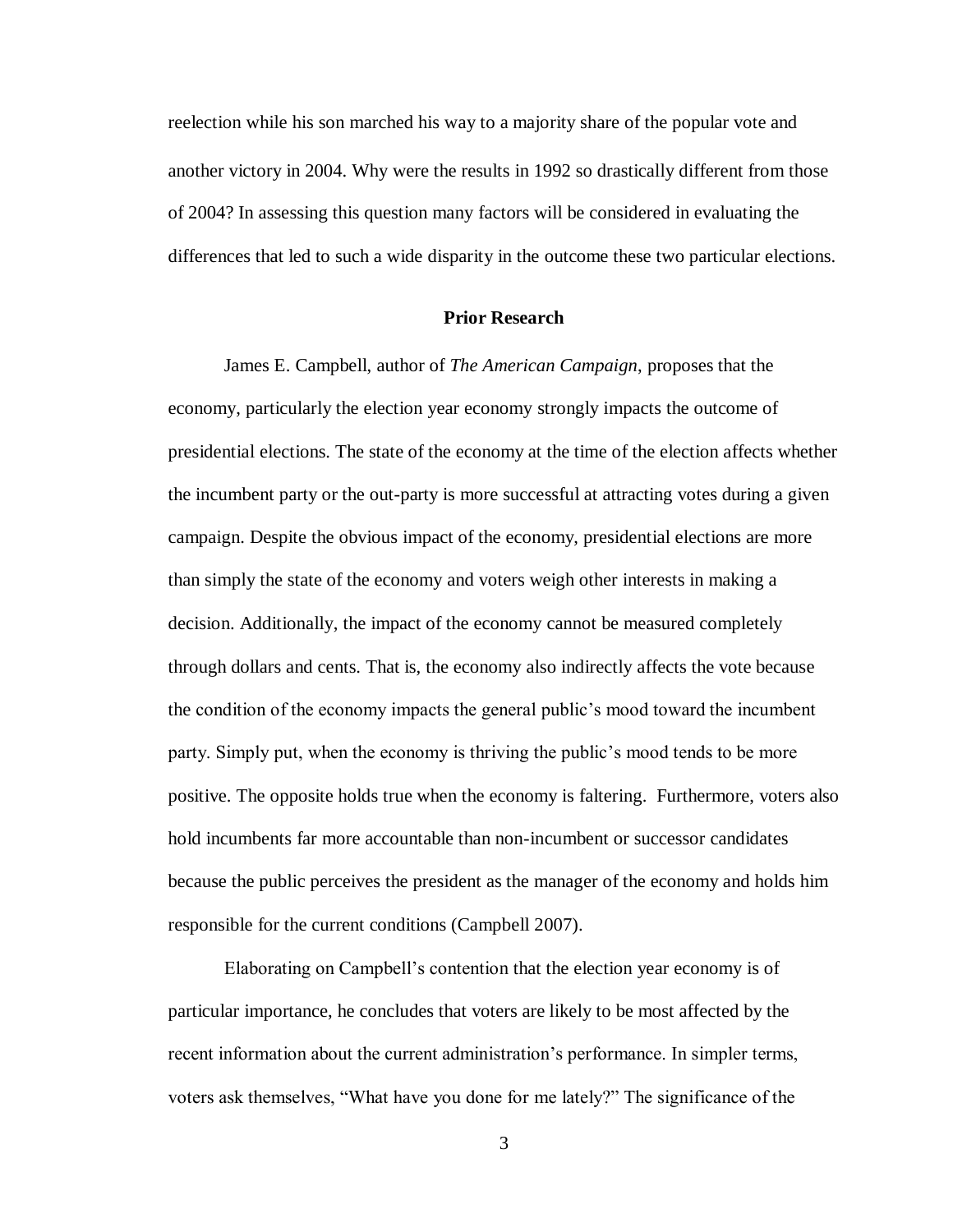election year economy is well documented in presidential forecasting models as nearly every model includes the performance of the election year economy. Despite the noted influence of the economy, it is not always the decisive factor in every presidential election. Not every presidential forecasting model relies strictly on economic conditions; voters care about other issues and candidate qualities that are not directly linked to economics.

Additionally, Campbell contends that although the election year economy may be of the greatest significance, economic conditions during the earlier years of the presidential term also matter. A president cannot afford to preside over two and half years of economic stagnation and then attempt to stimulate economic growth in the few months leading up to the election. Voters gain their impressions of the economy not so much from attention to the statistical measures reported the Government such as GDP, inflation, or unemployment, but rather from their personal day-to-day experiences and observations of how others know they are affected by the economy (Campbell 2007).

Voter's evaluation of the economy is developed over time, and although the election year economy may be more important, voters take the time to gradually assess performance as different economic events come to their attention. Furthermore, in tough economic times partisanship affects perception. For example, a Democrat will be less likely to blame the democratic policies for the poor economy and be more apt to jump on a conservative president for economic misfortune.

Lastly, Campbell's main contention, in general terms is that the economy has great influence on the general climate of the election. Voters may be more pessimistic of the in-party candidate if things are going poorly and will be much more responsive to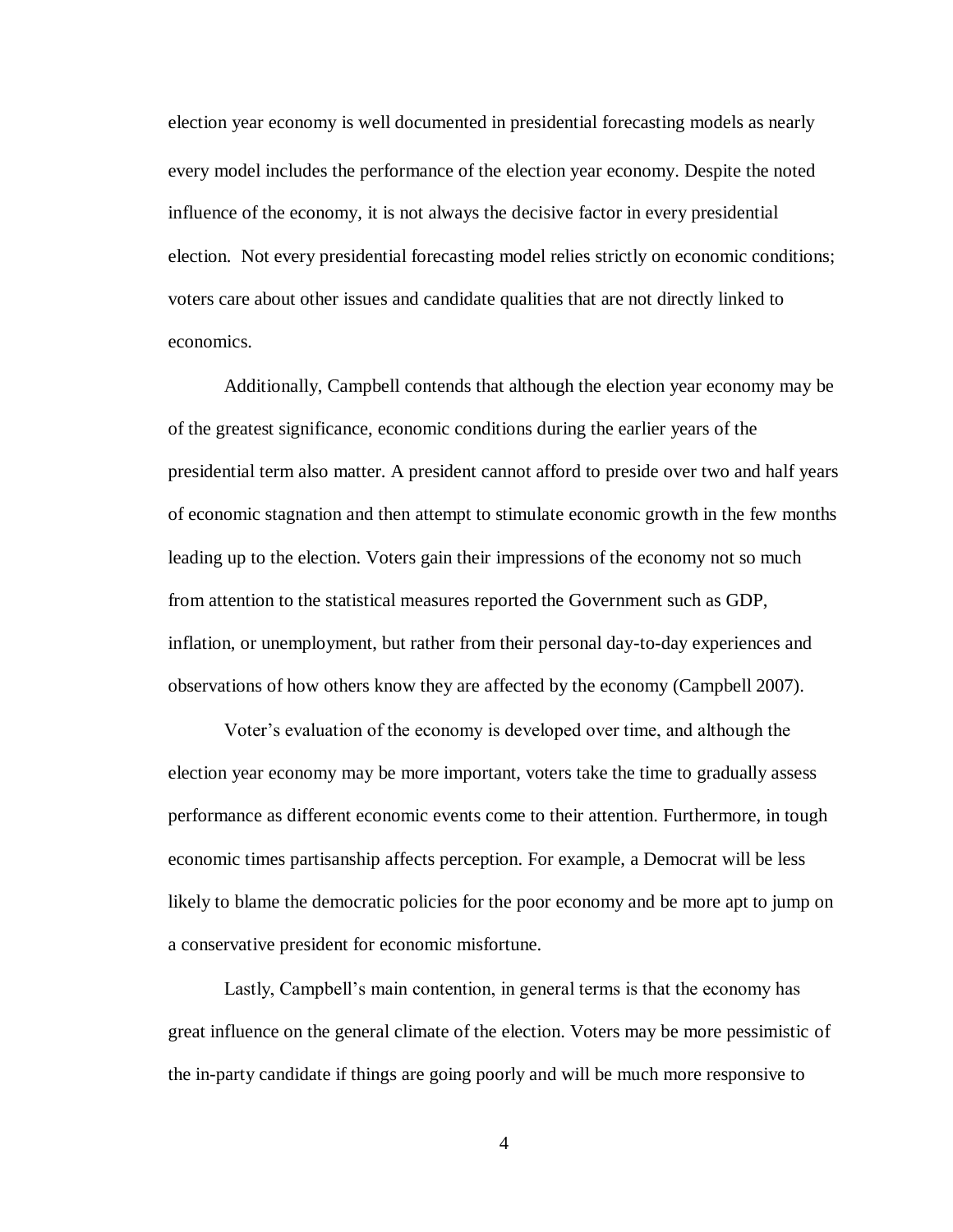calls for change. A poor economy can make the electorate angry and surly, and for a president seeking election that is the last thing they need. Although the president's control over the economy is limited, Americans tend to hold the president highly accountable for the current conditions. Voters who are particularly worried about finances may take it out on the in-party candidate, and in a weak economic time there are more voters in this predicament. Conversely, good personal experiences and observations of economic well-being are likely to foster a positive outlook and more generous evaluation of presidential leadership.

Morris Fiorina's work on *Retrospective Voting in American National Elections*  emphasizes the significance of retrospective evaluations of the incumbent party's performance in office. The retrospective aspect of evaluation is crucial, even for uninformed citizens he reasoned (Fiorina 1981), "typically have one comparatively hard bit of data: they know what life has been like during the incumbent's administration." Therefore he contends, the less a citizen knows about the details of policies and platforms of an incumbent, the more likely it is they will rely upon this retrospective voting element in which they assess whether or not their life has improved during the current president's administration.

In this work, Fiorina examines the importance of retrospective voting by making use of variables including tapping voters' perceptions of foreign policy, economic conditions, presidential performance, and other politically relevant factors in models of voting behavior. He concludes that the "effects of retrospective evaluations on the vote are pervasive, though often indirect" (Fiorina 1981) particularly on their impact on partisan loyalties or expectations regarding future performance.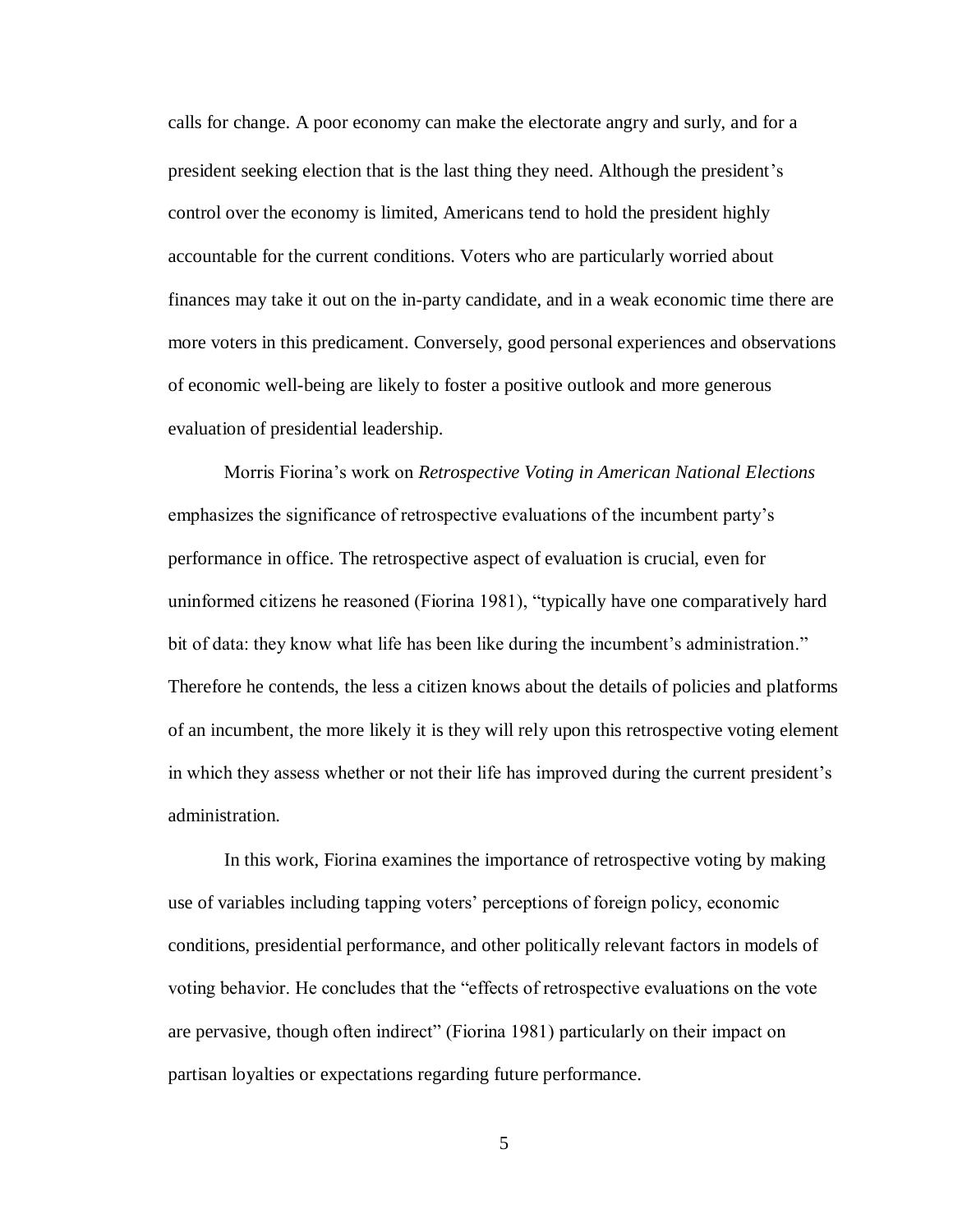Richard Nadeu and Michaell Lewis-Beck in *National Economic Voting in U.S. Presidential Elections* agree with Campbell's assessment that voters who feel the national economic conditions have improved are more likely to support the incumbent candidate. However, little is know about which indicators voters look at—GNP, income, unemployment, etc.—and how much weight they give to each. Despite the uncertainty of the importance of individual micro economic indicators, it is unlikely that the voter bases economic performance solely on GNP, rather they look at a multitude of measures and place different weights to each (Nadeu, Lewis-Beck 2001).

Nadeu and Lewis-Beck incorporate a "National Business Index" in their assessment of economic impact. The NBI, based on a survey of Consumer Attitudes and Behavior by the University of Michigan regularly asks, "Would you say that at the present time business conditions are better or worse than a year ago?" The NBI is calculated by assigning a score of  $+1$  for "better",  $-1$  for "worse", and 0 for "same". The results are calculated by the percentage in each response category, and subtracting the percentage "worse" from the percentage "better". For example, the 1992 NBI was -21, a year in which George Bush sought reelection unsuccessfully.

Agreeing with Campbell, Nadeu and Lewis-Beck conclude that in election years with an above average NBI, it is expected that individual voters will increase their support of the incumbent party. Additionally, personal finances seem to do little to sway voter's preference as voters who see their own pocketbook as improved are only slightly more likely to stay with the incumbent. There is argument concerning the legitimacy of the NBI incorporated in the study, as detractors point to it as a subjective measure that is influenced by partisanship. Republicans may tend to vote for a republican incumbent,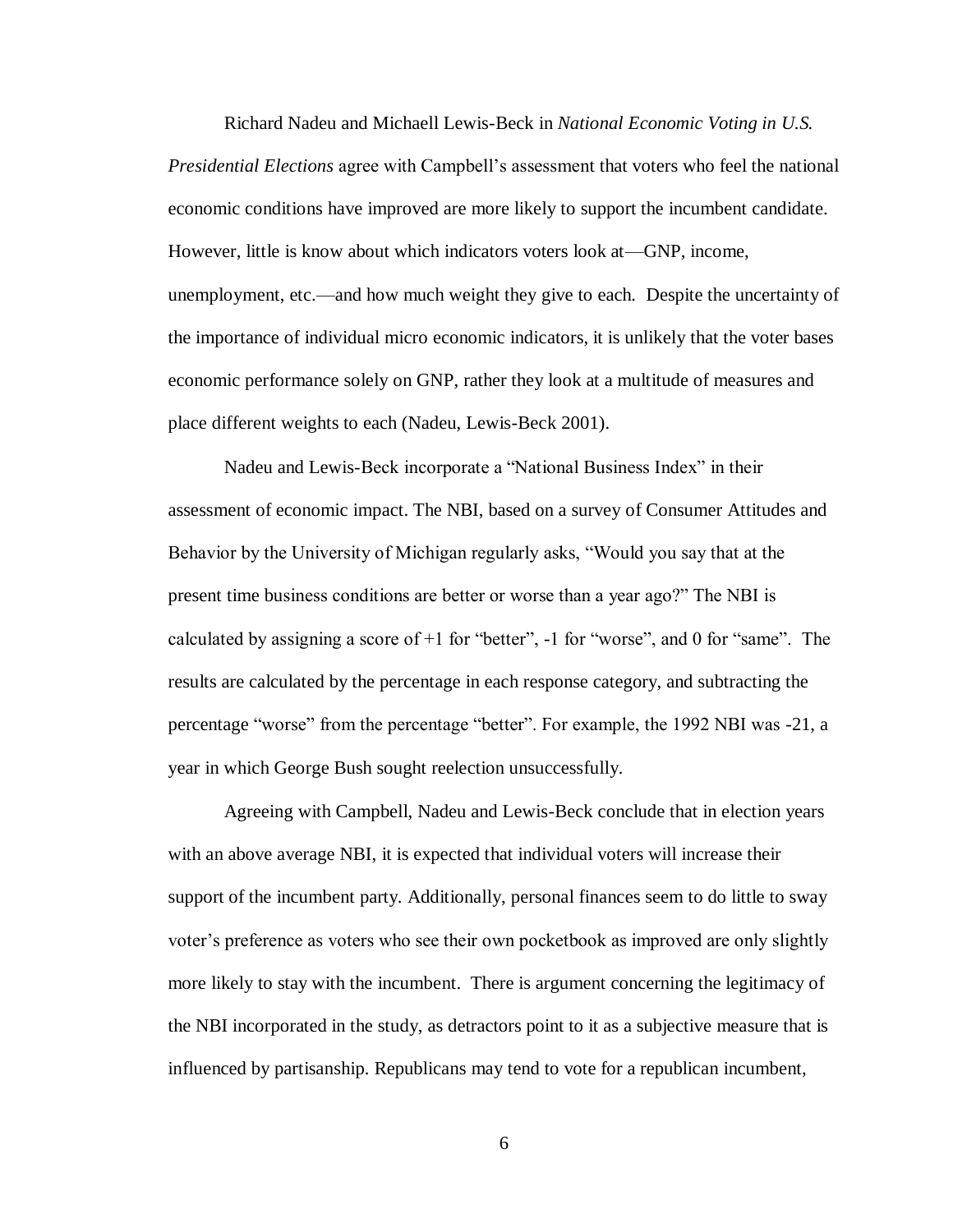because they are Republican and perceive that the economy is doing better than it actually is. Despite the element of subjectivity, the Nadeu and Lewis-Beck prefer it to the usual macroeconomic indicators as they describe real disposable income and GDP as crude, rough approximations, at best of how the economy affects individual voters.

There is little debate that responsibility of the economy is attributed to the president. The two agree that when the economy is doing well, the manager gets rewarded with support, when it goes badly, that support goes elsewhere. Furthermore, the two hypothesize that economic voting is influenced by divided government. If the government has party control of congress, the public perceives that the president should have no difficulty getting laws through as he sees fit. It would seem to make sense that under a totally unified government, the economic vote would be enhanced; however the study found no support for the divided government hypothesis. Rather, economic voters focus solely on the president, giving him leadership responsibility regardless of whether congress is an ally.

Another basic claim made is that when an elected president is not running, economic voting will be weaker. Incumbent candidates are judged harshly on their economic record. The question remains as to whether voters assess past economic performance, then reward or punish the incumbent accordingly. Or, do they form expectations about the economy's future, and on that basis cast their ballots? Generally speaking, both past and future economic conditions appear important for presidential vote choice. However, when no incumbent is running it is argued that voters tend to focus on the economic future the candidate outlines whereas incumbent elections are largely

G. Patrick Lynch, offers somewhat of an alternative view in his study entitled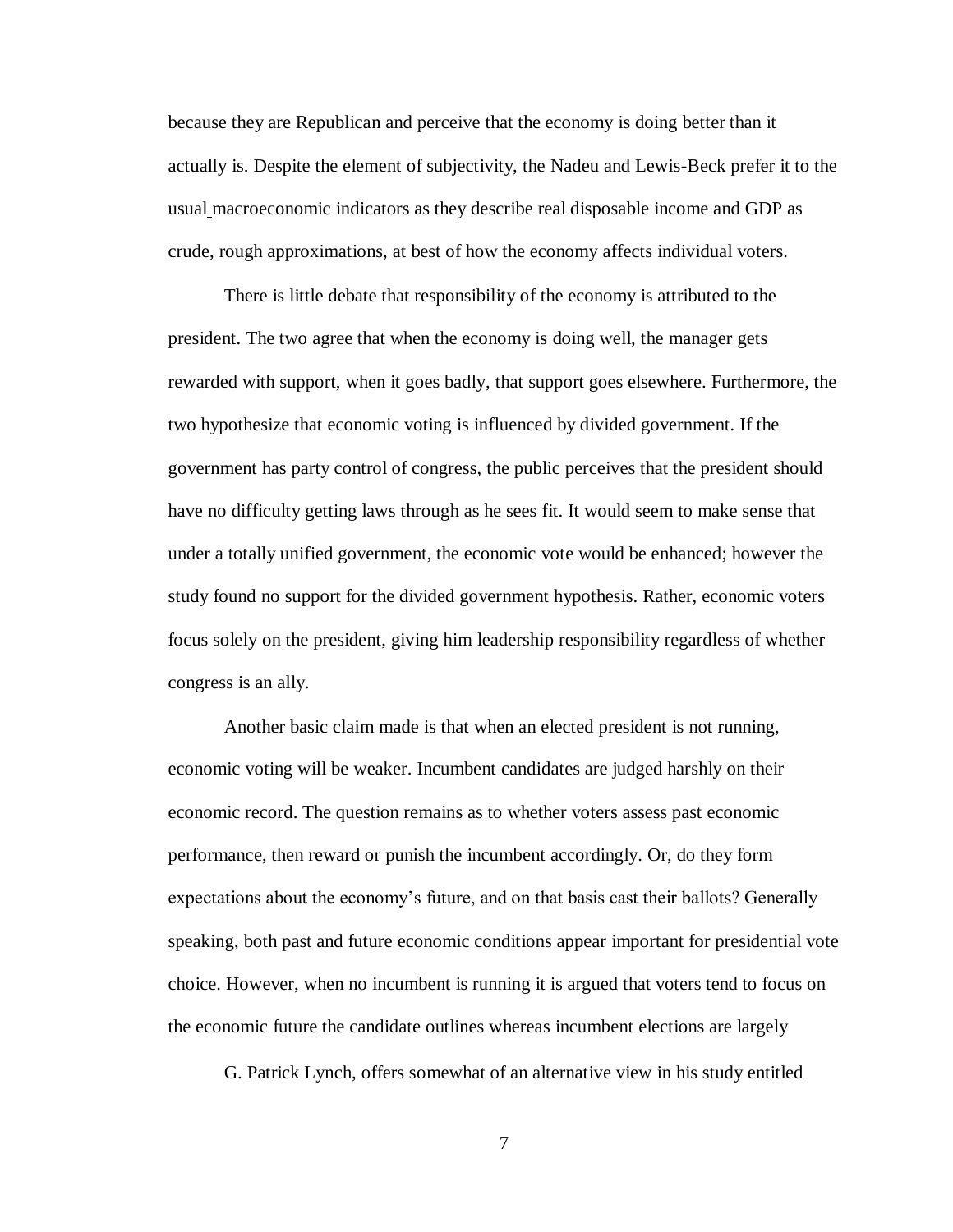*Presidential Elections and the Economy 1872 to 1996*. One of his main contentions is that presidential power over economic policymaking greatly influenced from the beginning of the New Deal to the end of World War II and as a result Lynch contends that GNP changes became much more important in presidential elections after 1946. Increased importance of GNP after 1946 coincides with the passage of the New Deal legislation and Employment Act of 1946, as it was the first piece of US legislation to focus specifically on national macroeconomic performance goals. To summarize, the New Deal and the end of WWII may have increased voter sensitivity to economic conditions. The responsibilities of the president after 1946 included things such as full employment and steady growth which are captured in the GNP variable. Like others examined, Lynch does not dispute the contention that voters hold incumbent Presidents much more responsible for the state of the economy than a non-incumbent (Lynch 1999).

James S. Guseh offers much of the same in *The Impact of Macroeconomic Conditions on Presidential Elections*. He agrees with others that economic hardship in one's personal life or "pocketbook" interests does not seem to have a significant effect on presidential voting. He does not dispute the contention that incumbents typically thrive when economic conditions are good but suffer when conditions are bad. Unlike previous studies, Guseh explores the theory of policy voting that Democratic and Republican parties are perceived as having different macroeconomic policies. Democrats are perceived as being more concerned about addressing the problem of unemployment. His main conclusions are that macroeconomic effects on votes differ significantly between incumbent parties in presidential elections. Unemployment decreases votes for the Democrats while inflation decreases votes for the Republicans. Still, confusion remains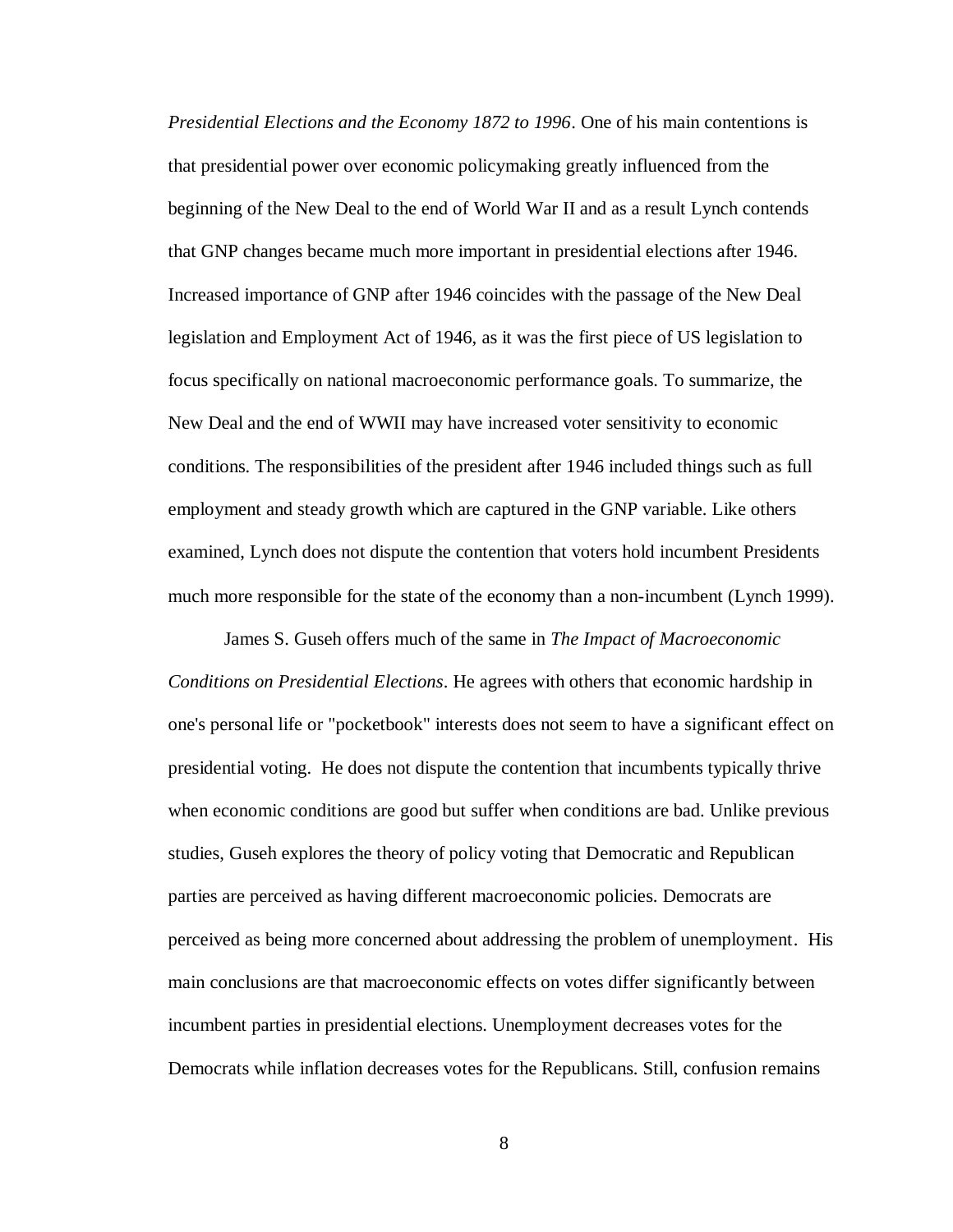concerning the impact of each indicator on an individual voters decision making (Guseh 1996).

Lastly, *The American Voter and the Economy, 2008* by Robert S. Erikson, concludes much of the same: when the United States is prosperous, the electorate votes the incumbent back into office. When the U.S. economy sours, the incumbent or incumbent party loses. As the campaign evolves, the electorate begins to shift its vote in the direction of its assessment of economic conditions—toward the incumbent party if favorable, against if not (Erikson 2009). In accordance with other studies, Erikson contends that voters do not respond directly to their personal financial situation. Furthermore, he poses the question as to whether or not voters simply reward or punish government for the quality of their lives void of any thought as to whether or not government is actually responsible for the economic consequences of their actions. Or do voters act as rational economic actors guiding future government policy strategically by their thoughtful electoral decisions.

In conclusion, it seems indisputable that the economy does indeed have a large impact on the outcome of an economy. However, that impact fluctuates given the conditions of an election. The general consensus appears quite clear: when the United States economy is prospering, the incumbent candidate or party tends to be rewarded with a victory. When the economy is souring the opposite can be said. Another commonality in the studies was the perceived lack of an impact a voter's personal, financial situation has on their decision. Voters do not simply consider their own personal economic situation when casting a ballot; rather they take many factors into account and their evaluation of economic performance ebbs and flows throughout the course of the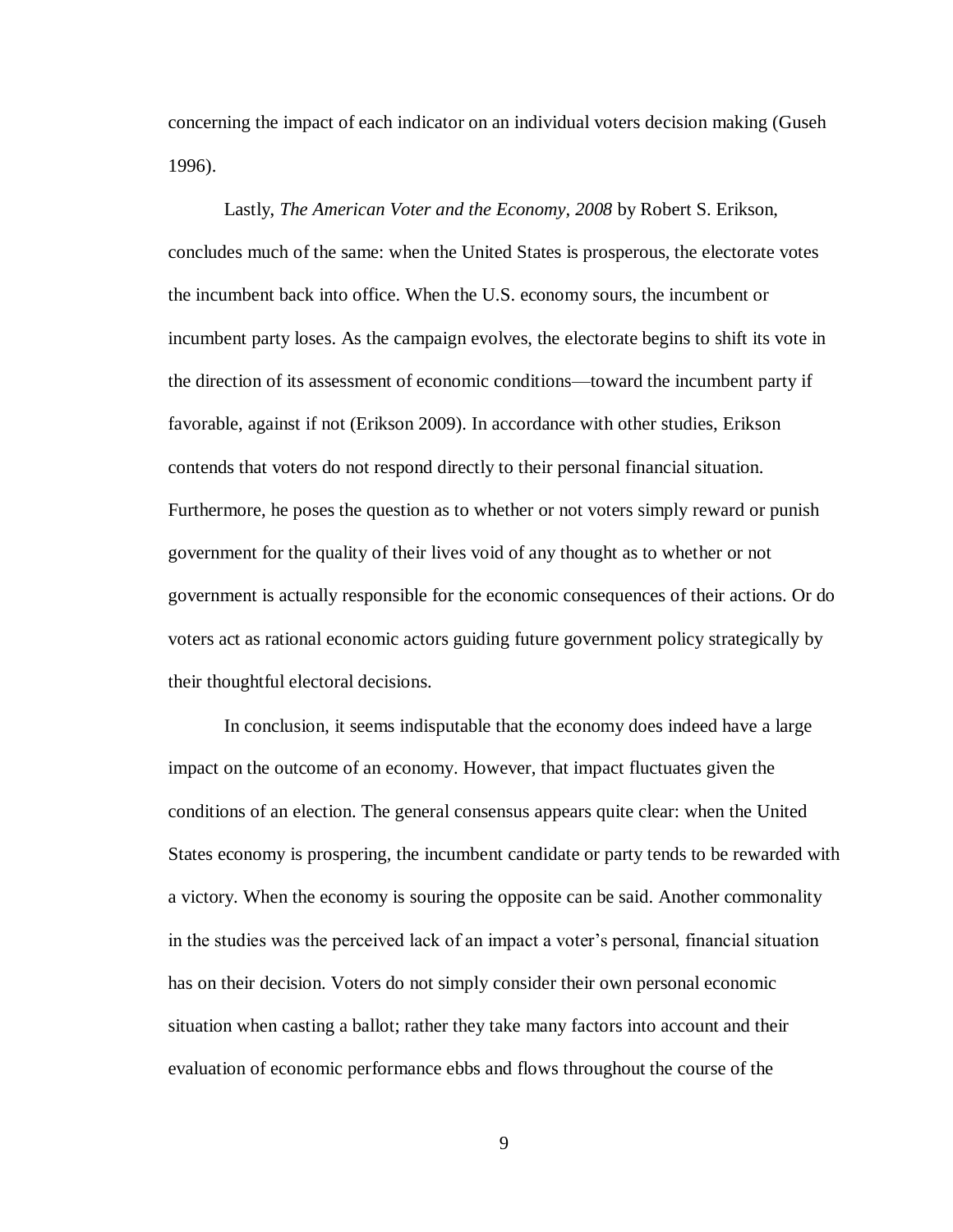campaign. However, much debate remains as to the impact of certain economic indicators—GDP, inflation, real disposable income, unemployment, etc.—and the weight individual voters assign to each indicator. There does not appear to be a clear-cut answer as to whether voters are retrospective or prospective when casting a ballot. Voters cannot be classified as entirely retrospective or prospective when evaluating Presidential leadership; it tends to fluctuate from election to election with an incumbent candidate evaluated in a more retrospective manner and a successor candidate judged prospectively.

#### **1992 ELECTION**

The 1992 presidential campaign featured the incumbent, and presumed favorite, George H. W. Bush and the challenger, former Governor of Arkansas, William Clinton. Bush was elected in 1988 in rather convincing fashion winning a majority of the popular vote and capturing forty states in the Electoral College. He took the office with high hopes, considered to be a disciple of the ever-conservative Ronald Reagan, Bush was expected to be the heir to his platform. Unfortunately for Bush, his first term was mired by a receding United States economy, which overshadowed his triumphs in the foreign policy realm in which he excelled. However, leading up to the 1992 election it was still nearly unanimous amongst presidential forecasting models that Bush would prevail and gain a second term in the Oval Office ((Elich 2009). The models accounted for the effect of an incumbent candidate in the field, low inflation numbers experienced during Bush's first term, and the short term economic boost in the election year economy. Prominent presidential election forecasters such as Michael Lewis-Beck and Tom Rice predicted that Bush would receive fifty five point seven percent of the two-party popular vote (Lewis-Beck/Rice 1992).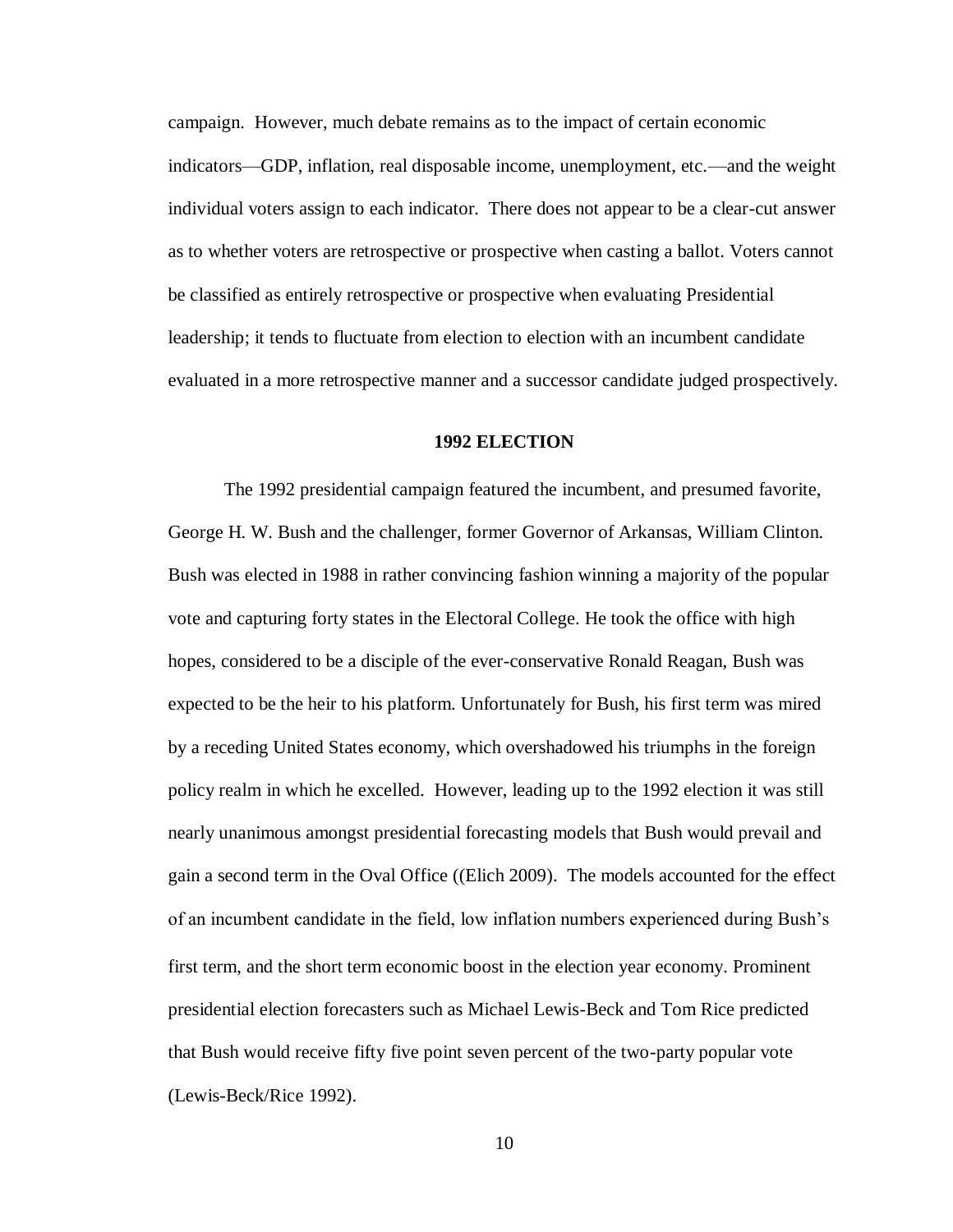The results offered by various forecasting models on face would seem a bit precarious; given the overly negative public evaluation of Bush's first term in office based on the poor economy, disappearance of jobs, and even the growth in per capita disposable income across Bush's first term was the lowest in six decades. It seems the models placed too much value on the election year economy and failed to consider the larger picture; despite great success in foreign affairs, the economy deep in a recession and lack of job growth was enough to thwart Bush's hope of reelection. Instead, the 1992 election was an overwhelming rejection of an incumbent president and a landslide vote of no confidence in the conservative regime that Reagan and his allies had sought to create.

#### *IMPACT OF 1988 ELECTION*

In 1988 George Bush won easily and was an extremely popular president for much of the first term. Generally speaking, when one experiences great success in sports, academics, or any other field in life, there is a tendency to relax a bit and complacency ensues. 1988 made Bush become complacent; with such great popularity and outstanding achievements in foreign policy Bush experienced very high approval ratings leading him to take his foot off the gas and not work as aggressively at solving the economy as he should have.

Bush was to be the heir to Ronald Reagan and he garnered tremendous support as the heir of the popular and innovative leader. His approval rating soared all the way to ninety-percent after the United States overwhelming victory in the Persian Gulf War and the dissolution of the USSR at the end of the Cold War. Unfortunately, as the economy soured so too did Bush's approval ratings. By December of 1991, Bush had experienced an unprecedented forty-seven point drop in approval rating, all the way down to a mere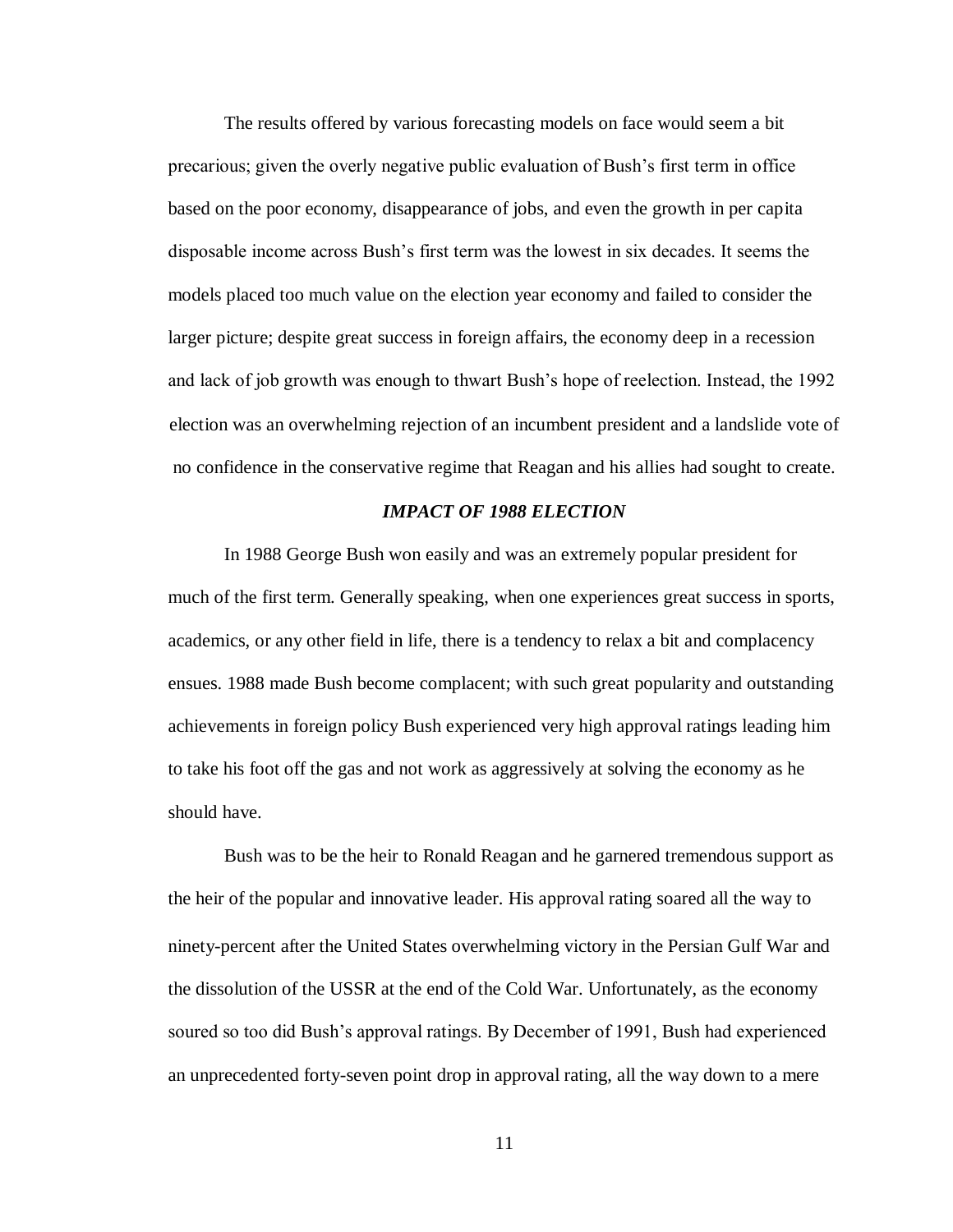forty three percent (Loevy 1992). A measure of one's character can be defined on how they handle success. Instead of quickly shifting focus to fixing the economy, Bush largely ignored the issue altogether and was ultimately defeated because of his complacency with regards to the state of the economy. (Silver 2011).

#### *THE 1992 CAMPAIGN*

In 1992 it was obvious that the economy was the biggest issue. The election took place during a time when there was no real international crisis. As a result, the Republican party could not campaign against the Democrats for being "soft on Communism, if there was no longer a world Communist threat. Instead of channeling his resources and energy to the biggest issue of the campaign, Bush instead detached himself from the economy and sought to paint a negative picture of his opponent, Bill Clinton.

In a year of serious recession, Bush would have done much better to respond to voter's concerns about the economy instead of minimizing the rigors of the recession and pleading voter's to look on the bright side. Instead he rested on his foreign policy laurels in an election that had little to do with national security. It is safe to say that the 1992 election served as a referendum on Bush's first term in office, but voter's also analyzed Bush prospectively and did not see him as the one to lead America out of recession.

George Bush did a remarkable job as commander-in-chief of the United States military. During his first term he oversaw the end of the Cold War and the dissolution of the former USSR. As significant as these accomplishments were, Bush's greatest triumph was Operation Desert Storm, the first major foreign crisis the United States faced since the dissolution of the USSR in August 1990. Bush would not stand for an Iraqi invasion of Kuwait—a major supplier of oil to the United States—and within one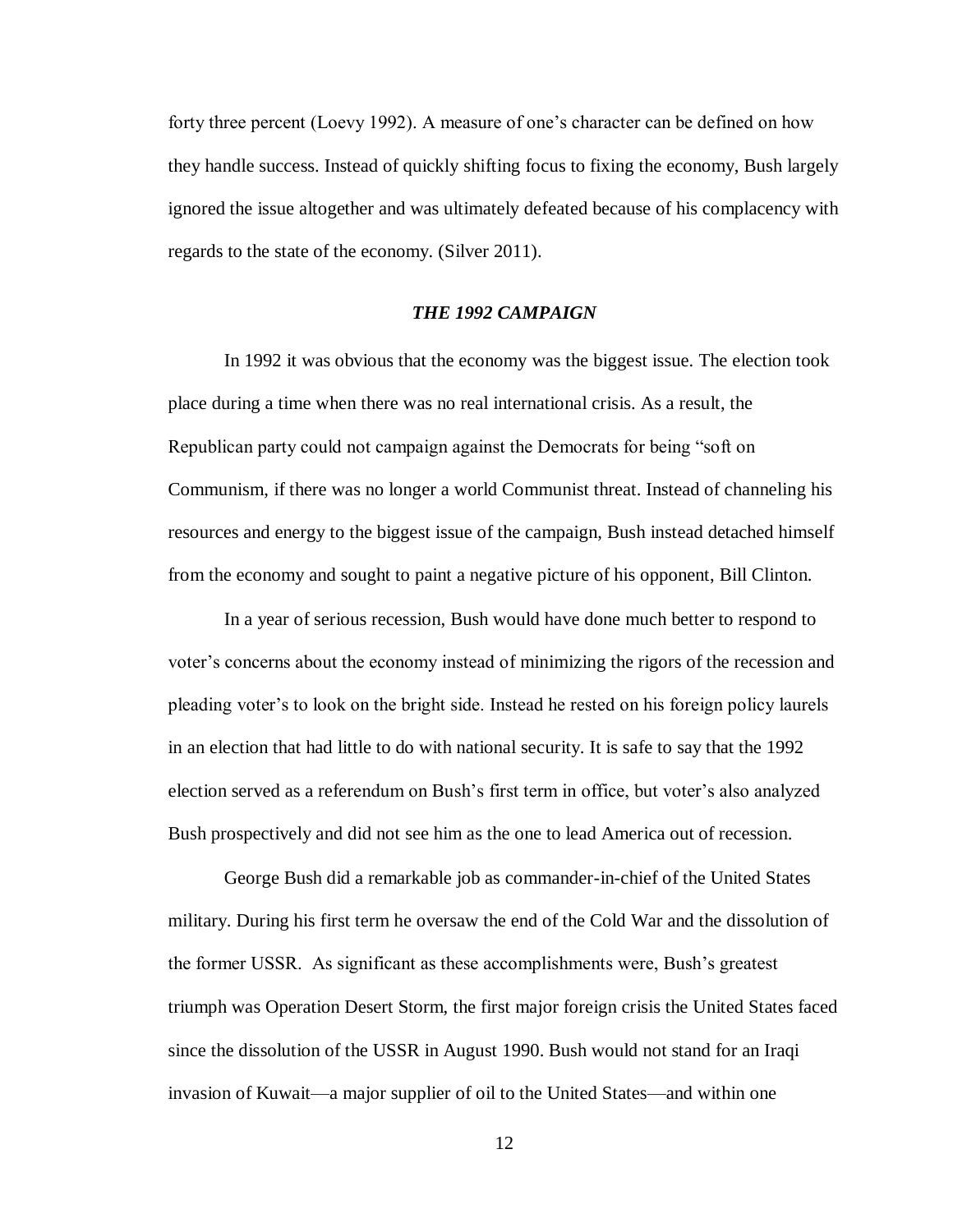hundred hours after the ground attack was initiated, Kuwait was liberated. The operation was an overwhelming success; and President Bush was applauded for his leadership abilities. At the conclusion of the war in March 1991, Bush received some of the highest approval ratings on record. A survey conducted by the *Los Angeles Times* in March of 1991 found that 86 percent of respondents said that Bush had strong leadership qualities (Pomper 1993).

The Persian Gulf War momentarily overshadowed the receding United States economy but by the time of the November election, the main issue remained about the economy. The impact of the Persian Gulf War rapidly decreased as the economy continued to falter as evidenced by a public opinion poll of the New Hampshire Primary voters. According to the poll, only seven percent of the respondents indicated that the Persian Gulf War had played any role in their voting decision in the primary in that state (Toner 1992). Voters remained fixated on the economy. Eighty-two percent of New Hampshire voters ranked the economy as the top issue as the budget deficit was projected to reach \$400 billion by 1993 and a \$4 trillion overall debt (Toner 1992). Unemployment remained high at more than seven percent and joblessness rates were as high as ten percent in some places. Bush failed to recognize these warning signs instead he paid very little attention to them leading his critics within the conservative wing to characterize him as having been "grossly out of touch with a larger public, for being an insider elitists, for undercutting if not betraying the legacy he had inherited, and for lacking the political imagination to provide leadership or even a minimally adequate definition of himself and his purposes" (Pomper 1992). Bush's leadership qualities had always been his source of strength, but given the climate of the 1992 election, his greatest strength was rendered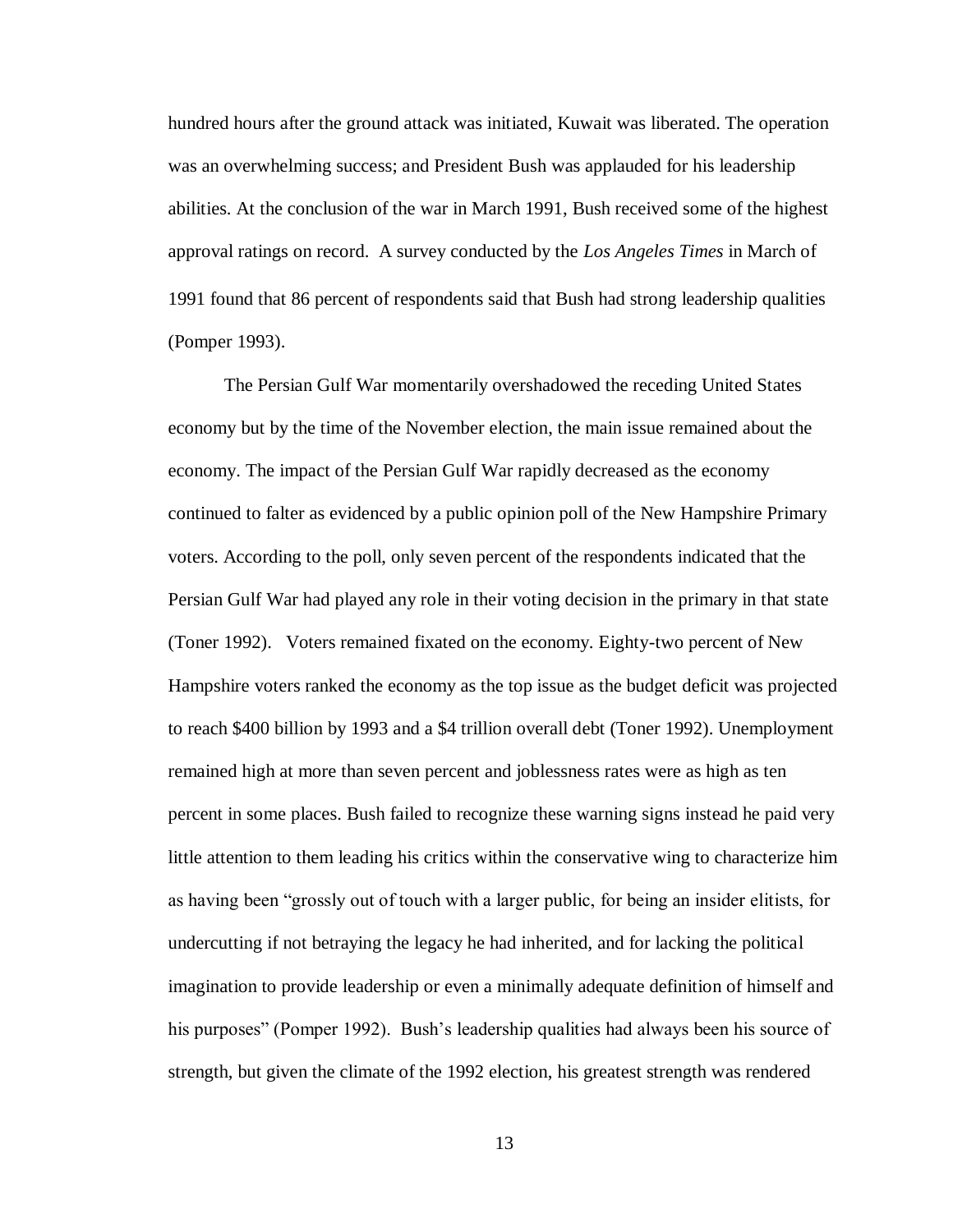largely irrelevant in an election so focused on the economy.

The importance of the election year economy and its prospects for the future has a drastic impact on the outcome of the following election. The state of the economy at the time of the election affects whether the incumbent party or the challenging party is more successful at attracting votes during the campaign from the "late deciding" portion of the electorate. An economy that appears to be headed in the right direction, in the past at times, has been able to overshadow otherwise faltering economies. Generally speaking, voters tend to place a higher emphasis on the state of the economy during the election year as they may ask themselves of the President and administration, 'what have you done for me lately?' Nearly every presidential forecasting model accounts for the election year economy, but that is not to say the previous three years of the term are insignificant. The economy as a whole during Bush's term led to a widespread public distrust in Bush's ability to lead America out of the recession. Even so, it was still Bush's election to lose as a *New York Times/*CBS News poll found that only sixteen percent of registered voters nationally viewed Clinton favorably, while forty percent viewed him unfavorably (Pomper 1992). These numbers did not inspire confidence for Clinton and his team, but he had a much more manageable objective than President Bush who desperately needed to come up with a convincing set of remedies for the faltering economy. Instead, Clinton sought to strengthen his image by presenting himself as a family man, able to relate to the American people.

John Morin, the director of polling for the *Washington Post* described Bush as "the most unpopular incumbent president to seek re-election in the past five decades" (Pomper 1992). The numbers backed up Morin's claim. President Bush had the lowest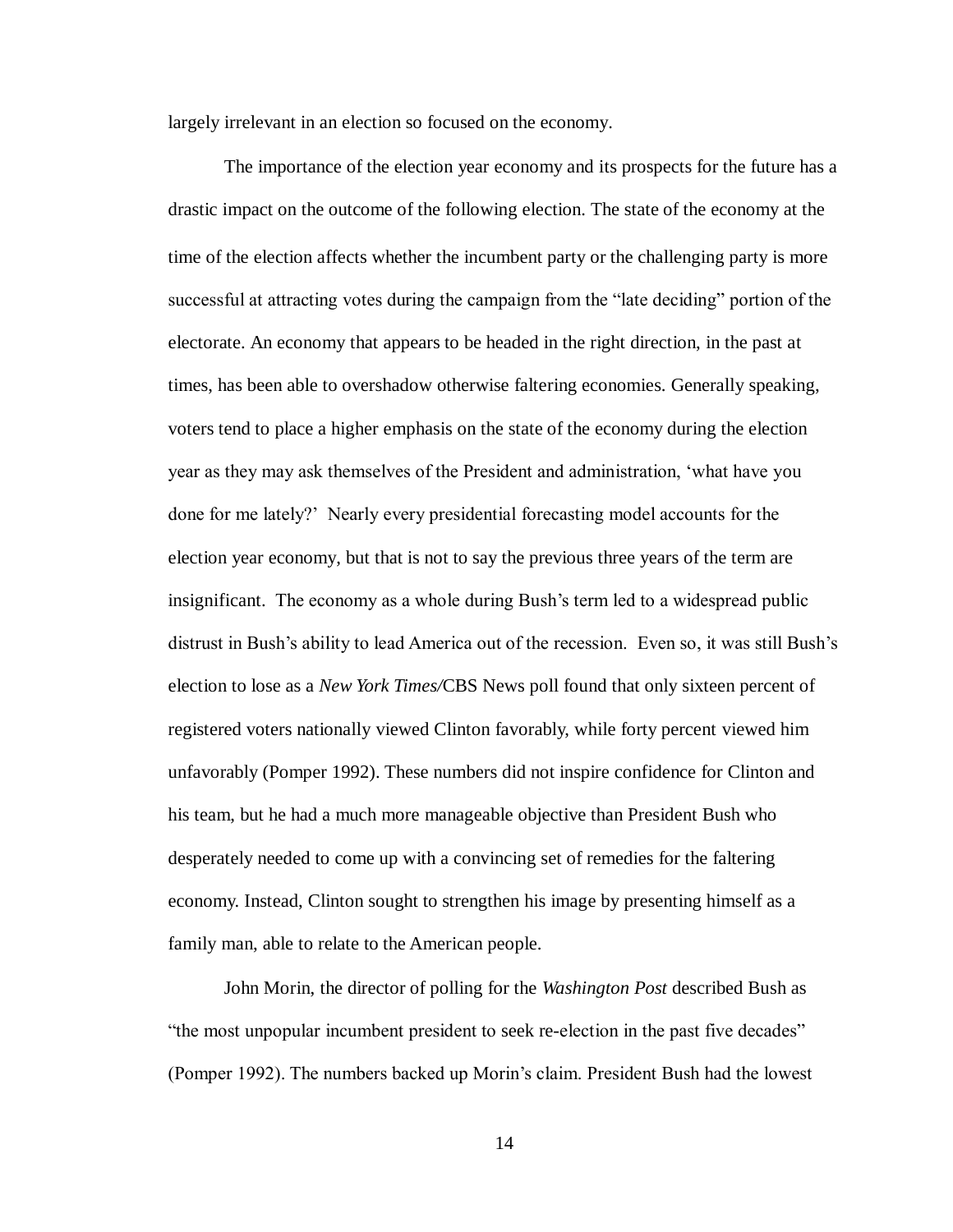job approval rating of any president at a similar point in his presidency. As a matter of fact, since World War II, only three of the nine incumbents (including Bush) have had lower approval ratings at any point in their terms. Bush also had the highest disapproval rating of any incumbent president seeking reelection, with his popularity compared to that of Richard Nixon during the worst days of his presidency (Pomper 1992.) Bush's approval rating had dipped all the way down to thirty-nine percent, and no incumbent candidate seeking reelection has ever been successful with an approval rating so low. The relationship between approval rating and reelection odds seems quite simple at first glance: every incumbent with an approval rating of forty-nine percent or higher won reelection, while every candidate with a rating of forty-eight percent or lower lost(Silver 2011).

In theory, an incumbent candidate inherently holds an advantage over the challenger for a multitude of reasons. However, in 1992 it was Clinton who held the largest advantage that any challenger had ever enjoyed over an incumbent president at a similar stage in the campaign. In mid-August, with Ross Perot no longer in the picture and before the Republican convention, Clinton led Bush by a twenty-six-point margin the *Washington Post* poll (Morin 1992). Only 1964 Republican challenger Barry Goldwater was further behind in the summer polls than was Bush in 1992.

The fall from widespread popularity for George Bush can be attributed to a few factors. First, the dynamics and context of the 1992 election were vastly different than 1988—one in which foreign affairs dominated. Secondly, Bush was incomplete as a candidate—his interest in domestic politics was feeble at best. Undoubtedly, Bush's chief political passion and strength was in the realms of foreign policy and diplomacy. His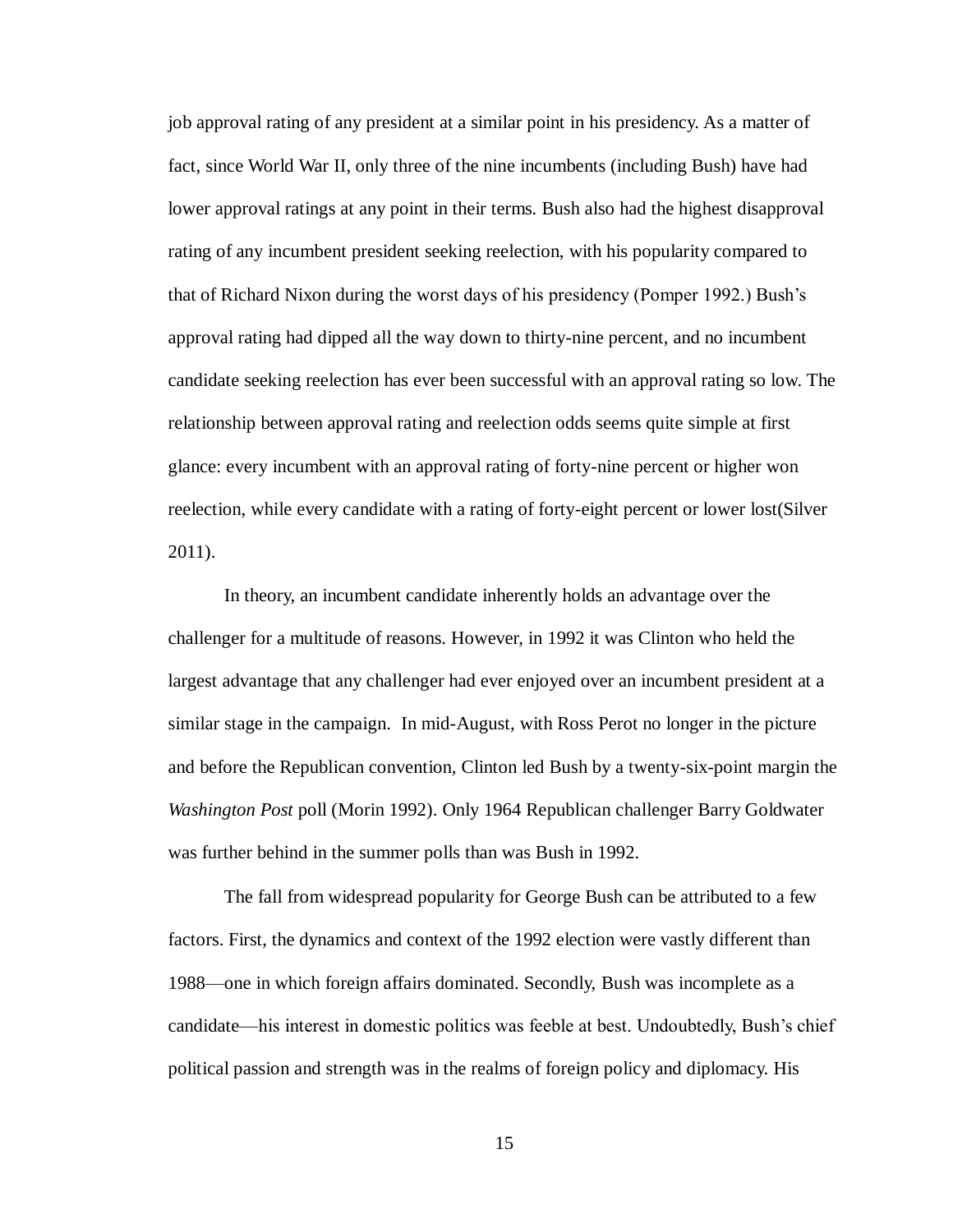expertise in this area was not questioned. However, given the transformed economic setting in which 1992 played out, those strengths could not compensate for his meager interest in any aspect of American domestic politics. Bush failed to adapt and appropriately address the most burning issues in the United States.

In chronicling Bush's downward spiral from immense popularity in 1988 to eventually suffering the greatest sustained drop in presidential popularity ever recorded. It is necessary to mention his greatest rhetorical gaff which occurred all the way back in 1988. Upon accepting the Republican nomination at the 1988 Republican National Convention, Bush uttered a phrase that gave his competitors endless ammunition in the years to come. Bush offered a promise that proved impossible to keep in describing his plan for the future he strongly proclaimed: "Read my lips: no new taxes." The phrase was delivered with great conviction and unbridled passion but unfortunately for Bush it was one that would come back to haunt him in the future.

## *CLINTON'S RESPONSE TO ATTACKS FROM BUSH*

President Bush certainly had his shortcomings and the challenger; Bill Clinton was able to prey upon Bush's complacency with regards to the increasingly troubling economic situation. Bush's lack of devotion to the economy led many to describe him as out of touch and unable to relate to the problems faced by average Americans. Bill Clinton was just the opposite. He was a southerner from a modest background, and despite repeated attacks on his character was actually a rather likable fellow. Clinton faced allegations of draft dodging, marijuana use, and even his marriage was a topic of discussion. Clinton did not shy away from the attacks; instead he grappled with them on some of the biggest media stages.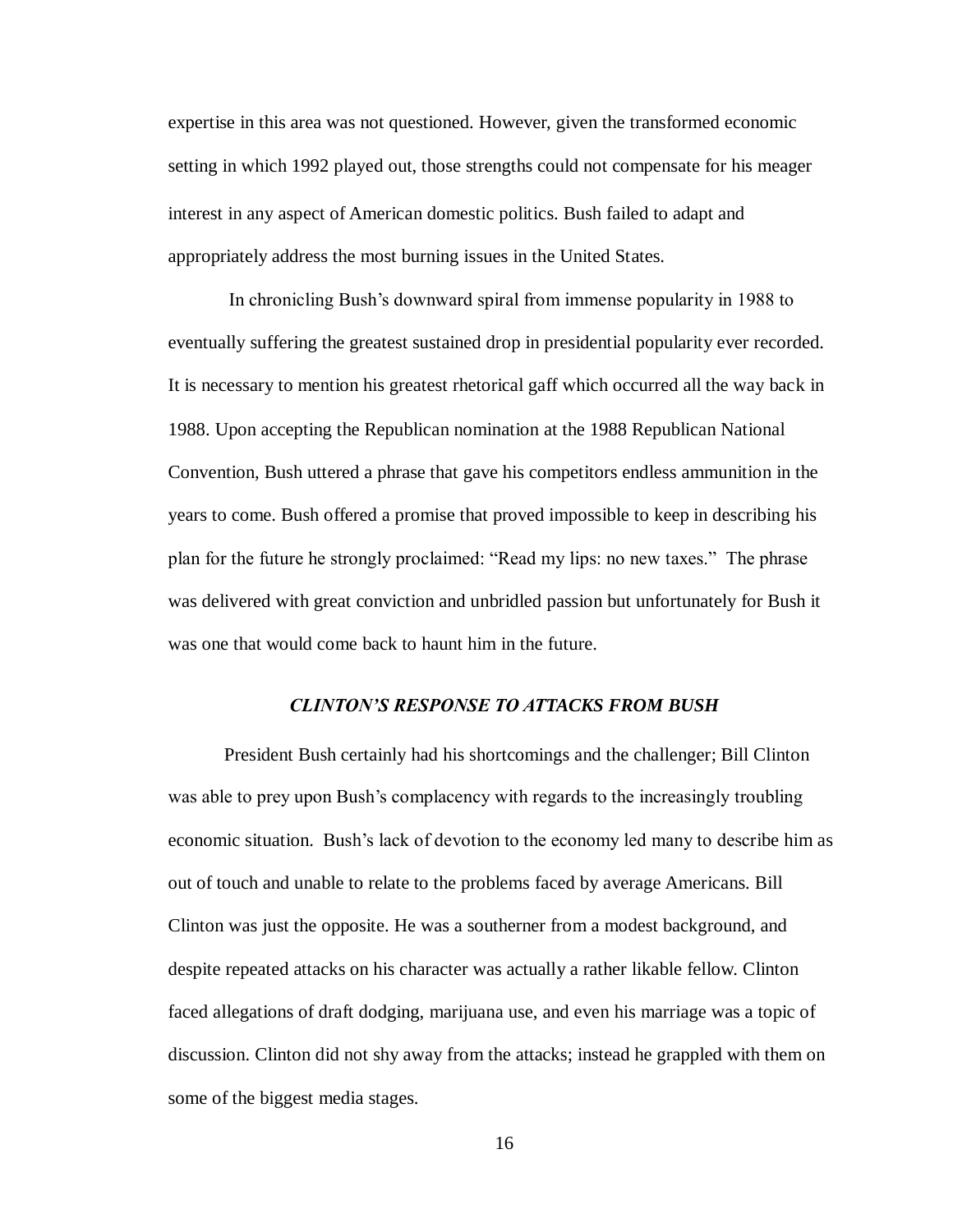The Clinton team wanted to run the campaign on their own terms with the economy as the focus and not on allegations against Clinton's character. He did not want his opponent to define himself for if the electorate focused on some of the alleged personal ills of Clinton's character rather than Bush's lack of commitment to the economy, he may have be in trouble. The Clinton team made it a point to always be prepared to respond to attacks from the Bush camp, and he did so with great success. After receiving criticism from various media outlets about his marriage and rumored infidelity, Clinton and his wife, Hillary, took to the biggest stage, *60 Minutes*, to rebut the allegations. The episode was unveiled immediately following the Super Bowl, and Clinton's willingness to address attacks on his character by appearing on America's top investigative news program, quelled the controversy and satisfied reporters. The bashing of Clinton's character would not go away, and he and his team were well aware of it. Media coverage of elections has increased every year and 1992 was no different. Mass media coverage of the U.S. presidential elections involves two key elements—news reporting and paid advertising. Media and the candidates are dependent upon each other; media depends on the campaigns for both news and revenue and candidates depend upon the media to reach the largest possible number of voters. The election of 1992 saw a dramatic rise of television talk shows in which the candidate could get their message across. Ross Perot, the independent candidate, notably appeared on the Larry King call-in show on CNN, where he offered a scenario in which he would consider running for the presidency. Forums such as these, allow the candidates to portray a message and image of themselves beyond out of context sound bites.

Clinton adapted seamlessly to the talk-show element of the campaign by making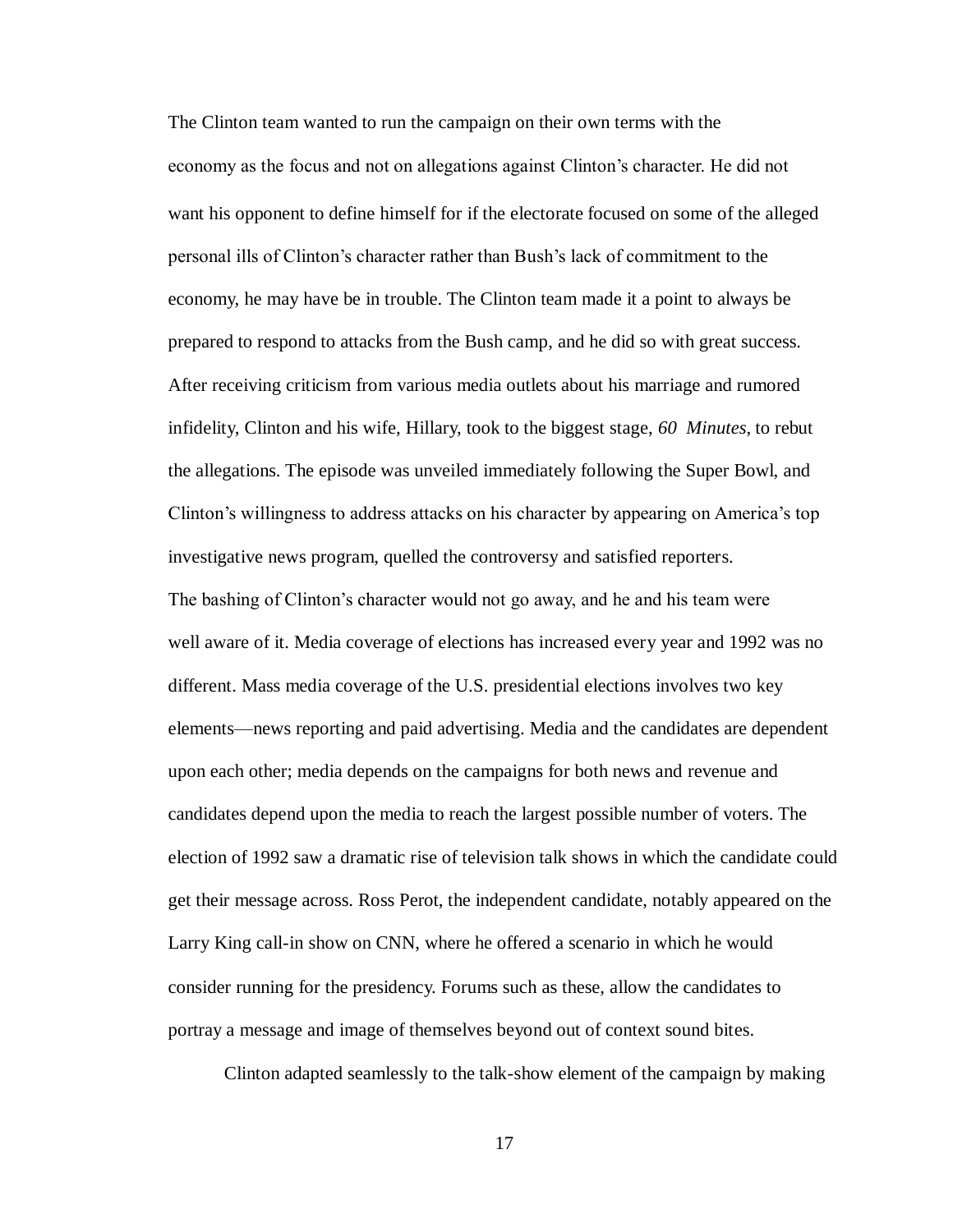appearances on MTV and the *Arsenio Hall Show*, both of which are primarily viewed by the younger vote. The Clinton campaign strategy was to use as much free television as possible. The assumption was that the more people saw Bill Clinton talk on television, the more people would get to know him, come to like him, and approve of him as an acceptable alternative to George Bush.

Clinton was especially savvy on the *Arsenio Hall Show*. He sported sunglasses while playing an Elvis song on the saxophone. Clinton, unlike Bush and Perot avoided personal attacks and used the new media venue to get his message across by unveiling policy proposals and allowing the American electorate to get to know more about him as a person.

Conversely, Bush displayed frustration with the new age of campaigning: "I think we are just exactly where the heartbeat of America is. But you couldn't tell it because of all the noise and fury out there of Politics '92: endless polls, weird talk shows, crazy groups every Sunday telling you what you think" (Peters 1992.)

Bush also attacked Clinton's performance as the governor of the state of Arkansas by pointing to a list of indicators that placed Arkansas near the bottom of the fifty states on a host of measures. It was true, as Bush declared, that Arkansas's per capita income was among the lowest in the nation, and had actually decreased under Clinton's rule. Bush also pointed out that taxes had risen, especially for the poor and middle class. Only three other states had fewer people covered by health insurance. President Bush also mentioned Arkansas' lack of civil rights legislation and the poor levels of education. However, statistics and numbers can be spun, especially when out of context, which is precisely what Bush did in his attacks on Clinton's record.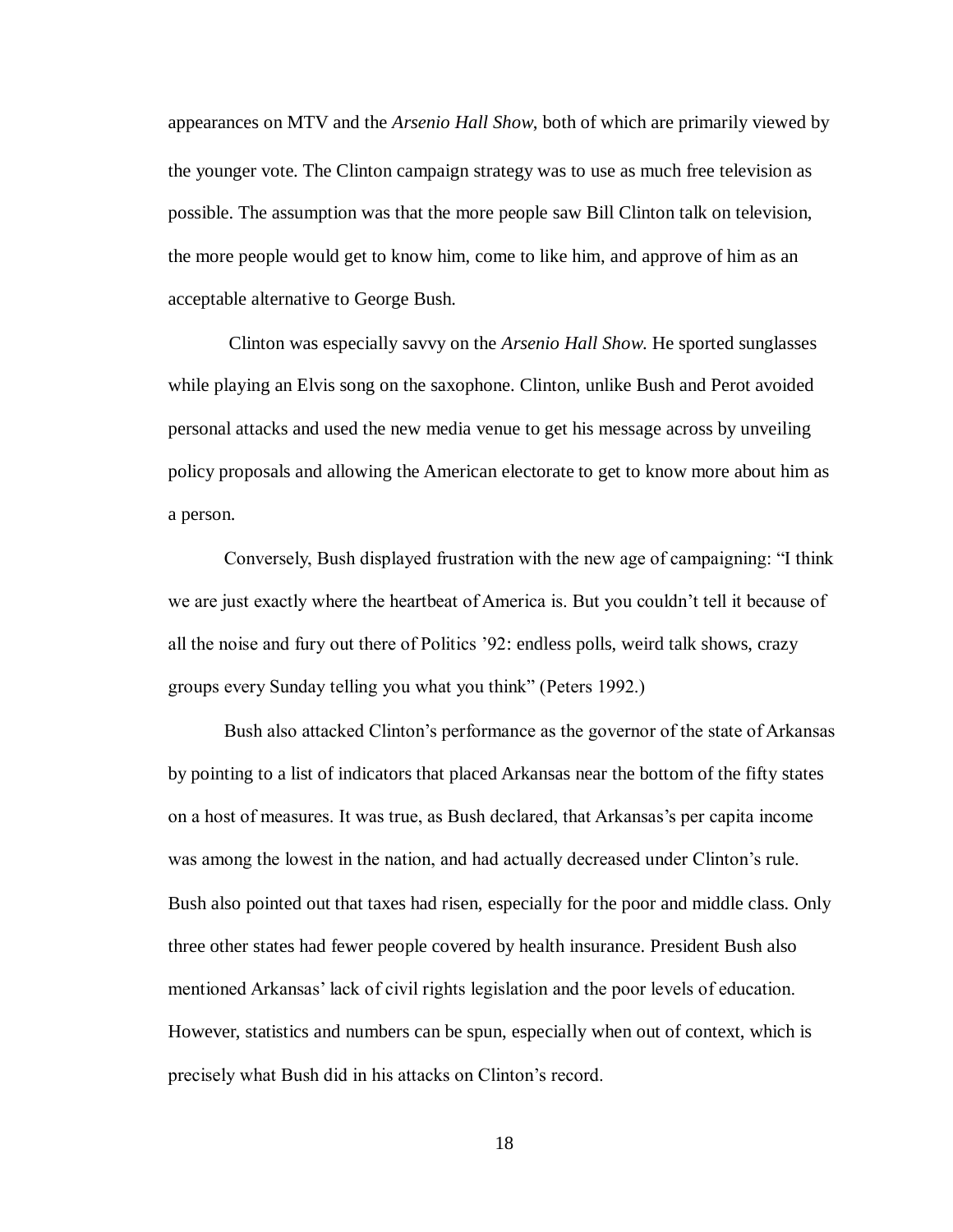In examining Clinton's career as governor it is obvious that he was popular among his constituents—as he served longer in that office than anyone else. The attack on Arkansas being the only state, along with Alabama, that had not enacted a civil rights law barring racial discrimination in hiring and promotion was a hollow one at best. As governor, Clinton had promoted a civil rights bill before the Arkansas legislature but it was defeated. Despite that, more blacks and women were appointed to state boards, commissions and government departments under Mr. Clinton than under any of his predecessors.

As Bush spun it, Clinton could not succeed as the executive of a single state. How can one possibly have confidence in the ability of a governor from a floundering state to lead the most powerful nation in the world? The American public was not convinced by Bush's attacks on Clinton and instead remained steadfast in their concern about the economy and what was to be done to get America back on track.

#### *CLINTON STRATEGY*

Throughout the campaign, Bush's primary strategy was to direct voter's attention to Clinton's character, or lack there of as the Bush team saw it. Clinton faced a constant stream of attacks. He was repeatedly mauled for his explanation of his effort to avoid draft induction in the 1960s. Bush attempted to create Clinton's image as an untrustworthy, draft dodger not fit to be commander-in-chief of the most powerful military in the entire world. Bush accused Clinton of organizing anti-American demonstrations on foreign soil going so far as to raise the possibility that Clinton might have met with Soviet intelligence agents during a holiday trip to Moscow.

Bill Clinton's ability to weather the attacks from the opposition allowed him to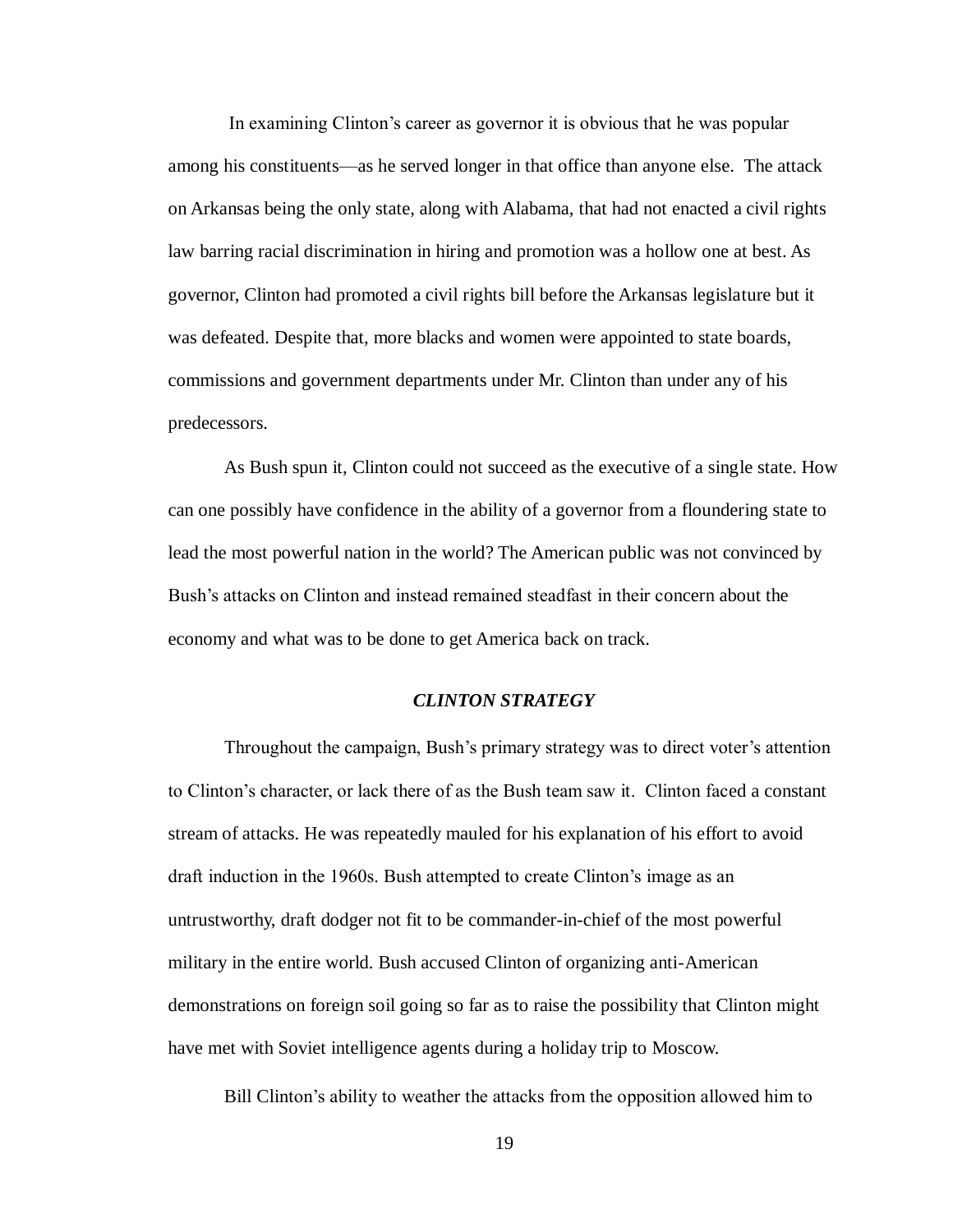transform the election from a referendum on his character into one on George Bush's presidency by sticking to a disciplined plan. The plan was to put Clinton in the spotlight, and reveal himself as a family man who had overcome great obstacles through hard work and was able to achieve great things. Clinton's story was a representation of the American Dream in its truest sense. He grew up in the small town of Hope, Arkansas in a house that lacked indoor plumbing. He lost his father at a very young age, and had to work for everything he gained. This story of perseverance largely overshadowed the attacks on his character and credibility. People appreciated Clinton's struggle, and he was able to portray himself as "one of them" and not an outsider elitist with no perspective on the plight of the every day American.

In this sense, Clinton was able to separate himself from Bush as a man of the people while Bush was characterized as out of touch and lacking compassion for the economic problems facing the people. In times of economic hardship, Clinton was able to present himself as the necessary agent of change. In a speech at the Wharton School of Business at the University of Pennsylvania, Clinton said that he would be "a different kind of President with a very different economic policy" (Lohr 1992) from Bush's. The economic slump of the last four years was George Bush's chief weakness and Clinton's greatest strength. In late August of 1992, a *New York Times*/CBS News poll found that seventy seven percent of registered voters disapproved of the way President Bush had dealt with the economy while a mere seventeen percent approved of the president's handling of the economy (Rosenbaum 1992).

Clinton remained steadfast in his effort to keep the focus on the economy and he did so largely through his campaign rhetoric. Everywhere he went he reminded voters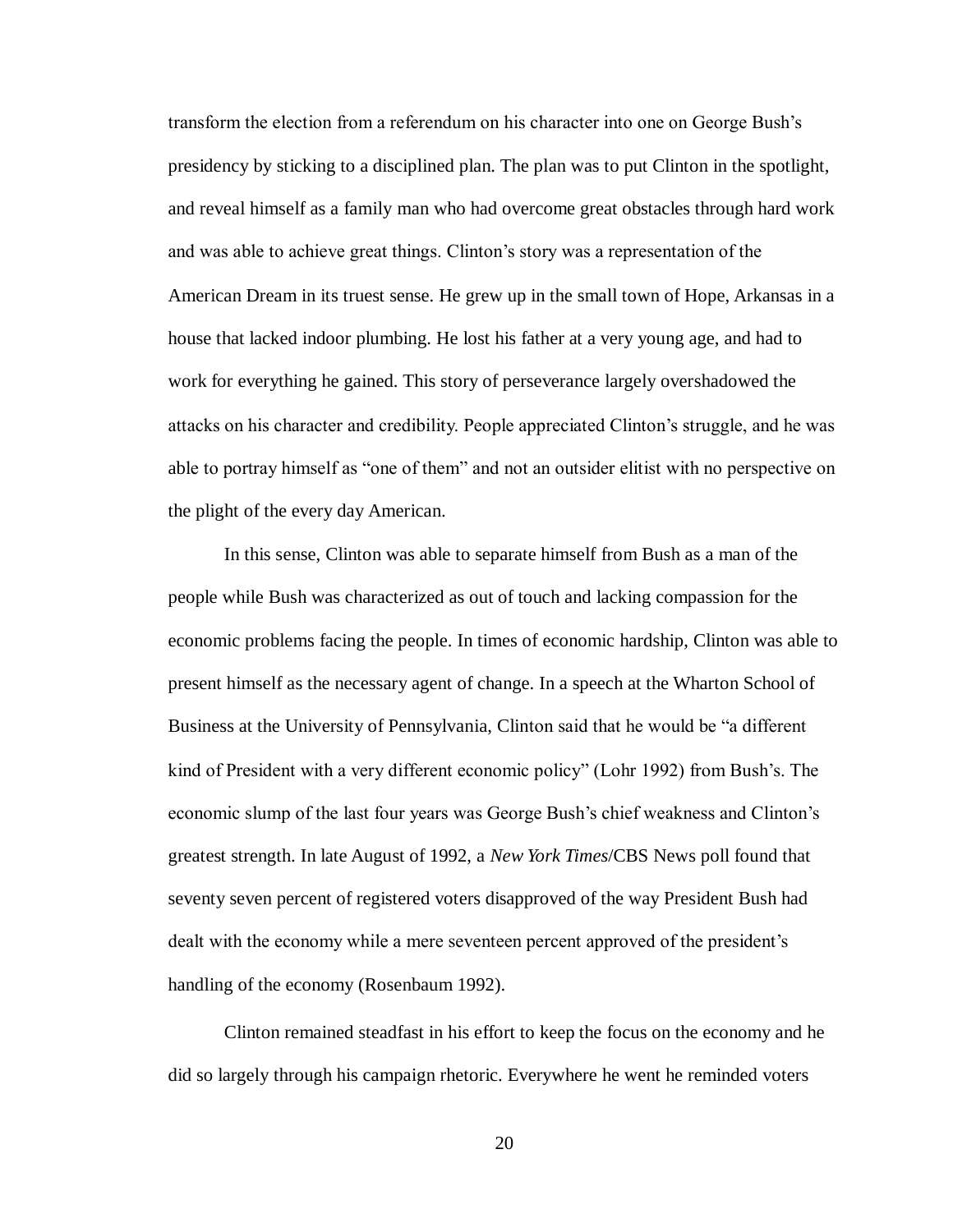that economic growth under Bush had been slower than in any other Presidential term since World War II, and that more business had failed and fewer jobs had been created. While Clinton was heavily focused on the economy, and appealing to the voters concerns, Bush appeared to be just the opposite as his rhetoric largely downplayed the economic troubles as he encouraged the electorate to look on the bright side. Clinton appealed to the middle class, and when he officially announced his candidacy on October 3, 1991 standing outside the Old State House in the Arkansas capital city of Little Rock, he declared that "We must turn this country around and get it working again…we've got to fight for middle-class Americans for a change" (Loevy 1992).

Clinton masterfully quoted George Bush speaking about President Jimmy Carter in 1980, "I believe he wants to avoid debate because he wants to avoid talking about his economic record, I mean, how do you debate the merits of an economic policy that put 1.9 million people out of work? [Clinton continued]: This is 1992. The figure is not 1.9 million. There are three million more Americans out of work than when Bush took office (Pomper 1993). Bush once again had put his foot in his mouth, and Clinton made him pay for it.

The impact of Ross Perot, the wealthy businessman from Texas must also be considered. The billionaire from Texas advocated perhaps even more vehemently that the American economy was in serious trouble and it needed to be the focus of the election. Perot did not hesitate to address the federal deficit issues as the main source of the nation's problems. Perot seemed to be everywhere whether it was televised appearances, his famous long infomercials, and at the presidential debates. His presence was felt by the American people as evidenced by a set of four Times-Mirror surveys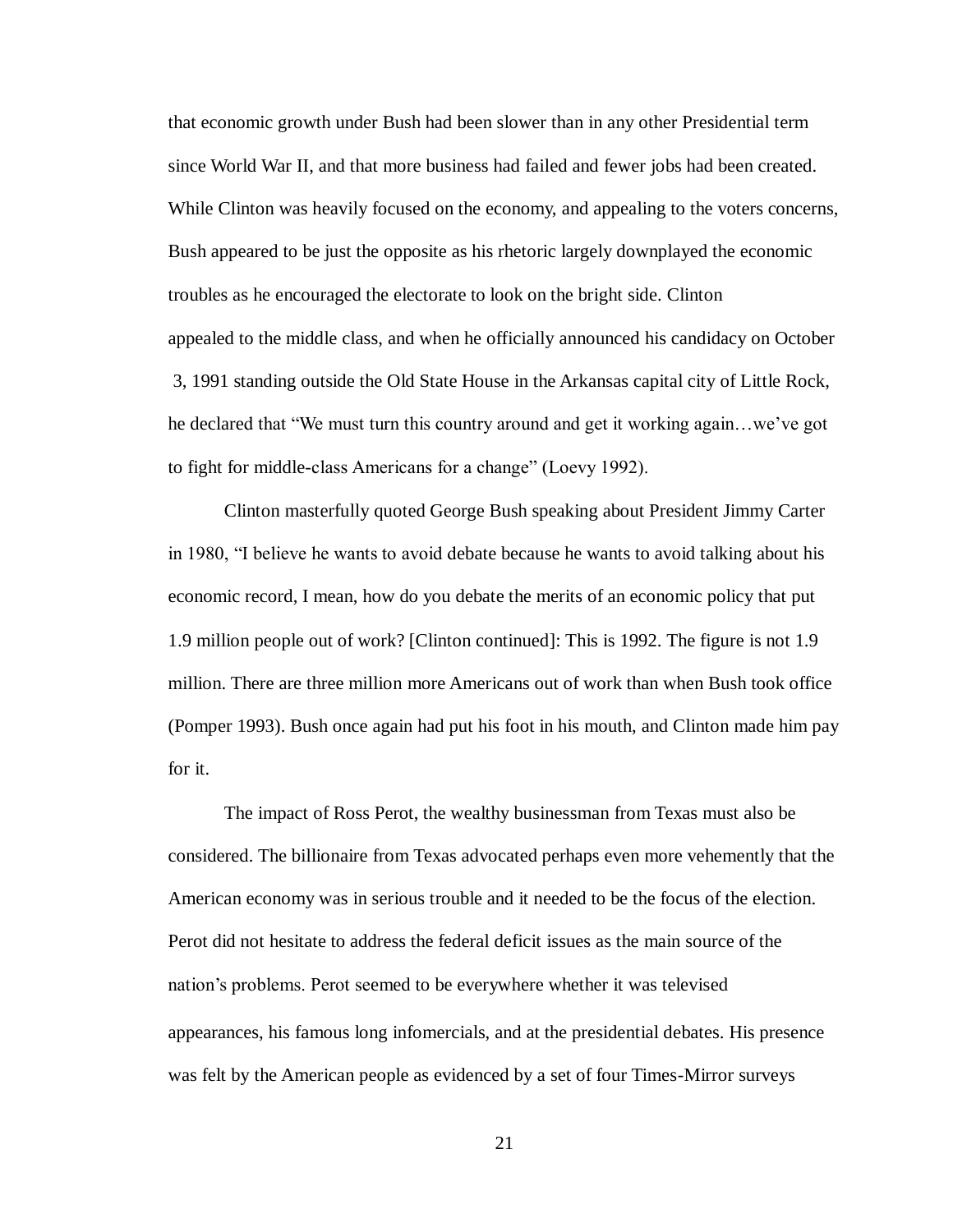conducted in October, which found that Ross Perot had commanded more voter attention than George Bush or Bill Clinton (Kellerman 1992). As a matter of fact, thirty-nine percent of voters said they had heard the most about Perot in the news media, twenty six percent named Clinton, and only twenty two percent named George Bush. This number could perhaps be attributed to the familiarity Bush had established with the American public throughout the first term; still the truth of the matter was that Perot and Clinton's unrelenting focus on the economy was getting more and more airtime as the election neared.

#### *CLINTON MOBILIZATION OF KEY DEMOGRAPHICS*

Bill Clinton effectively mobilized specific demographics, and was able to gain a great advantage over the incumbent President Bush. Historically, the core Democratic constituency since the New Deal of the 1930s has been the less advantaged in society: those of lower income and education, urban residents, nonwhites, and ethnic minorities. Clinton was able to garner tremendous support from the traditional bulwarks of the party. He had major advantages amongst America's most disadvantaged: blacks, Hispanics, the unemployed, the poor, and those with only a high school education. Furthermore, Clinton won three of every five votes from those below the poverty level, with decreasing proportions up the income ladder, and only about one of three votes from the wealthy. One historical exception remained as well, the Jewish vote (Pomper 1993). Generally speaking, this group maintains relatively high-levels of social status but interestingly enough; they gave Clinton a higher proportion than any other white ethnic or religious group. Clinton had an obvious personal appeal to white male southerners and born-again Christians, a demographic overlapping the economically misfortunate and less educated.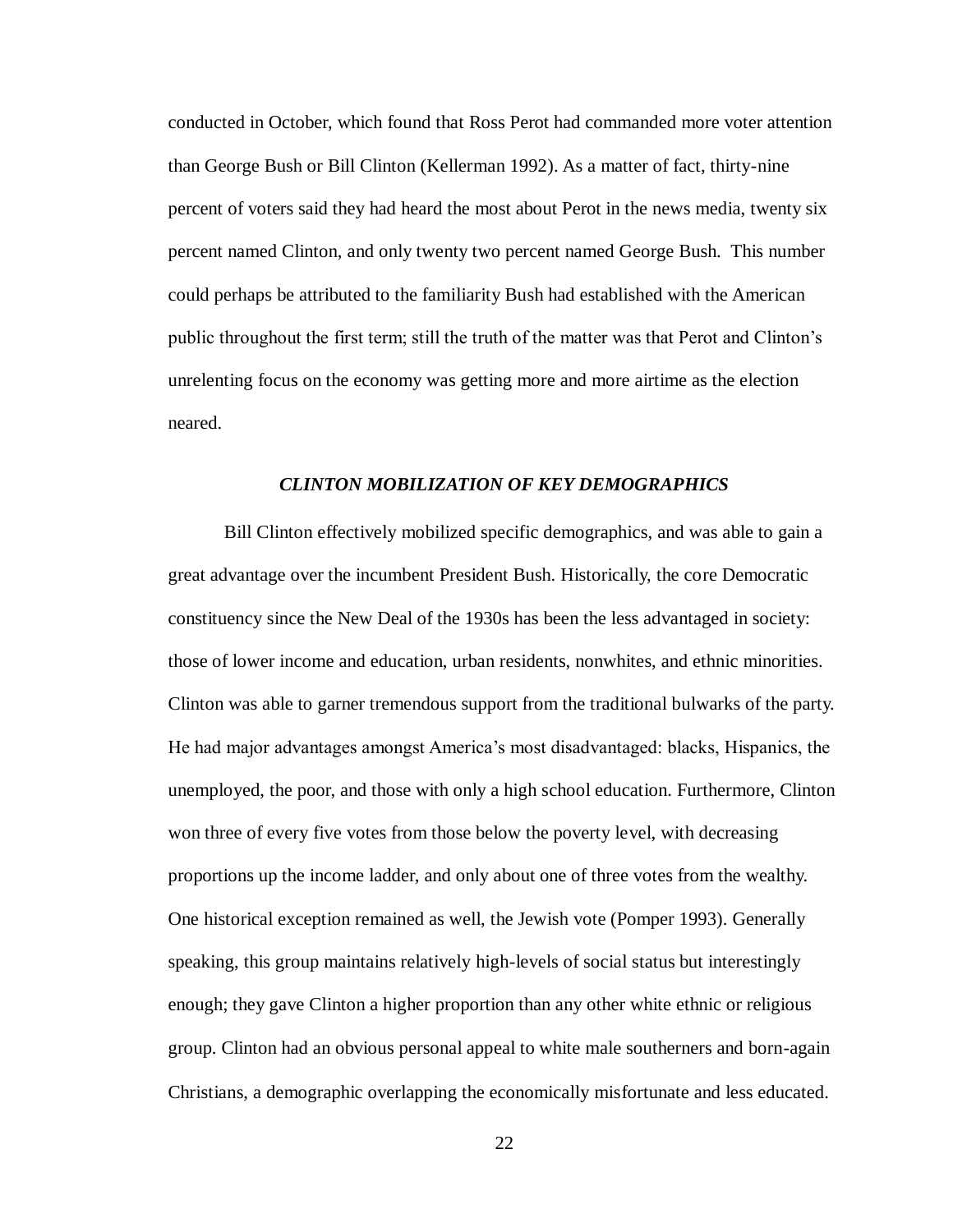Clinton was able to gain wide range support by emphasizing the commonalities between whites and blacks, and by deliberately distancing himself from the most unpopular (to whites) black leaders, such as Jesse Jackson. This strategy succeeded as economic concerns became predominant over racial anxieties.

Other groups showing a distinctive affinity toward Clinton were quite different. The most wealthy Americans, male college graduates, those over forty-five years old, and suburban residents. In an insecure economy, these types of individuals lost faith in the economy under Bush and rightfully so. Clinton's focus on jobs and economic security allowed him to collect these crucial votes.

A common knock on the Democratic Party is that it is soft on crime. Clinton did much to break this boundary as he accepted and implemented the death penalty, making him far less vulnerable to the typical attack on Democratic candidates. Clearly, the Clinton team had a clear strategy to attract votes from certain demographics and it was a move that was largely successful. Clinton had a much broader appeal than his opponent. He held nearly all of those who reported a 1988 vote for the Democrat Michael Dukakis and won converts from previous Bush voters, as well as ""recruits" amassed from his get out the vote effort.

Typically, incumbent elections are characterized as a referendum on the president's first term in office; this notion rang true in 1992 where Bill Clinton won rather easily due to the high level of frustration amongst the public about Bush's job performance. The presidential election of 1992 represented a rejection of the status quo as public frustration finally reached a boiling point to where they vehemently ousted the incumbent Republican. In short, it seems that voters have to feel a high level of pain with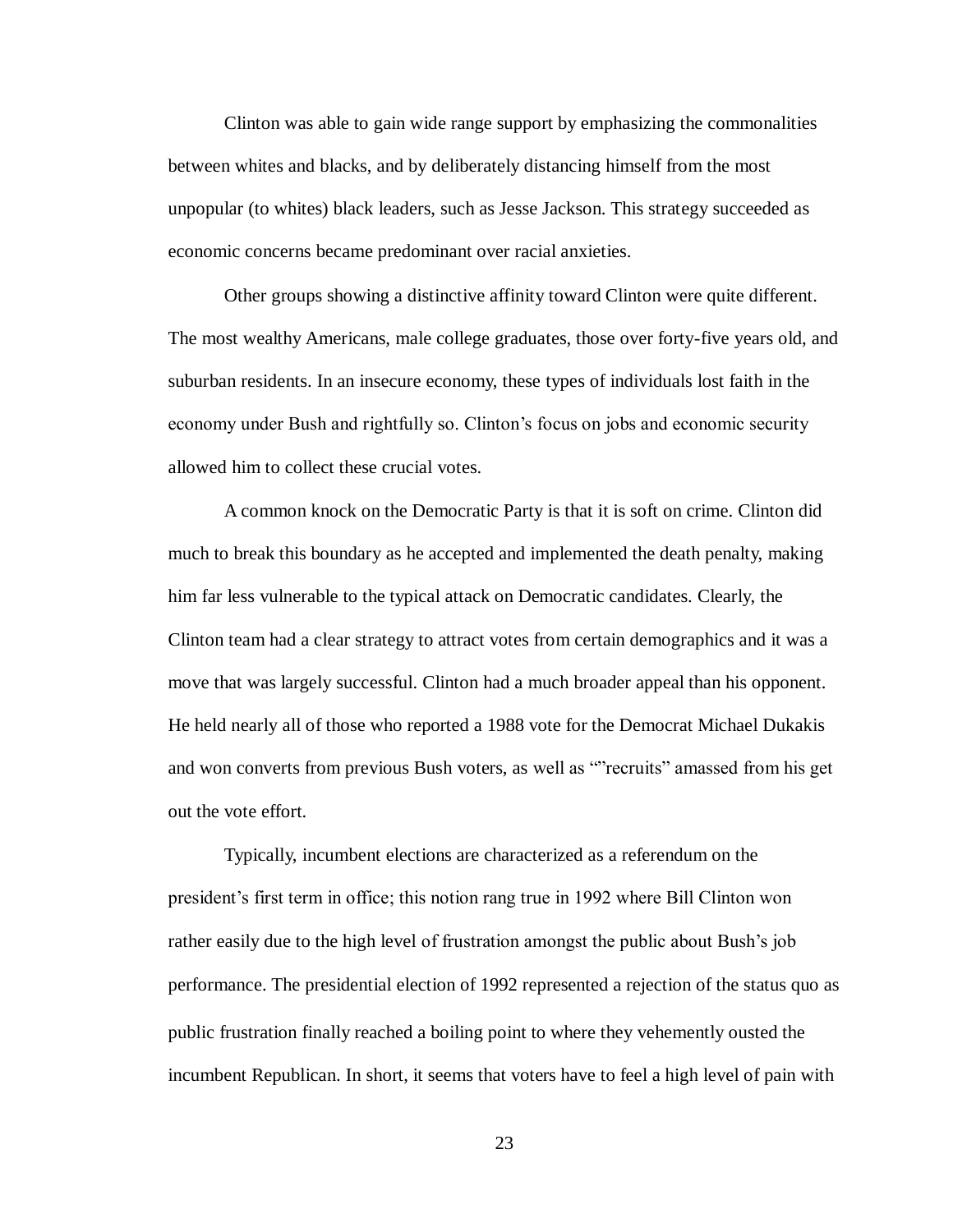regards to the current state of affairs in order to oust the incumbent candidate. In 1992, Americans had experienced high levels of economic pain with dubious hope for the future. That pain manifested itself in a massive Clinton victory.

The prospective element of the economy was most troubling for Bush; times were tough on Election Day and many had a much deeper fear of the future and the president failed to provide any reason to believe in his ability to right the ship. The voters confirmed this notion; by Election Day two-thirds of the electorate feared that the next generation of Americans would be no better off than the present (Pomper 1992). This election was dominated by prospective voting, but voters did not forget the previous four years. The damaged economy led citizens to actively call for a change and many cast their vote on which candidate could successfully bring about the necessary change. Clinton provided the electorate with the best plan for the future, and was the preferred candidate on this measure. 1992 was a rejection of the status quo, and illustrated the importance of future expectations amongst American voters. It can be said with confidence that a poor first term, coupled with feeble expectations for the future will almost certainly oust the incumbent candidate as it did in this election.

The election also confirmed that voters do not place much value on their current economic situation when casting a vote for president. Interestingly enough, in 1992 a majority of voters actually thought their own economic situation was either improved or unchanged over the past four years and might have voted for Bush to maintain that (Pomper 1992). The election proved that voters went beyond their personal circumstances in evaluating the candidates as Bush won less than one vote in five of the national plurality that disapproved of his economic management (Pomper 1992). The self-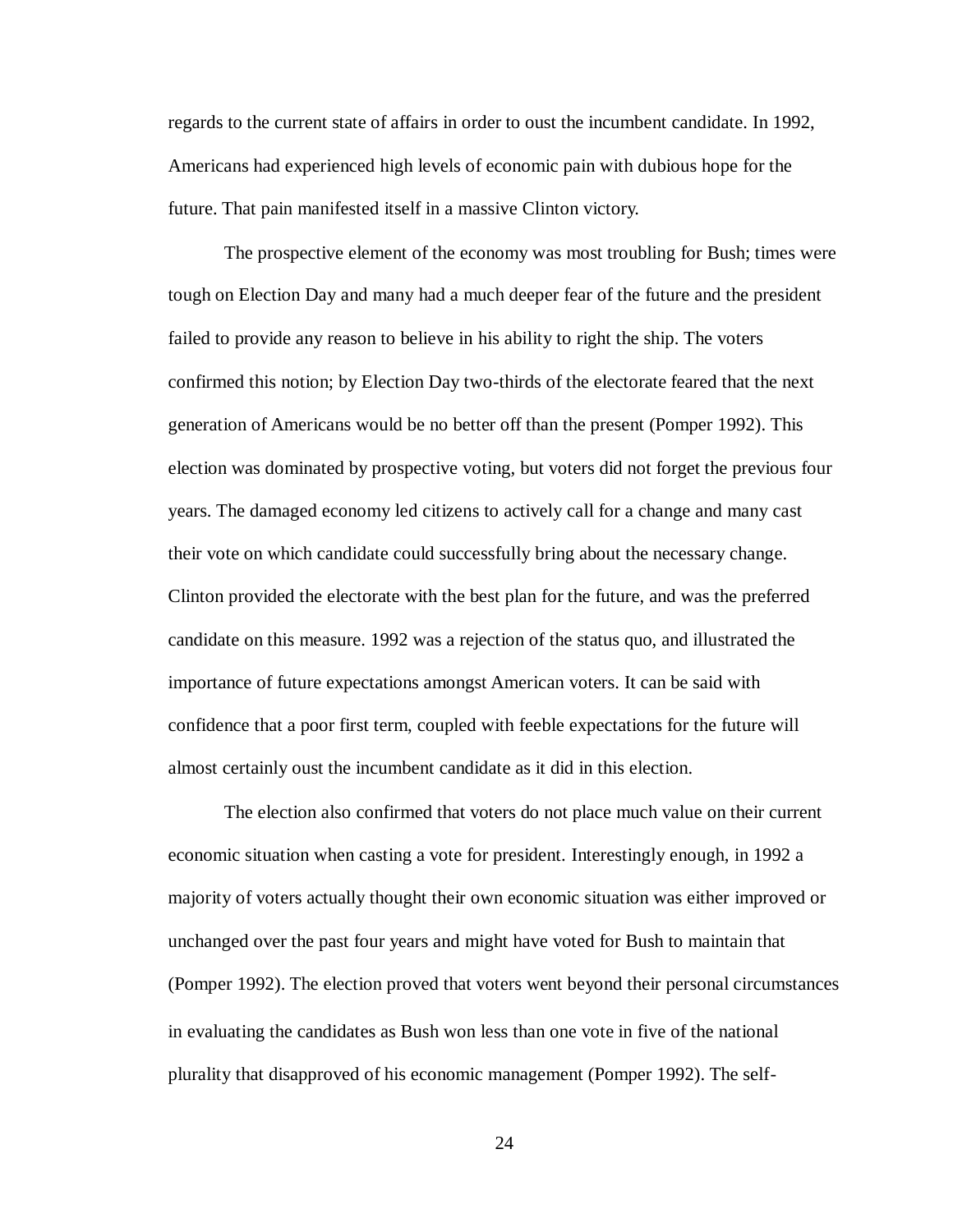centered question first asked by Reagan in 1980: "Are you better off today than you were four years ago?" Revealed that three fifths of those who saw themselves as better off voted for the incumbent; among those who saw themselves as worse off, the same proportion voted for Clinton (Pomper 1992). This is an example of purely retrospective voting. If voters merely cast their ballet based on their own financial situation, the numbers suggest that Bush would have won reelection convincingly. However, voters displayed a deeper concern for the state of national welfare. Eighty percent though economic conditions were either "not so good" or "poor" (Pomper 1992). Those who were pessimistic about the future of the national economy cast overwhelmingly strong votes against the incumbent.

#### *GEORGE W. H. BUSH LACK OF STRATEGY AND FOCUS*

In 1992, George W. H. Bush sought to paint Bill Clinton as untrustworthy but in such a serious recession, almost any other issue will be subordinated to the state of the economy. No amount of preaching that character or public morality should be a paramount concern of the voter made much headway for Bush. People did not forget Bush's unfortunate statement at the 1988 Republican National Convention, "Read my lips: no new taxes." He failed to follow through with this overly ambitious proposal and as a result, he was left vulnerable with the American public throughout the campaign on the very issue of trust with which he hoped to defeat Bill Clinton.

Mitch Daniels', Bush's political adviser summed up the campaign rather succinctly: "This campaign was very winnable until the late stages. We didn't need the best strategy, or even the third or fourth best. All we needed was a strategy, period" (Wines 1992).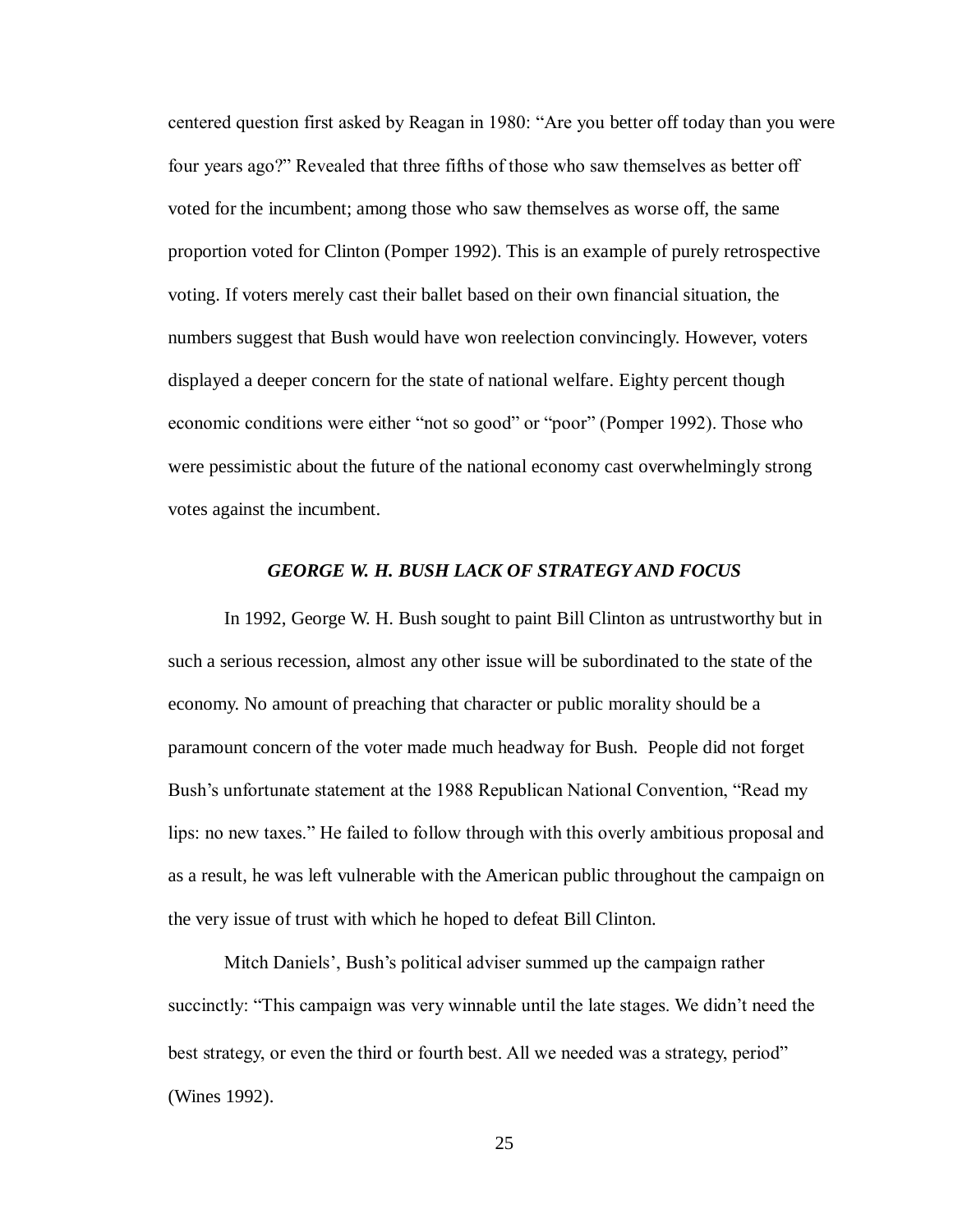In 1992 Bush faced divided government and struggled to succeed with Congress. Bush went so far as to blame much of his troubles on the "gridlocked Congress" (Loevy 1992). As a whole, Republican Party lacked cohesiveness. There was no clear strategy and message for the 1992 campaign. Further troubling for Bush was that he did not gain the nomination unchallenged. Conservative columnist and television commentator Patrick Buchanan, although never expected to gain the nomination battled Bush en route to thirty seven percent of the vote while Bush gained the remaining fifty-three percent (Pomper 1992).

The election of 1992 followed great military triumphs, and Bush defined himself as a man with experience and ability to lead constantly citing his foreign policy record as proof. The USSR was no more, and the situation in the Persian Gulf had been resolved but instead of looking to the future and embracing change, Bush balked and allowed Clinton to define himself as the man of the future, an agent for change. This failure to embrace the change was evidenced in Bush's rhetoric throughout the entire campaign, and although elections are probably not decided on debates and speeches, the words chosen by a candidate go far in the public's perception of the candidate. Clinton captivated the growingly frustrated electorate by providing a vision for the future based on job growth and economic security; Bush attempted to extend the transition from the Cold War, Clinton argued that the era was over and he placed the focus on domestic issues and current problems facing the country. With this focus, Clinton was able to nullify Bush's advantage in the realm of foreign policy since the problems facing the nation would not be solved by past successes in foreign policy.

Bush never adequately focused on the economy, and it was obvious. America was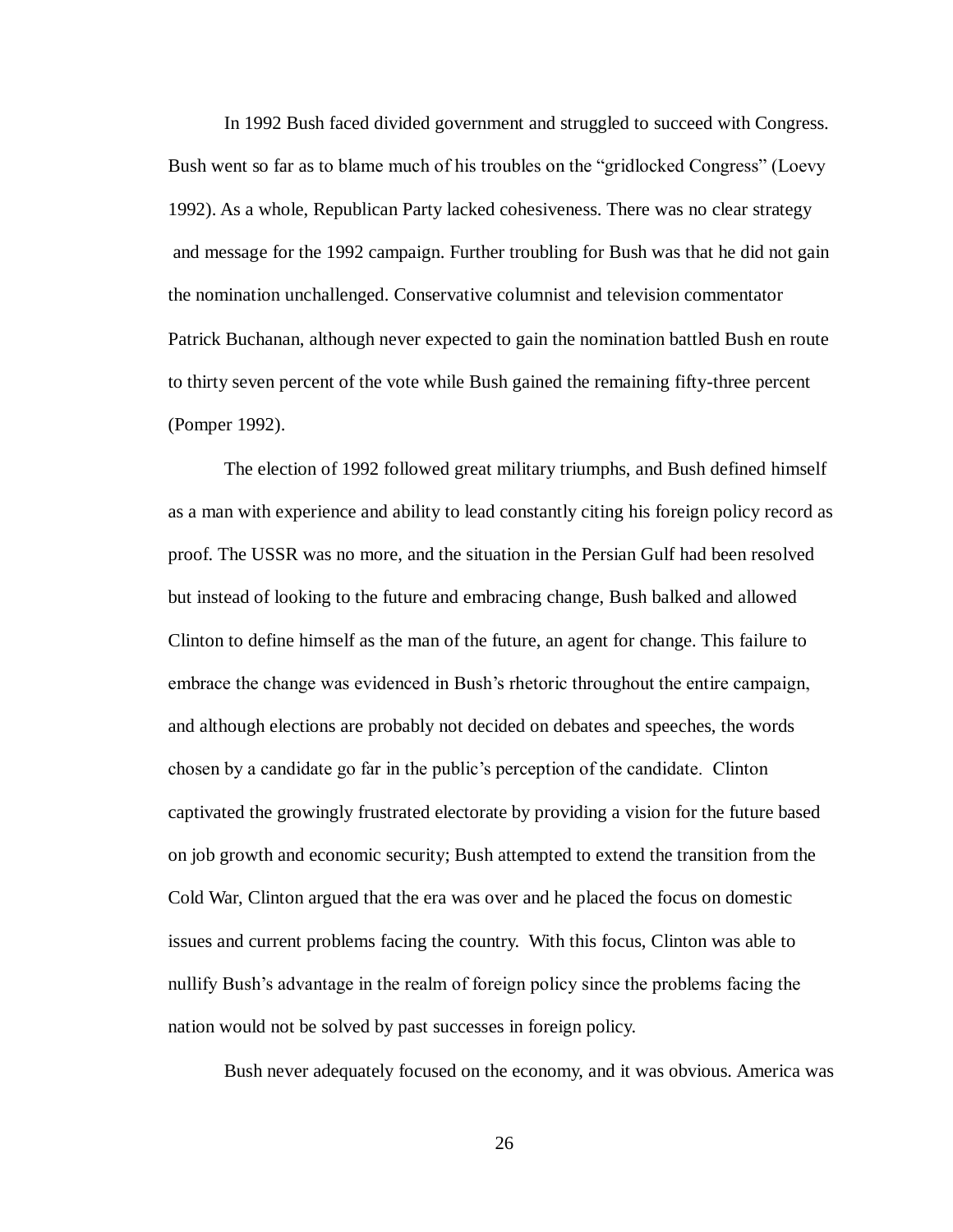in its worst economic downturn since the Great Depression, and yet all Bush offered was for Americans to "put these times in perspective". Yes, the largest peacetime economic expansion in history has been temporarily interrupted. But our economy is still over twice as a large as our closest competitor (Denton 1994). By classifying the recession as a "temporary interruption", Bush seemed to discount the experiences of many struggling Americans. His lack of focus and concern on the short-term situation was a monumental mistake in his campaigning. In the same 1992 State of the Union Address, Bush again delegitimized the economic problems as he described those concerned about the economy as being in a "mood". This is a rather condescending choice of words as Bush is implying that the public's evaluation of the economy is merely a passing emotion, a mood, and not really a reasonable assessment of the current state of affairs.

At the second presidential debate in 1992, Bush was unable to give a strong answer to a question on the minds of many voters, "How can you honestly find a cure for the economic problems of the common people if have no experience in what's ailing them" (Denton 1994). Bush was unable to respond effectively and this single moment, although it is merely a blip in the scheme of the entire campaign and election was very symbolic. The American electorate was growing surlier by the day, waiting anxiously for a leader with compassion and understanding of their struggle. Bush was seen as lacking both, while Clinton, the modest Southerner appeared to be fully invested in the wellbeing of the American people.

Instead of undermining the American public like President Bush, Clinton was able to empathize with the plight of the middle-class and able to define himself as one of the people and not above them. Following Bush's State of the Union Address, he gained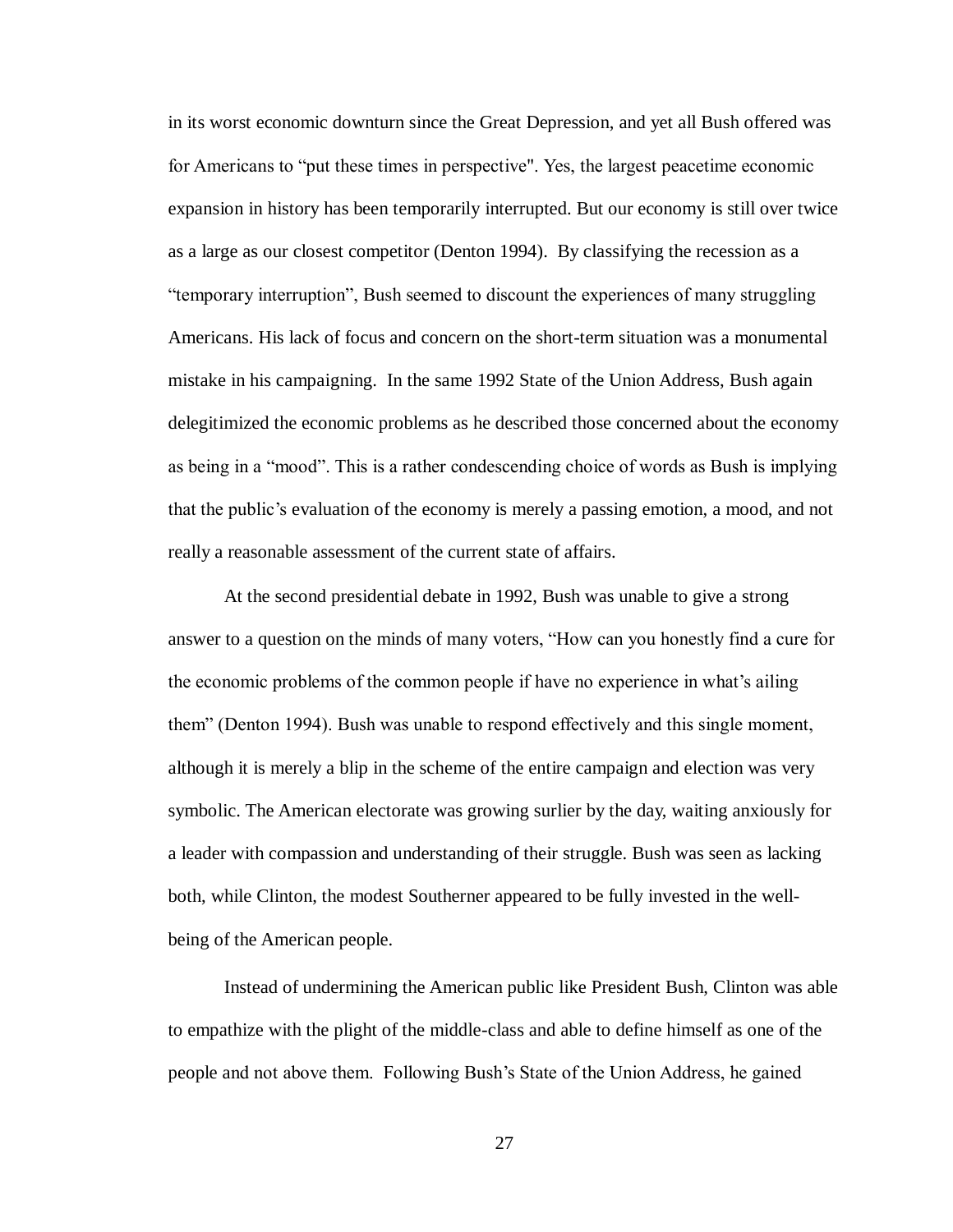only one point overall, and his approval rating on the economy received a mere four point boost, from twenty-four to twenty-eight percent (Denton 1994). Additionally, sixty-one percent of the people polled said the president's address had no effect on their willingness to vote for him (Denton 1994).

President Bush failed to adapt and address the most pressing issues facing the country as an astonishing forty-six percent of respondents reported that they had "not much of an idea" where he planned to lead the country (Denton 1994). As an incumbent candidate presiding over the worst economy since the Great Depression, bold action need to be taken. Clearly what Bush did in his first term did not help; but by failing to outline a course of action Bush opened the door for Bill Clinton, as the electorate's mood grew even surlier. By failing to address the concerns of the public, it was Bush who lost the trust of the public and as a result he would not be able to beat Clinton on that very issue.

Bush never assumed responsibility for the problems of the United States; instead he described the nation as the victim of a "global slowdown" felt by all. He did not outline a course of action; rather encouraged the people to wait it out, as the economy will eventually recover. Generally speaking, when things are not going well, people tend to lose patience, particularly when there seems to be no hope for change. In addition to blaming the nation's problems on the "global slowdown" Bush also cited the "gridlocked Democratic Congress" as a roadblock deterring him from enacting his policies. Historically speaking, voters do not place much weight on a divided congress, such as the one in 1992; rather they place the blame solely on the president, giving him leadership responsibility regardless of whether Congress is an ally.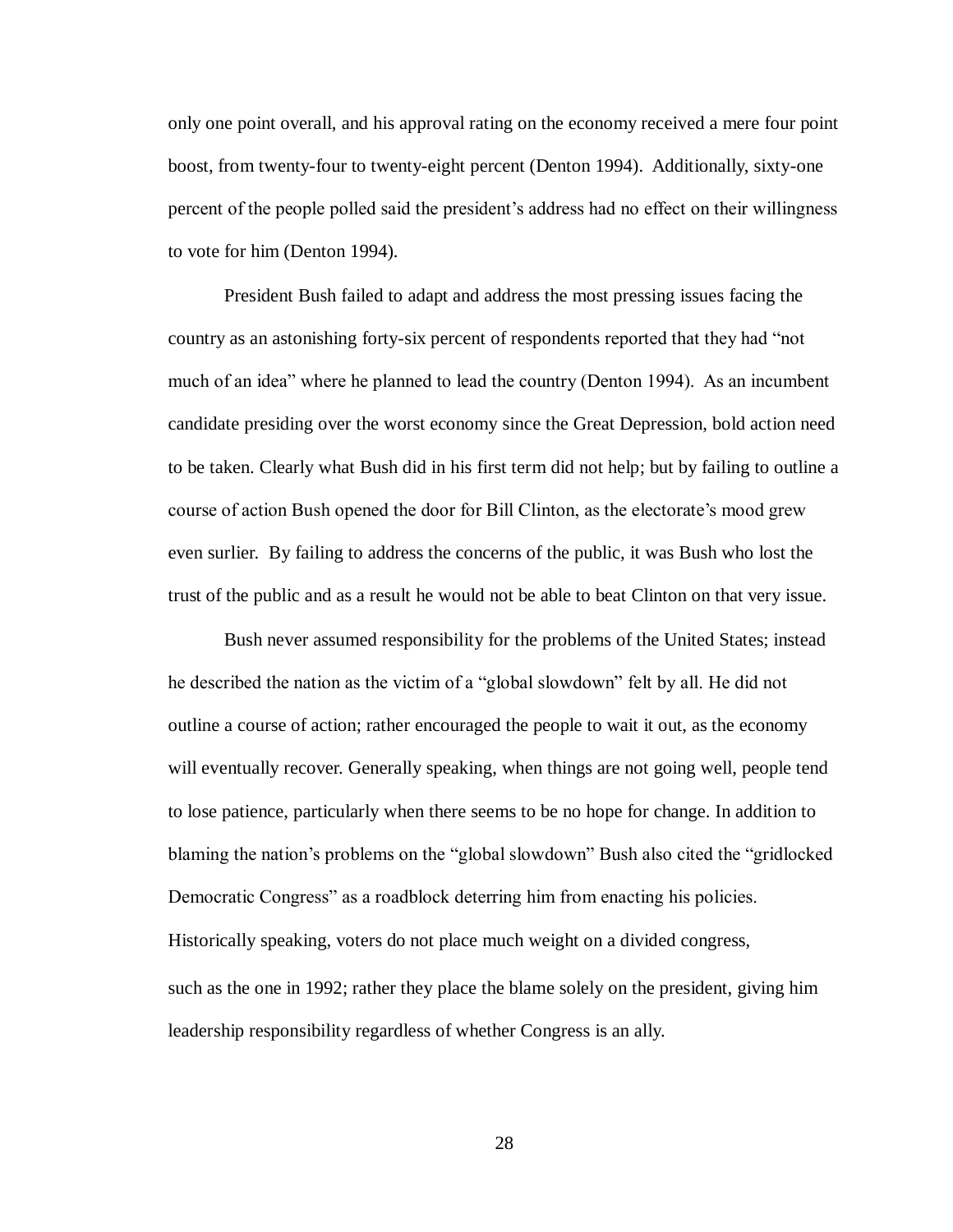#### **2004 ELECTION**

#### *2000 ELECTION RESULTS*

The United States 2000 presidential election was one of the tightest and most controversial presidential race in history. George W. Bush ultimately defeated Al Gore by the narrowest of margins. Despite not receiving a popular vote majority and a disputed electoral majority, Bush was ultimately victorious as decided by a five to four Supreme Court ruling. The highly contested nature of this race served as a lesson to the entire Bush team: every single vote matters. This notion was reflected in the 2004 election, as the Bush team was able to maintain their strong Republican base from 2000 while reaching out to other groups such as women and the evangelical Christian vote. The team knew that these were a few of the demographics where they needed to narrow the margin of defeat in order to ensure victory. The results of the 2000 election made Bush hungrier in 2004 and did not allow him to become complacent. Furthermore, the dynamics of the 2004 election had changed; Bush needed to gain more electoral votes than he did in 2000 to secure a victory and with this in mind the team, led by Chief of Staff, Karl Rove began strategizing well before the campaign on how to attract new votes in an extremely polarized partisan environment.

The effort for the Bush team began immediately following his victory in 2000. Rove concluded that Bush failed to attract a large chunk of evangelical Christians and faithful Catholics. Exit polls revealed a strong correlation between frequency of attendance at religious services and presidential choice, with those who attended religious services once per week or more voting overwhelmingly for Bush (Denton 2004). White Christians identifying themselves as evangelical or born again supported Bush over Kerry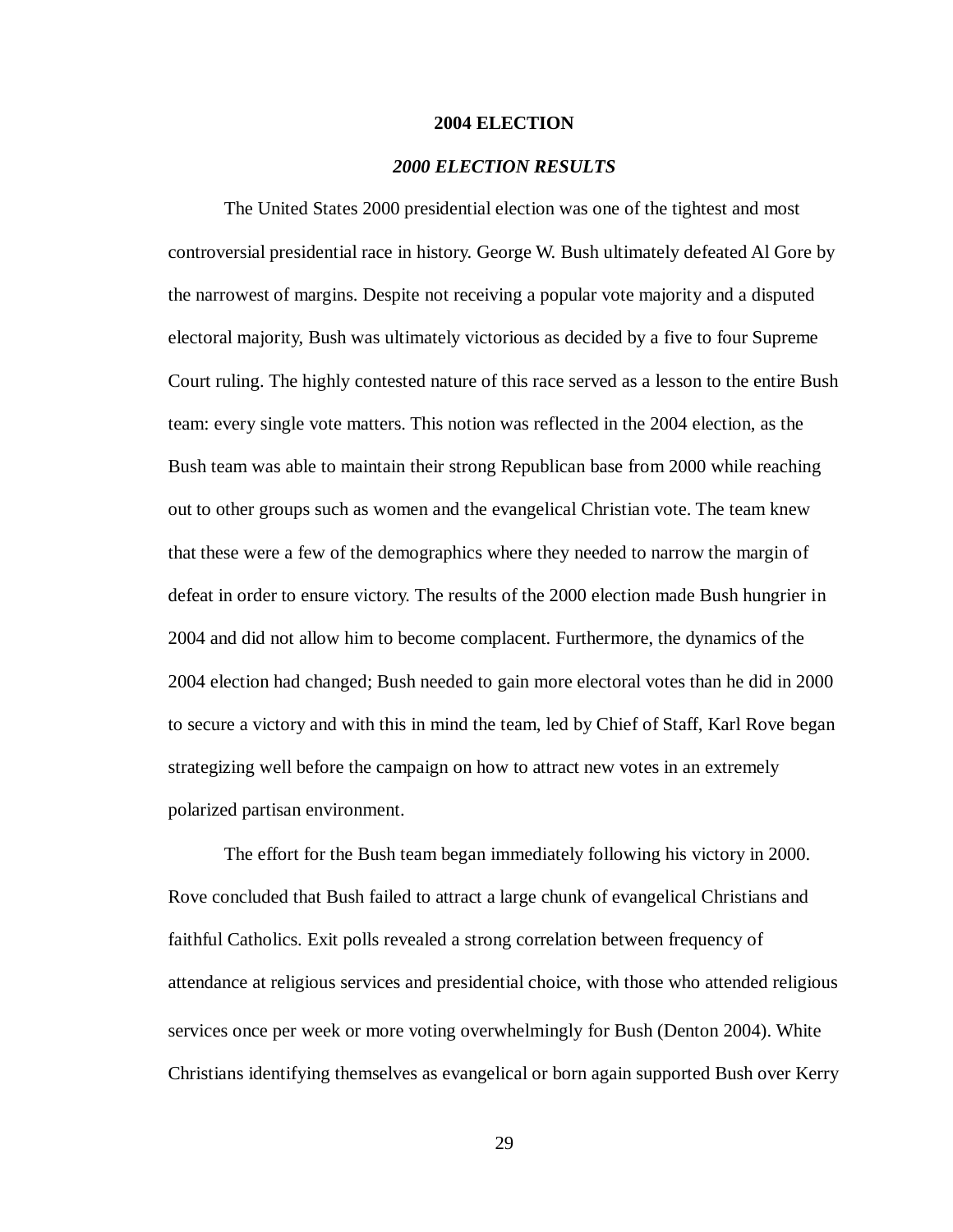by a seventy-eight to twenty-one percent margin (Denton 2004).

#### *OVERVIEW OF 2004 CAMPAIGN EVENTS*

The terrorist attacks of September 11, 2001 largely shaped the election and will be discussed thoroughly throughout this section. The terrorist attacks fostered an overwhelming sense of patriotism, but it also stirred religious faith, as Americans needed to be strong to overcome such a difficult time, with many finding solace in religion. Bush was able to appeal to this demographic; he won ninety-one percent of voters who thought religious faith was the most important quality in quality in a candidate and amongst those who listed "moral values" as the most important issue of the campaign, Bush won eighty percent (Denton 2004).

2004, much like the election of 1992, saw the Democratic Party scramble to choose a nominee worthy of challenging an incumbent Republican named Bush in a weak economy after a military conflict in the Middle East. The challenger was ultimately John Kerry, who was Senator from the commonwealth of Massachusetts. In a reelection campaign, the focus of the electorate tends to favor the record of the incumbent candidate, and unfortunately for Bush his record made him vulnerable. In the historic 2000 presidential election, one that saw Bush gain election despite not receiving a popular vote majority and a disputed electoral majority ultimately decided by a 5-4 Supreme Court ruling . Furthermore, early in his first term the economy entered a downturn, and eventually the nation endured its first decline in jobs over a presidential term since the Great Depression of the 1930s. The war in Iraq quickly escalated from an efficient military triumph to an outright chaotic insurgency with stories of suicide bombings, rapidly rising death counts of United States soldiers. The revelation of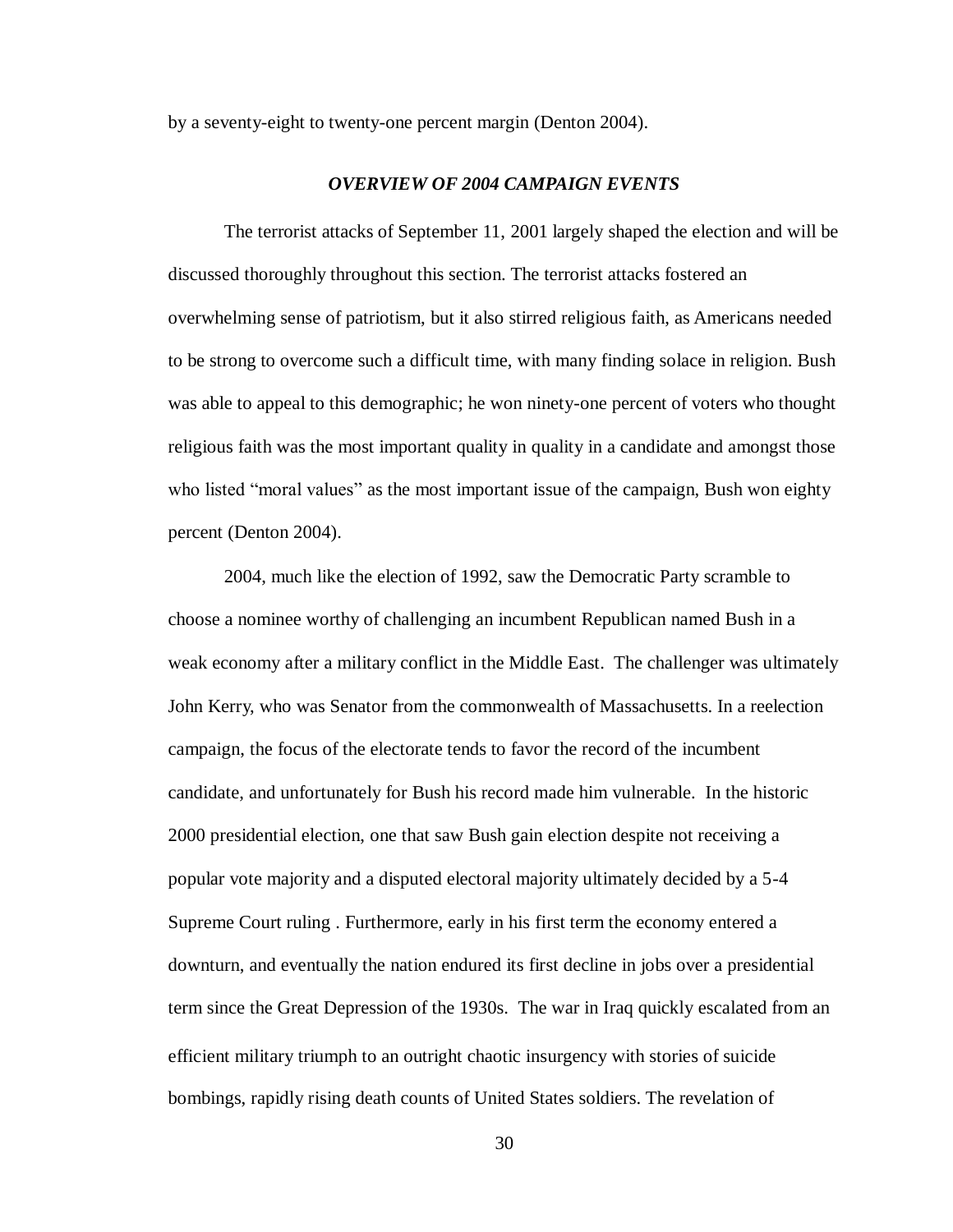horrifying human rights violations in the Abu Ghraib prison committed by American soldiers, and increasingly convincing evidence that Iraq did not possess weapons of mass destruction. The culmination of these events and the subsequent media attention they garnered all posed a serious threat to Bush's reelection campaign.

September 11, 2001 conversely may have had the opposite effect for Bush's reelection hopes. The day that terrorists hijacked and crashed American airliners into the World Trade Center and the Pentagon, killing nearly 3,000 (Green 2011) innocent Americans completely reshaped American politics, including the 2004 campaign . Americans lived in fear of another devastating attack; and the 2004 election represented a choice between continuity and uncertainty with John Kerry. Would America be willing to trust a new President, lacking executive experience with a dicey voting record in foreign policy during such a tumultuous time in United States history? Ultimately, it was Bush who reigned supreme in 2004 and in the process he became the first president to win an outright majority of the United States popular vote.

The election of 2004 was completely shaped by the September 11, 2001 terrorist attacks and it served as a rallying point for Bush. The atrocities of September 11 was a collective experience that all of America had endured together, with President Bush as the head of state. With September 11 so far at the forefront of the minds of voters, it became an impossible task for John Kerry to change the subject to domestic issues. The attacks on September 11, and Bush's handling of it came to define him in the eyes of the American public as a steady, tough leader who could be trusted to end the war on terror. The enormous faith that people had in the president around the issue of terror was able to offset doubts concerning his economic plan and agenda as well as other domestic issues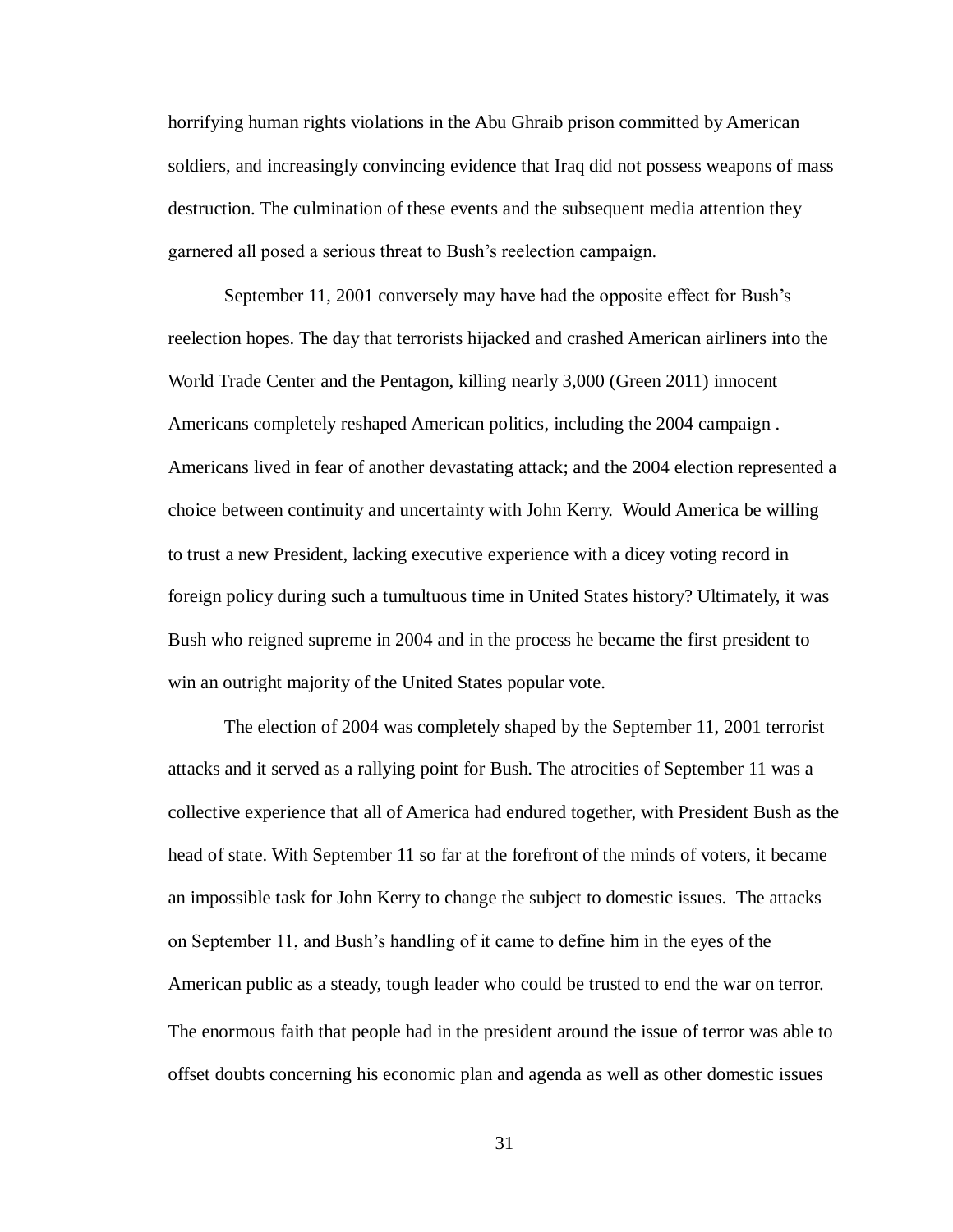that Kerry hoped he could attack the president on.

In September of 2004, terrorism resurfaced, this time in the town of Beslan, North Ossetia, the autonomous republic in the North Caucasus region of the Russian Federation. George Bush always had the upper hand with the public in his ability to handle terrorism, and the tragedy in Beslan reinforced the theme of the election: the War on Terror and national defense. In the three-day siege of a school, more than three hundred people, mostly children were killed (Giduck 2004). The attacks in Chechnya brought the fact of terrorism back to people's television screens in a very, real and chilling way. Hundreds of children were mercilessly slaughtered, and the story struck a chord with the voters, especially the women. In a statistical analysis conducted before and after the event, the level of importance that women attached to national security went up fifty percent. The terrorist attack may not have changed the perceptions of the candidates and their ability to lead, but it certainly impacted the level of importance they were placing on national security issues. The attacks occurred alongside the Republican National Convention, in which the main message of Bush and other Republican leaders was that terrorism was the central issue, and that Bush was better equipped to handle it. The attack reinforced the fear that had been created since the September 11 attacks, not to the same degree, but it did serve as a powerful reminder that America is vulnerable and this problem is not going to disappear.

Conventional wisdom suggests that the incumbent candidate usually has a distinct advantage due to the ability to control the agenda of national politics, establish foreign policy, the budget, and the multiple policies of the executive departments, nominate all federal judges and administrators, garner immediate publicity for any actions, and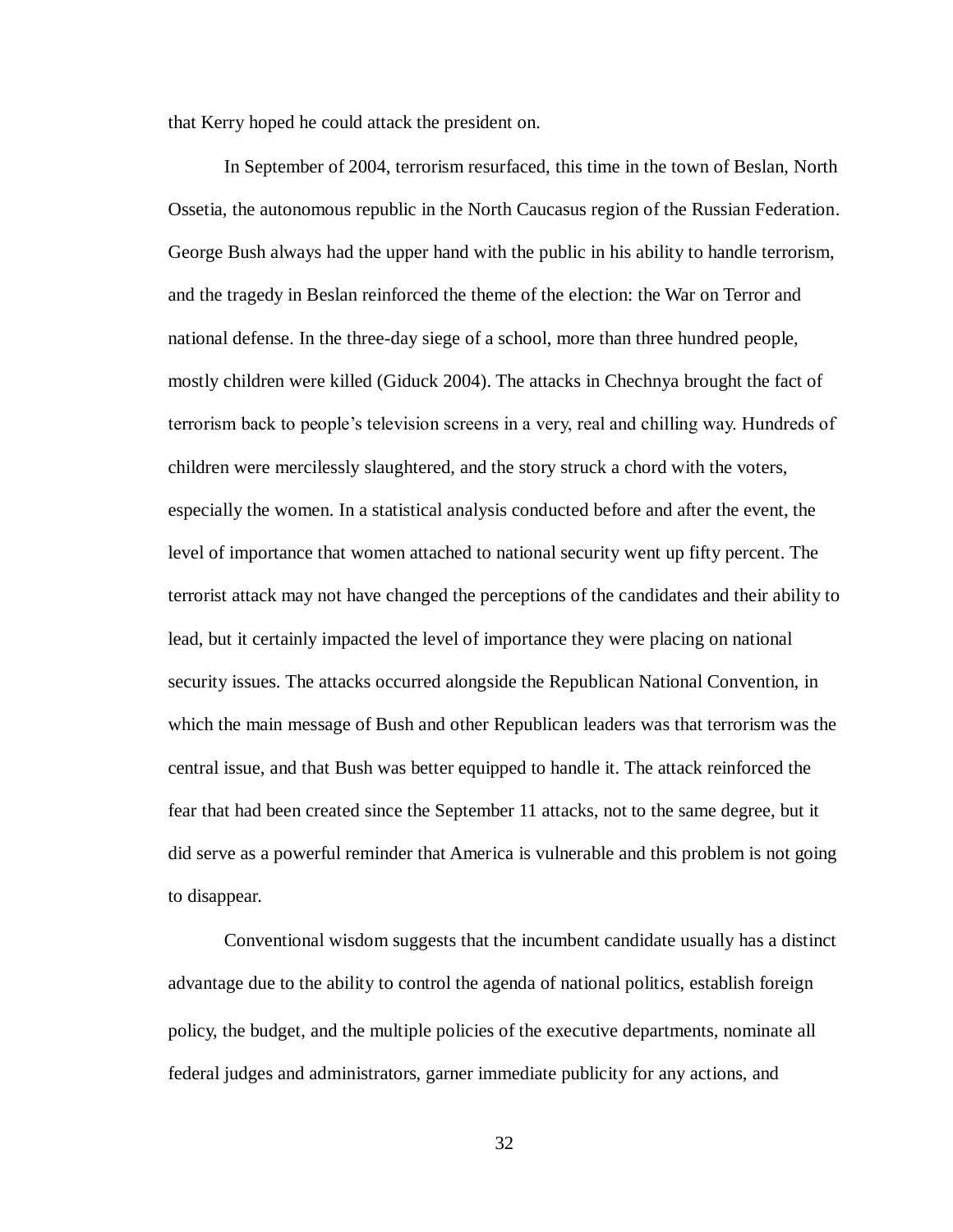provide benefits to favored areas and groups as W. Bush was able to do.

Bush thrived on his staunch and unrelenting mission to end the War on Terror through aggressive action that overshadowed the muddling economy. W. Bush controlled the message and theme of the campaign: defense at home and abroad further helping Bush's cause was that he faced little adversity en route to the nomination partially due to the fact that for the first time since 1954, the president and a majority of members in both houses of Congress were Republicans Bush received unprecedented support from his party (Nelson 2004).

#### *2004 ELECTION ECONOMY*

In 2004, George W. Bush made a concerted effort to avoid the same mistake his father made twelve years earlier. Despite mediocre job approval ratings and a predominant public opinion that the nation was on the "wrong track", Bush was able to shift the focus from the ills of the country to the uncertainty of the challenger, John Kerry. Bush, led by Vice President Dick Cheney relentlessly battered John Kerry. They blasted his voting record, his flip-flopping on national security issues, and they even went so far as to suggest that due to Kerry's weakness in foreign policy, terrorists would be even more encouraged to attack the United States. The ability to manipulate the message of the campaign was perhaps the deciding factor in this election. W. Bush learned from his father's mistakes in 1992, and was able to run the 2004 campaign on his own agenda: foreign policy and terrorism.

The economy was not as bad as it was in 1992, but it was far from flourishing. In fact during much of Bush's first term, the economy was in recession and Democrats eagerly reminded voters that Bush was the first president since Hoover to preside over a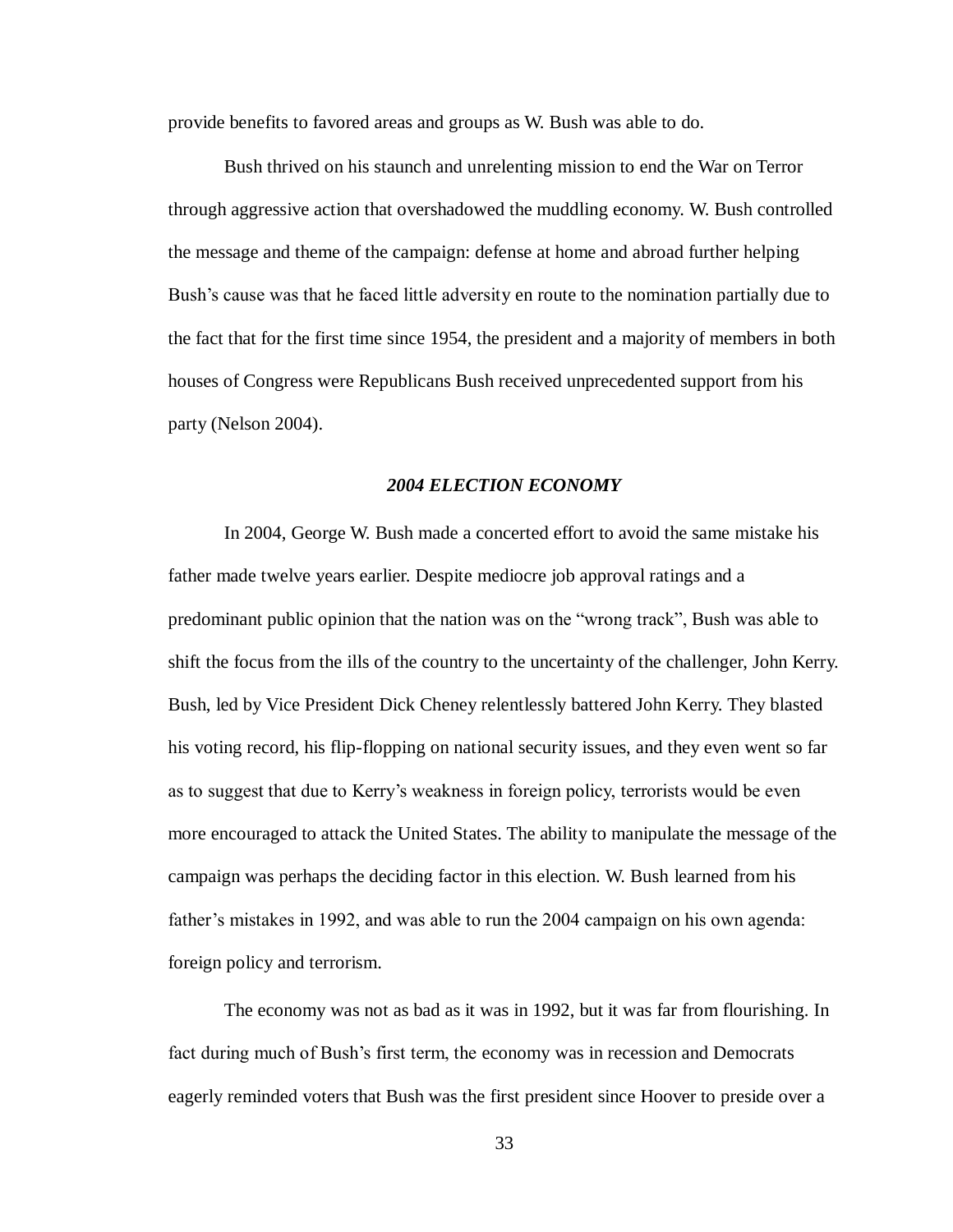net loss of jobs. The Democrats wanted to fight the election on the grounds of the economy, as it was perceived that Bush and the Republicans were weaker on the issue. The war on terror was fully in motion, and generally speaking, it is not wise to criticize the president's national security policies during time of war. Fully aware of this, the Democrats avoided the firestorm that may have ensued from questioning the president during a tumultuous time and instead attempted to direct voter attention to the state of the economy and its prospects.

There was still anxiety about the state of the economy in 2004, but despite the recession conditions were not nearly as bad as in 1992. Even though unemployment was higher than in 2000, it was still at modest levels; economic growth and personal income growth resumed in 2002; and lower interest rates helped millions who were buying or refinancing cars or houses. During September of the election year, the Dow Jones Industrial Average slipped to around 7,000, but as the election neared it regained another 1,500 points in the last month and a half of the campaign (Nelson 2004). Unlike his father, Bush actually appeared to make an effort to address the economy. He enacted a second round of tax-cuts to offset the economic retardation of the post- September 11 United States. He even went so far as to convene an "economic summit" to hear concerns from citizens.

History was in Bush's favor as well. No president seeking reelection in wartime has ever been defeated and no president had been defeated sine 1932 unless he faced a primary challenger in his own party; Bush faced no such challenge as he enjoyed unprecedented levels of support among Republicans (Nelson 2004).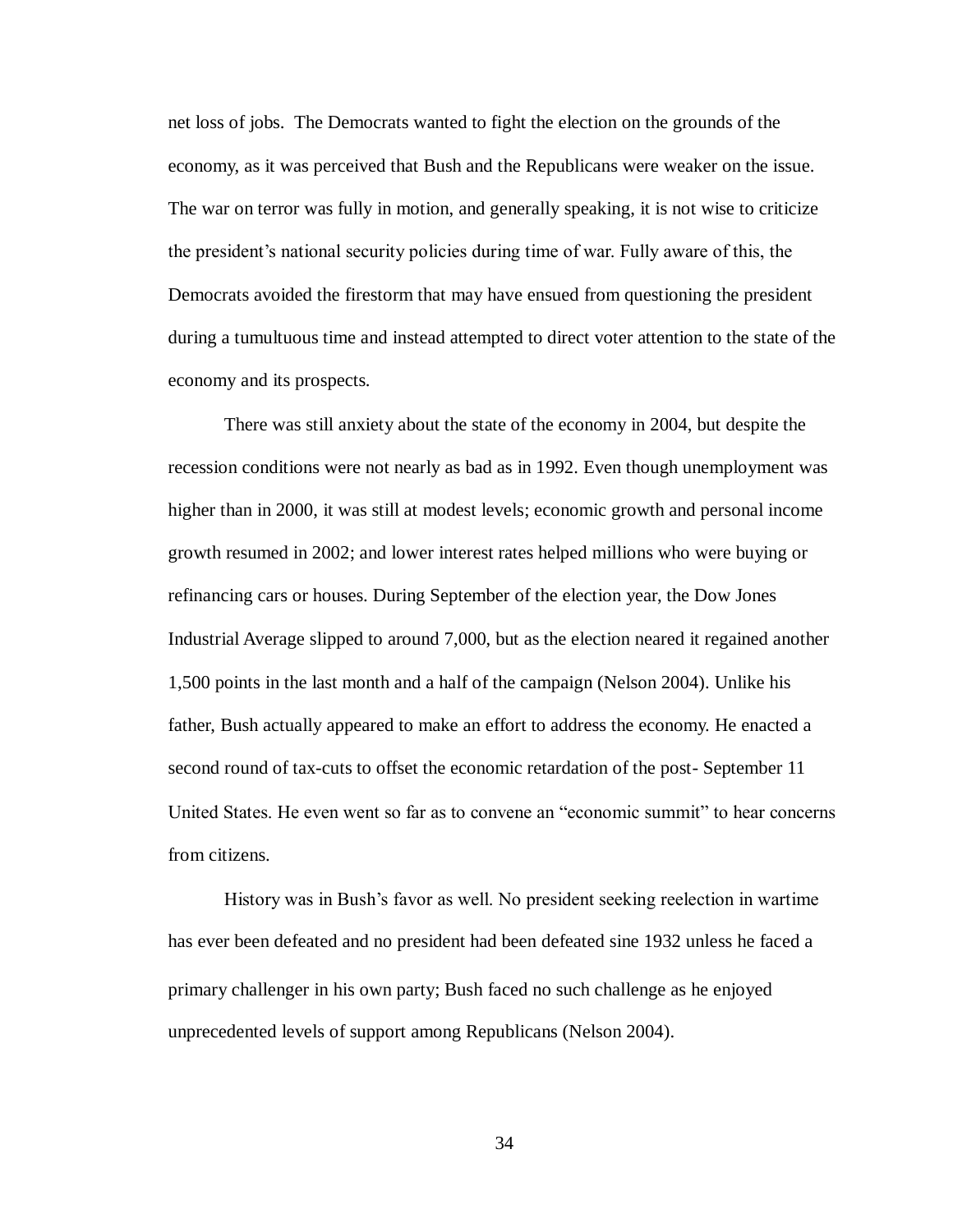#### *ADVERTISING AND ATTACKS*

George W. Bush had fostered great public trust for Bush as the leader in the war on terror, an obstacle too much for Kerry to overcome. Incumbents hold a financial advantage, due to their name value and overwhelming list of donors. In 2004 Bush was able to delegate much of his resources to creating a negative perception of Kerry focused on his liberalness, propensity to raise taxes, and an overall lack of consistency on national security. Bush, on the other hand was a consistent, steady leader who had not changed his national security position from day one. The ability to develop a clear strategy and stick to it was one of the main factors that led to a Bush victory in 2004.

The Republican campaign was able to effectively shift the focus from Bush and his issues, to the uncertainty surrounding the Massachusetts Senator, John Kerry. The tactic was successful. According to exit polls conducted by the National Election Pool, Bush gained large advantages over Kerry among the third of the electorate that most wanted the president to be a "strong leader" with "clear stands on issues" (Ceaser 2005).

Kerry had an outstanding record as Lieutenant in the United States Navy during the Vietnam War. He was a decorated war veteran; the captain of a navy "swift boat". He received the Bronze Star and the Silver Star for heroism, and three Purple Hearts for wounds suffered during combat (Nelson 2004). All of these credentials seemed to suggest that Kerry had the prerequisite experience necessary to guide America through a tumultuous time during the War on Terror. Despite Kerry's impressive resume, he failed to instill overwhelming confidence in his abilities to lead, in large part due to his dubious voting record on War related issues. Kerry was a United States Senator, and with his legislative service came a twenty-year record of his votes that ultimately showed his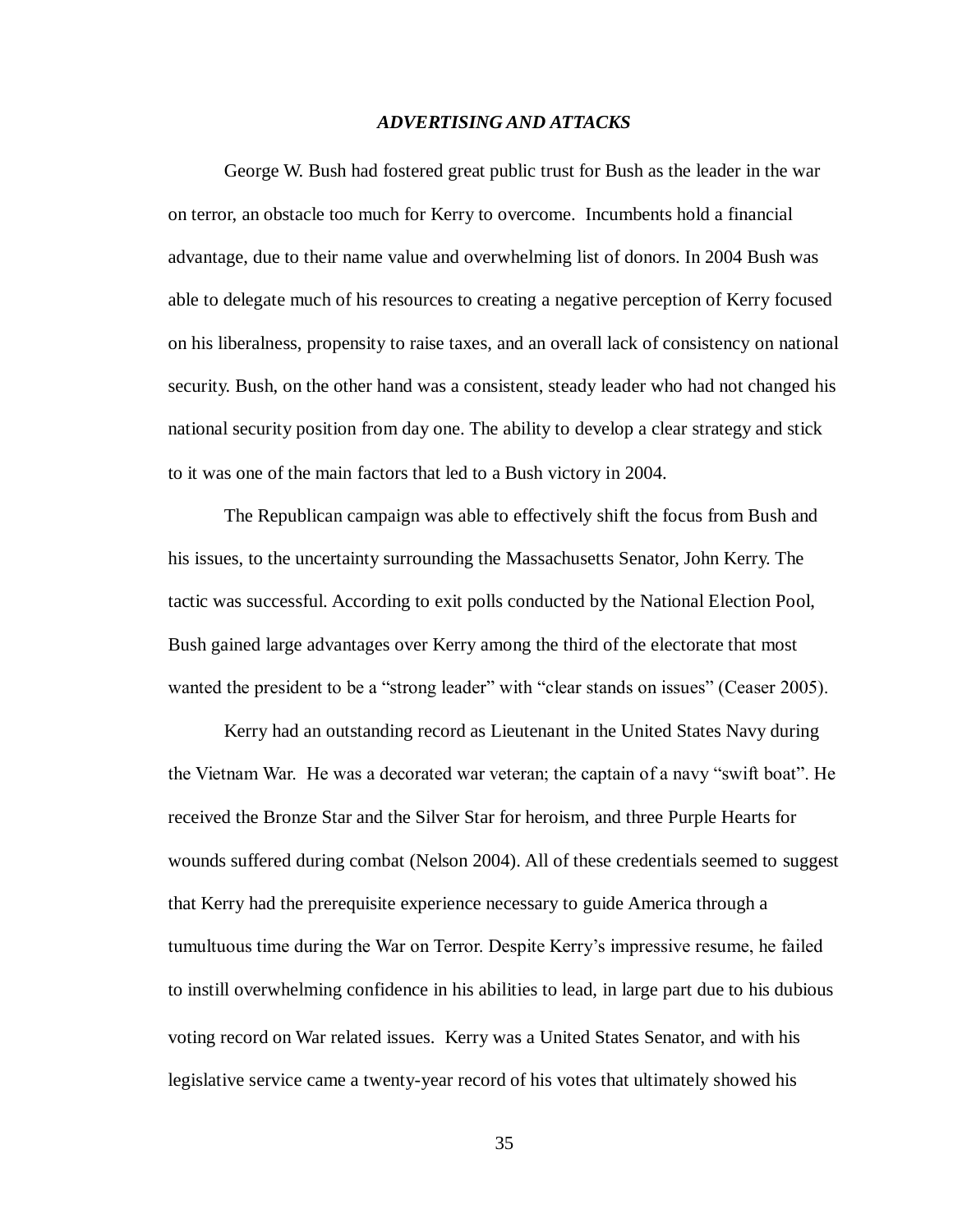changing positions, inconsistencies, and political compromises especially those concerning national defense.

A group loosely tied to the Bush campaign who called themselves "Swift Vets and POWs for Truth" spent 13.8 million dollars in advertisements attacking Kerry's Vietnam record while question his leadership capabilities (Nelson 2004). The advertisements featured veterans who stated they had served with and had direct contact with Kerry during the Vietnam War. The advertisements made four distinct allegations: Kerry had exaggerated his wounds to escape further duty; he did not actually save crew members' lives under fire (he was awarded a Bronze Star for this); he had committed the wartime atrocity of shooting a wounded enemy solder in the back; and he had undermined the morale of United States troops and may have lengthened the war by his criticism of it. Soon enough, it was concluded that the allegations made against Kerry were false. Investigations conducted by major newspapers and the Political Fact Check project at the University of Pennsylvania declared the charges lacked merit. Despite the inaccuracy of the claims, the advertisement had a noticeable impact on Kerry's electability.

At the Democratic National Convention, Kerry openly challenged and questioned President Bush's Iraq Policy. He opened his speech with the phrase, "I'm John Kerry and I am reporting for duty!' (Busch 2005). Kerry's foreign policy experience was supposed to be one of his strengths and a potential centerpiece for his campaign; his record was supposed to give him credibility and allow the public to feel confident in his abilities as commander-in-chief of the most powerful army in the world. Instead, the Swift Vets for Truth advertisements dented his credibility as his standing in the polls declined sharply following the advertisement. An August survey conducted by NN/Gallup found that just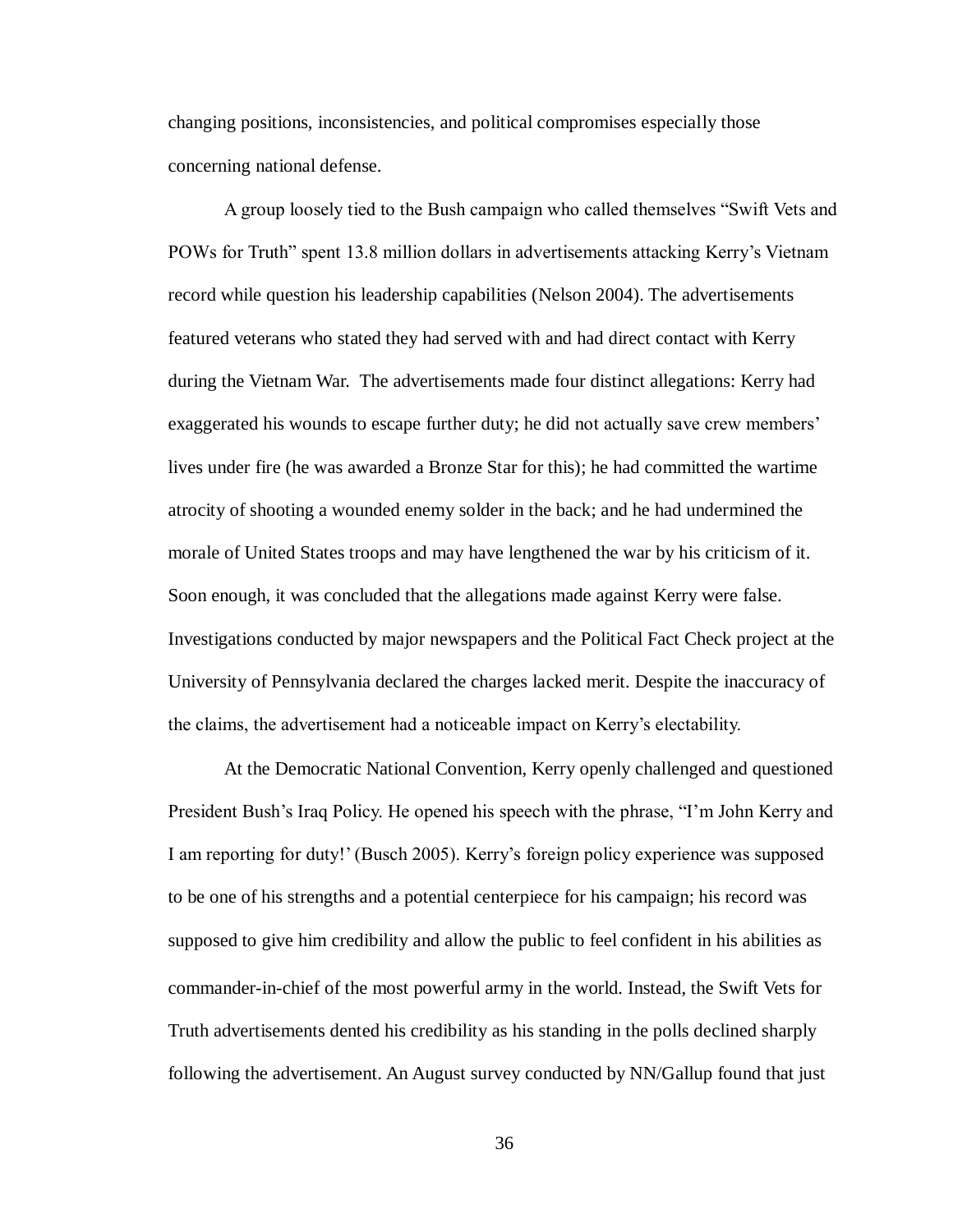thirty percent doubted Kerry's honesty about his service in Vietnam. A month later that number had more than doubled, with a September CBS News/ *New York Times* survey reporting that forty-nine percent of respondents, including forty-one percent of Democrats, said they thought Kerry was "hiding something" about his Vietnam record, and another thirteen percent said he was "mostly lying" about his service (Nelson 2004). President Bush made sure to appropriately acknowledge Senator Kerry's military service, but he never explicitly came out and denied the claims put forth by the Swift Vets for Truth. The ads, despite lacking accuracy, garnered a lot media attention and really damaged Kerry's public perception.

In October of 2002, Kerry, along with sixty-seven senators voted for the bill authorizing the president to use force in Iraq (Purdum 2004). John Kerry had actively been outspoken in his opposition to war, and he even characterized the Iraq War as the "wrong one, in the wrong place, at the wrong time." Unfortunately, the attacks on Bush's handling of the war held little weight coming from a man who had previously voted for the war.

The criticism of Kerry's military record received far more airtime, but George Bush's military credentials also came under fire. Various news organizations investigated Bush's years of service in the National Guard and found grounds to doubt that he had properly completed his obligation. The issue peaked when it became the centerpiece of the CBS news program, *60 Minutes II*. The program claimed to have uncovered documents, signed by the commanding officer of Bush's Alabama National Guard Unit, stating that Bush had failed to show up for mandatory duties but was protected from the discipline protocol by the commander. However, the documents were proved to be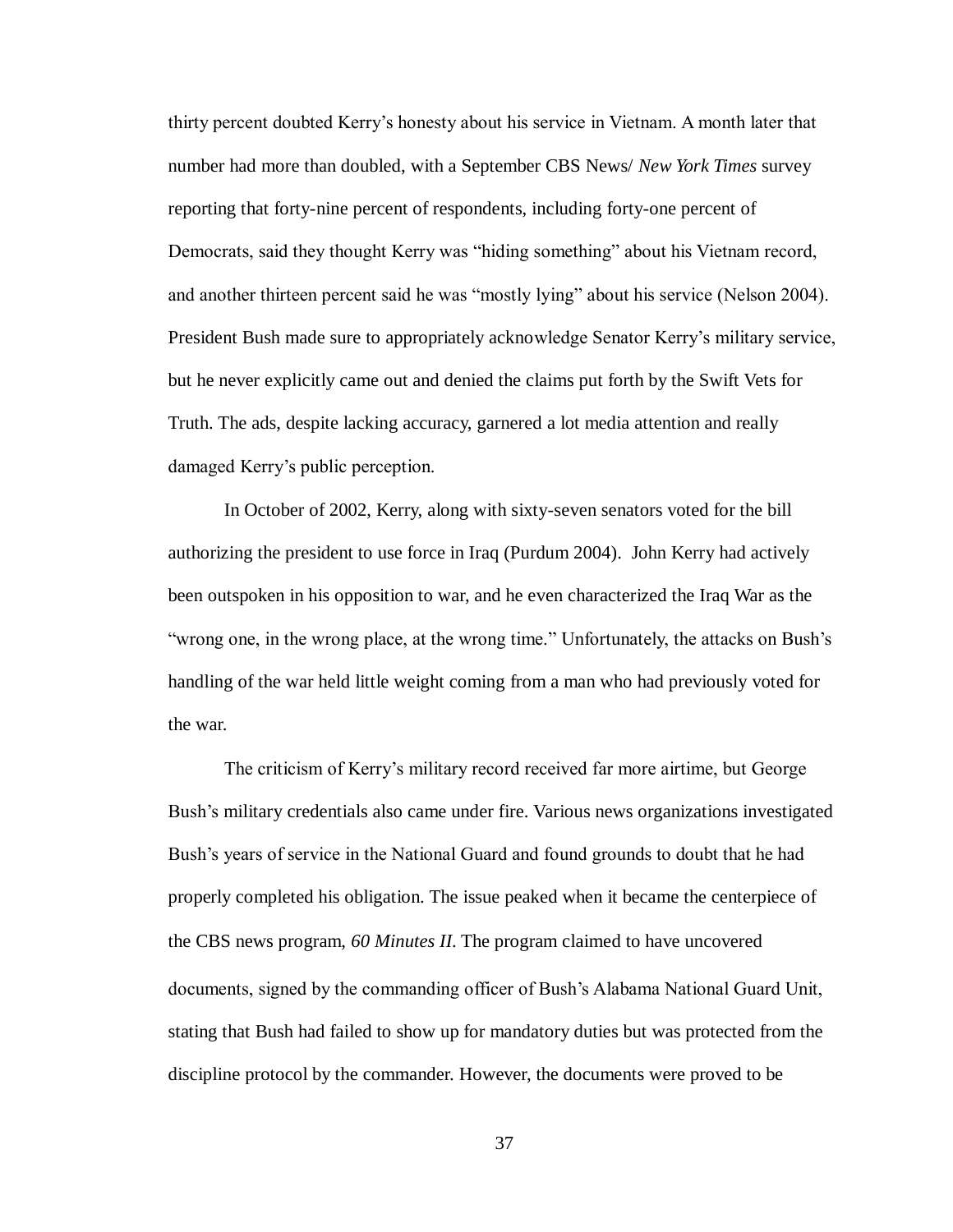fraudulent and the story faded into oblivion but it did not go without leaving an impact.

Historically, a president's military record has proven to be largely irrelevant in to one's qualifications to be president. The president does not go into battle directly yet both candidates, especially John Kerry, stressed their military experience as an accurate barometer of how they would handle the current situation in national security. Nevertheless, voters seemed to place a relatively large value to military credentials. The attacks both candidates endured on their record of service, raised questions of each man's integrity as each faced allegations of less than honorable behavior. John Kerry faced constant attacks, and struggled to gain credibility. Therefore, it seems appropriate to conclude that the attacks on his military credentials hurt him more than the incumbent, Bush. George W. Bush, if nothing else was steady. Steady in his beliefs on how to handle the current situation in Iraq and the global War on Terror and steady in his commitment to erasing the threat of terrorism at home or abroad. Kerry's military experience could have been a centerpiece of his campaign message; instead, national security as a whole came to be the issue that ultimately lost it for Kerry. The advertising played right into the Republican's hands as it shifted the focus of the election to national security; historically Republicans have fared well when foreign policy issues have risen in importance. This was the case in 1972, 1980, and 1984. The last Democrat to win the presidency was Bill Clinton in 1992, a year in which the election was focused on the economy.

## *JOHN KERRY'S IMAGE PROBLEM AND INABILITY TO RESPOND TO ATTACKS*

John Kerry was a relatively unknown commodity, and as a result he was forced to spend a large portion of the campaign trying to introduce himself to the voters. Instead of running a feel-good campaign and making overly ambitious promises, George W. Bush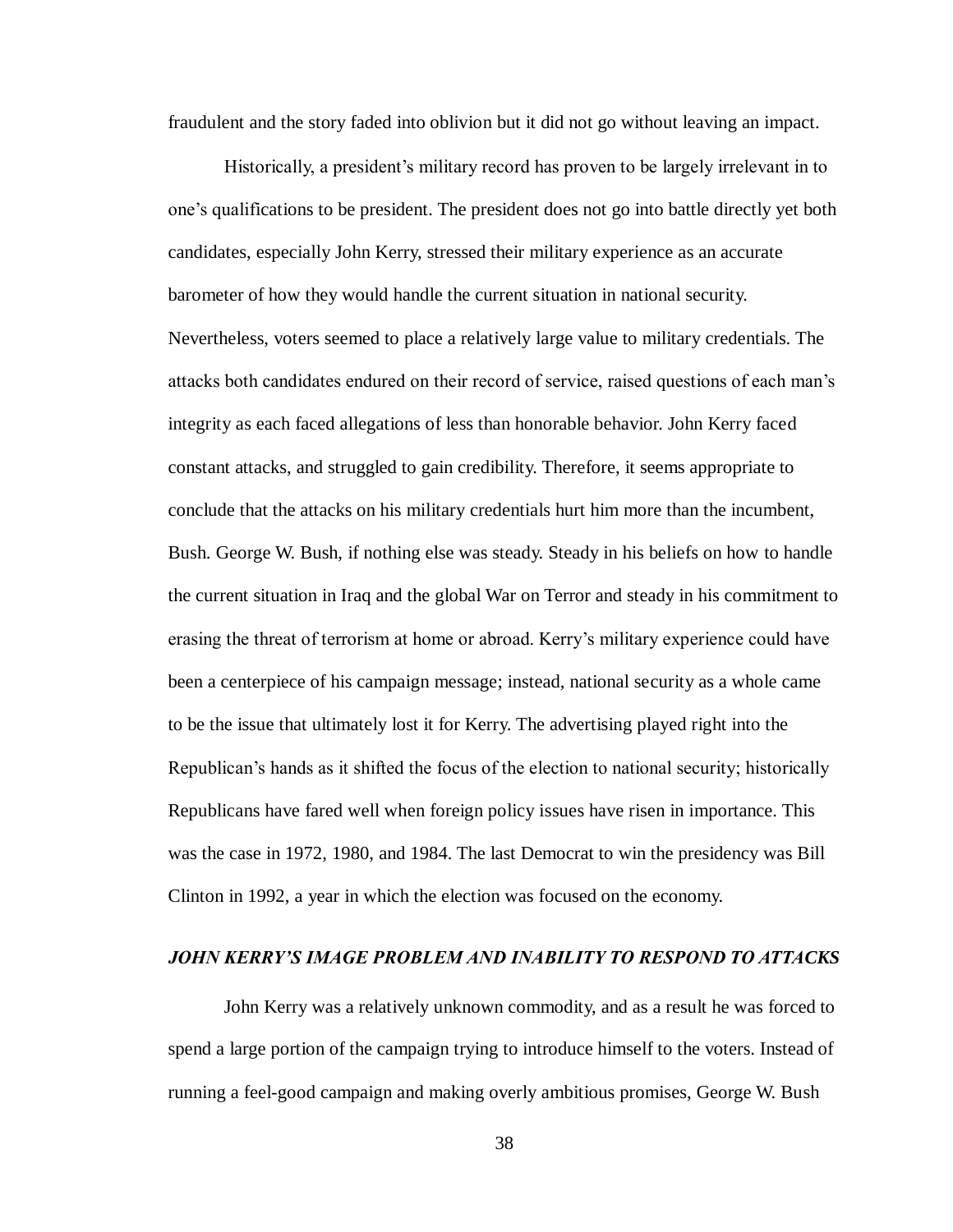attacked the issues facing the nation head on; and talked very straight to the American people. Bush had credibility and Americans knew where he stood on issues, while John Kerry lacked credibility due to his inexperience in an executive position and his inability to construct a coherent, consistent message on his stance on one of the biggest issues facing the nation, the Iraq War. Kerry had to constantly fight to reassure the American public that he could succeed in the realm of national defense; the Swift Vets for Truth ads effectively curbed Kerry's momentum as he was forced to once again justify himself in the eyes of the American public. The issue of terrorism completely defined the election, much like the economy did in 1992, and not surprisingly the candidates who were victorious had coherent and consistent stances on how to approach and ultimately solve these problems.

John Kerry was battered to no end as the Bush team ran a very negative campaign while Kerry ran an overwhelmingly positive campaign relying on surveys which suggested the public has a popular distaste for "attack ads". That may be true, but in reality people tend to remember strong words, either negative or positive. As a relatively unknown commodity, especially in comparison to Bush, Kerry allowed the negative advertisements and attacks to largely define his character and campaign. He was unable to appropriately respond to attacks on his voting record and the Bush team successfully painted him as a "flip-flopper" with less than strong resolve, willing to change at any moment to earn a vote.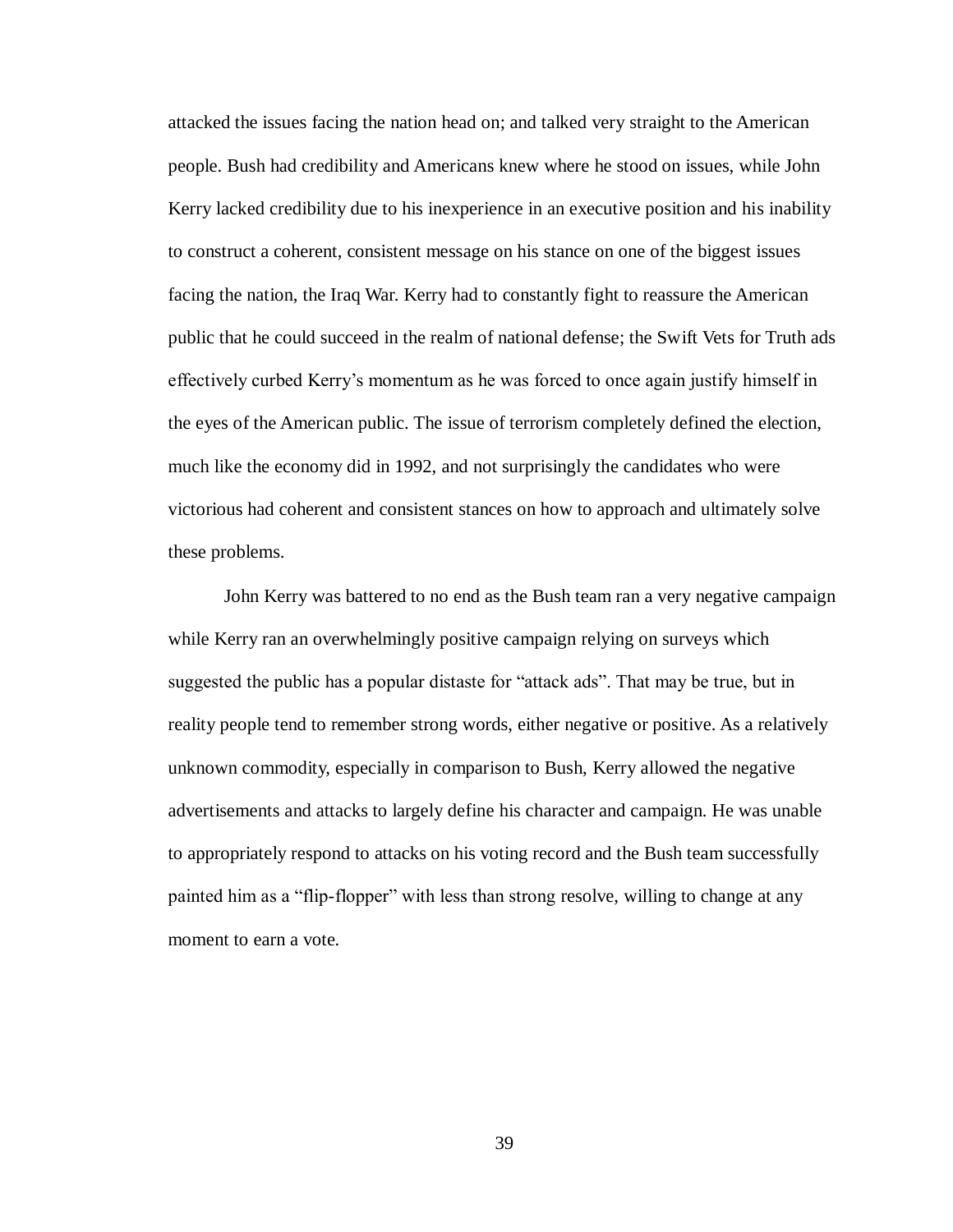#### **CONCLUSION**

Initially, it was my contention that the economy is always the main determinant in the outcome of a presidential election. Through extensive research, it has become apparent that elections are much more than matters of the economy, although it still is always an important factor. The character of the candidates and the publics perception of them is just as important; a candidate who is able to create a positive image for himself is able to gain the necessary support in order to become president of the United States.

The previous positions held by the challengers must be considered in determining the disparity in result of the two elections: Clinton was the governor of Arkansas, an executive position. While Kerry was a Massachusetts Senator, a legislator, with a long series of roll call votes on difficult and complicated issues. Kerry's dubious voting record made him vulnerable and the Bush team painted him as a "flip-flopper" every chance they could. Clinton had no such a roll call of votes that W. H. Bush could attack. Personality wise, the two challengers could not have been more different. Clinton was a Southern man, who despite repeated attacks on his character was a rather likable fellow, and was able to appeal a wide spread contingent as he sought to introduce himself to the American People and establish himself as a loving family man. Kerry on the other hand, may have come off as an elitist, unable to understand the plight of the common man. Always a bit aloof, Kerry failed to generate considerable enthusiasm for his candidacy; running largely as an anti-Bush candidate. Clinton weathered attacks on his character while Kerry was relentlessly battered by the Bush team and allowed his image to be created for him: a liberal who was inconsistent on national security, willing to change his positions to suit the political moment. All of these factors outlined contributed to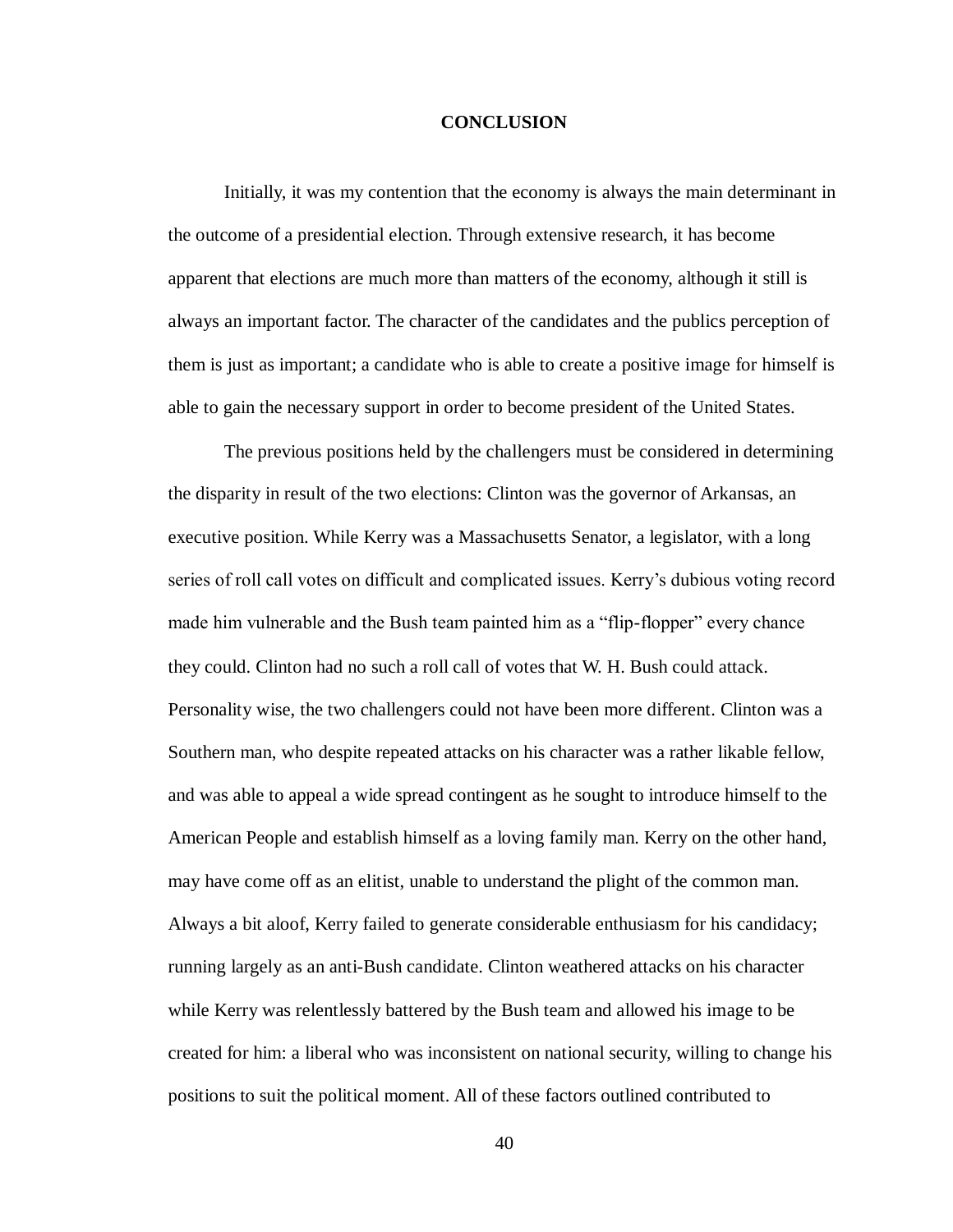Clinton's success and Kerry's lack thereof.

1992 and 2004 clearly illustrate the importance of the candidate's image and public perception. The losers in these two particular elections, Bush in 1992 and Kerry in 2004, allowed themselves to be defined by their opponents and were never able to run their campaign on their strengths. Additionally, Bush and Kerry were both perceived as out of touch, and perhaps even culturally challenged. Bill Clinton and George W. Bush on the other hand were both able to create positive images of themselves. Clinton had a troubled childhood and came from a middle-class family and his background resonated with much of the American public; he was compassionate and the public respected his genuine concern for the economic well being of America and its citizens. John Kerry was a wealthy Senator from Boston, and husband of the heir to the Heinz Ketchup fortune. , As a result he was perceived as elitist in large part due to his enormous personal wealth and even the manner in which he spoke contributed to that notion as his rhetoric was fraught with words well over the head of the average American.

George W. H. Bush won the election easily in 1988 in the midst of the Cold War. In times of international crisis, it seems that the American public is hesitant to change and take a leap of faith on a lesser-known commodity. President Bush proved himself a worthy commander-in-chief but the 1992 election was different as it took place in an interim period between the Cold War and September 11 and there was no major international crisis of note. It seems that in times of a global crisis such as the Cold War, Persian Gulf War, and the Iraq War, the qualities the American people seek in the character of the candidate place a heavier emphasis on steadiness and fortitude. However, in times where domestic issues are of greater importance the importance of those values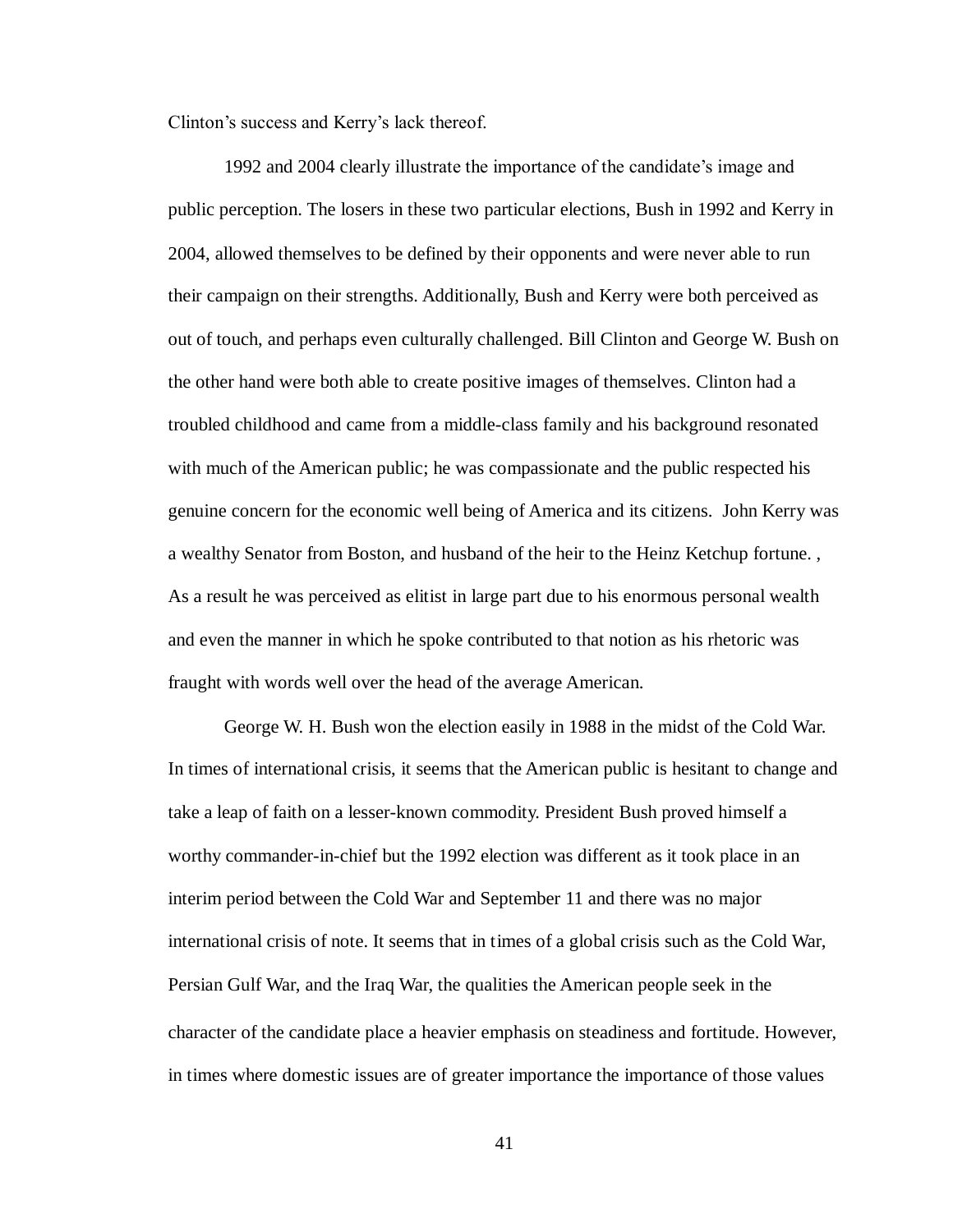seems to be lessened; when times are tough, particularly in the economic realm, people want a president who is compassionate and able to empathize with their problems. This was precisely the case in 1992. Bill Clinton could not match President Bush's military credentials but he was able to provide what the incumbent could not: an understanding of the problems facing average Americans and a vision for the future. Bill Clinton represented change in a time when America could not afford to stay on the path that Bush was leading them on.

Success in these two elections was in large part determined by the adaptability of each candidate. In 1992, Bush offered no vision for the future. The Cold War was over and there were no international issues of note yet he remained fixated on his past achievements in foreign affairs. He was unable to respond and react to the growing issues at home, and it was his inability to adapt to the changing nature of the political landscape that really hurt his chance of success. He realized that his greatest strength was his experiences as commander-in-chief; , unfortunately that strength meant little in an election that was dominated by domestic issues. The election reinforced one of the oldest themes in all of literature:; how rapidly the mighty can fall. In 1992 foreign policy issues and public concerns about them played the smallest role in any American presidential election since 1936. The Cold War had dominated international politics for nearly half a century, but 1988 was the last Cold War election, and 1992 represented the need for a new perspective.

At the risk of sounding cliché, these two elections illustrate that timing is everything. The end of the Cold War was a great accomplishment for the Bush administration; unfortunately it came a bit too soon. As history has shown, incumbent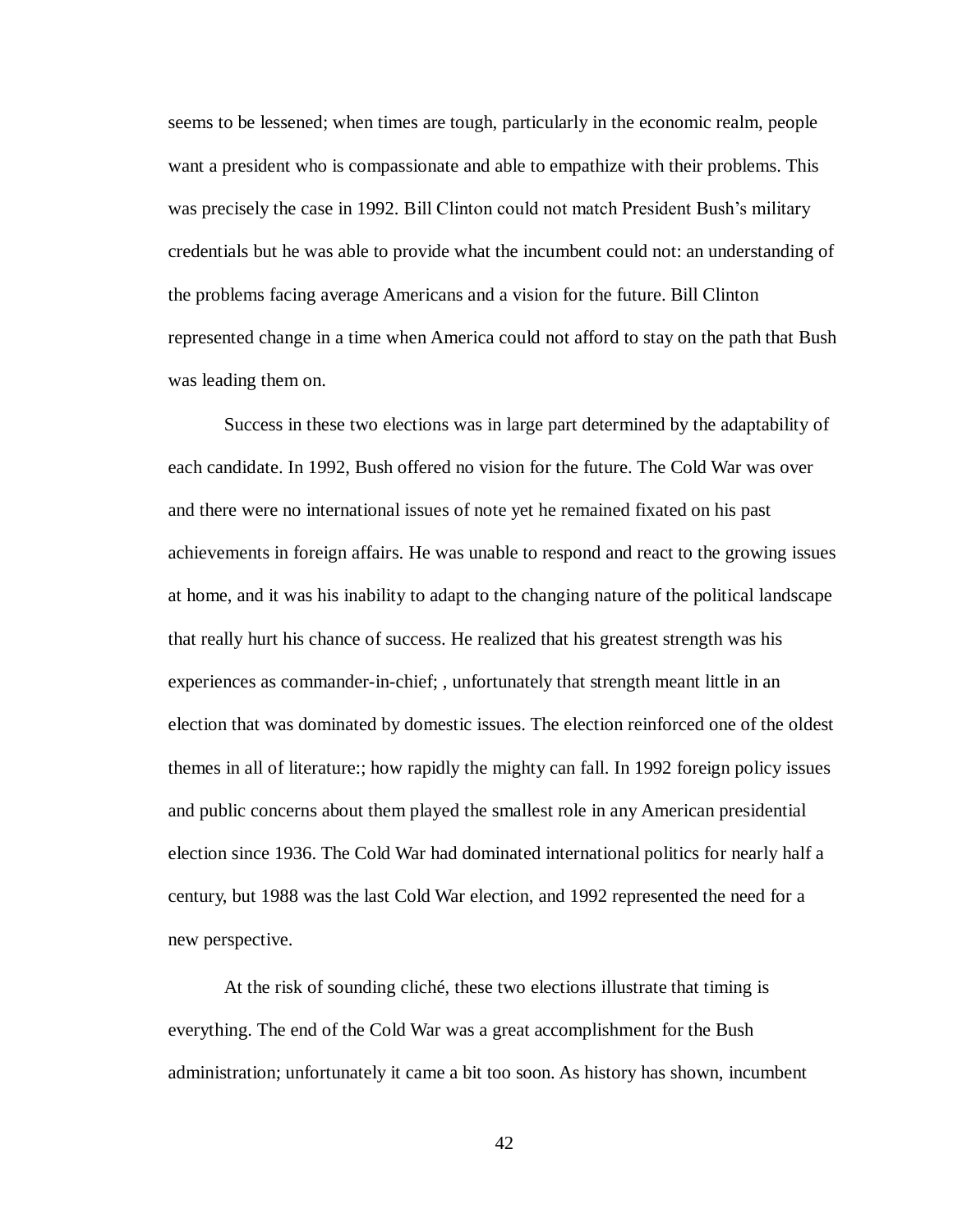candidates rarely are defeated during times of war. The timing of major events had a significant impact on Bush's reelection chances in 2004. The events of September 11, 2001 and the Chechen terrorist attacks in 2004 played directly to President Bush's strengths. The entire campaign was shaped by 9/11, and the timing of the Chechen terrorist attacks a mere two months before the election served as a positive reinforcement for the Bush campaign that the terrorism is still a major threat, and an experienced leader will serve the United States well during this troubling time.

I have learned that United States presidential elections are very complex matters. An election is not decided by one factor; they are a culmination of events including but not limited to: war, the economy, candidate's rhetoric, and other various domestic and social issues. It is the culmination of these events along with the public's evaluation of the character of the candidate and their assessment of that candidate to lead and offer hope in resolving the issues of the election whether it is the economy in 1992 or the War on Terror in 2004. The point is that presidential elections are not determined exclusively by one event and incumbency is not always an advantage. A candidate must be able to demonstrate to the electorate that he is dedicated to the issues at hand by offering a coherent vision and the necessary steps needed to solve the given issue. At the end of the day, the American voter does not cast his or her vote solely on political advertisements, speeches, or the candidates' past record. Rather one considers a multitude of factors, and one of the most underestimated factors is the overall likability of the candidate. Bill Clinton and George W. Bush were successful due in large part to their ability to formulate a clear strategy and vision for the future. While George H. W. Bush and John Kerry had no coherent strategy or message, and it is safe to say that they were far less likable than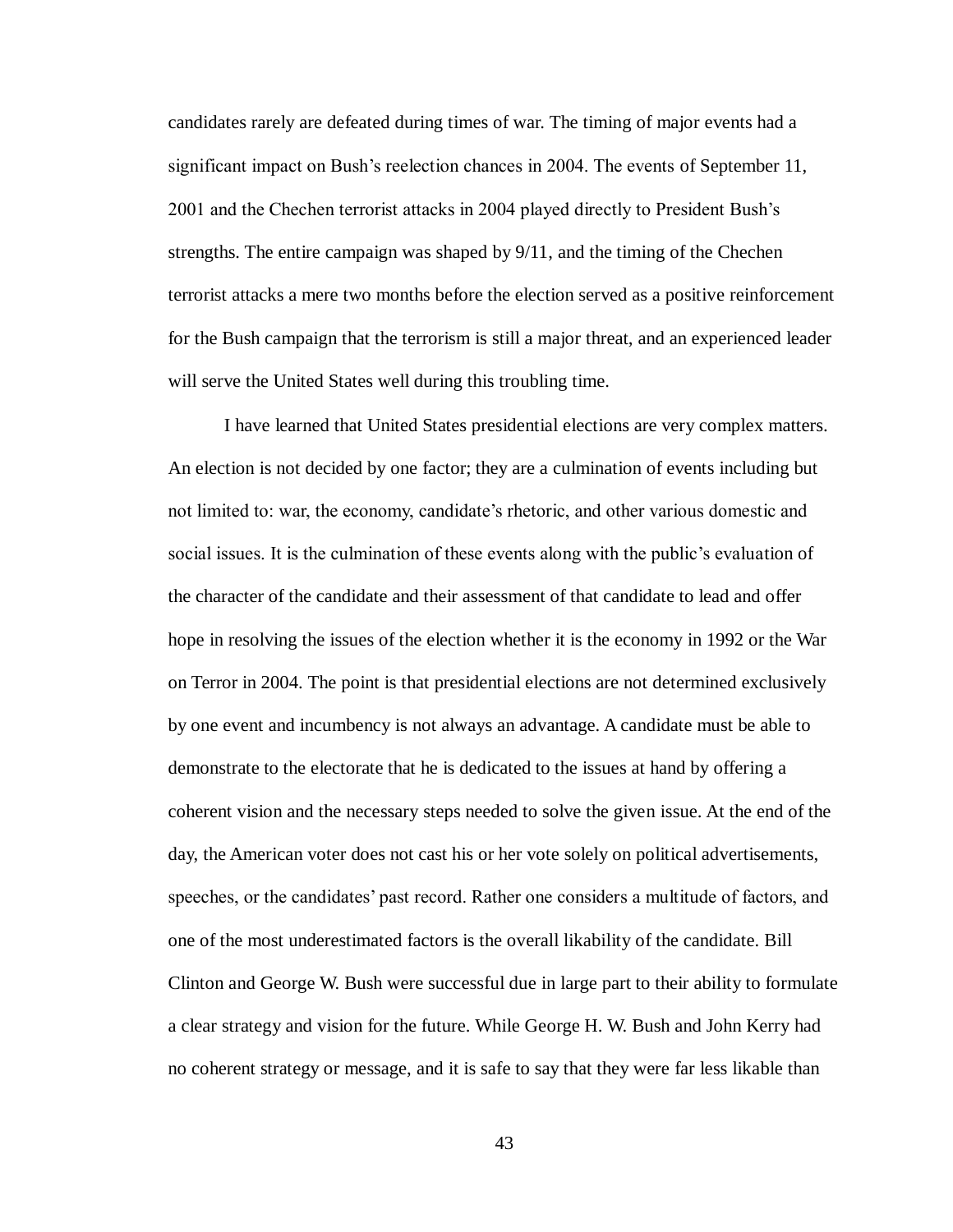both Clinton and W. Bush.

George W. H. Bush's successes in foreign policy and his meteoric rise in approval ratings led to a lack of commitment on the issues of the economy, as it seemed to be a foregone conclusion that a president with such great popularity would cruise to another victory in 1992. He never fully assumed blame for the problems ailing the nation., Instead, he focused on attacking Clinton's character and integrity; he sought to paint Clinton as an untrustworthy, draft dodging, marijuana smoking governor lacking the requisite character to be president of the United States. Ironically enough, it was Bush who lacked credibility. He failed to follow through with his lofty promise of no new taxes at the 1988

Republican National Convention and chose to blame the gridlocked nature of congress for the lack of success in carrying out his economic proposals. Instead of offering consolation to those in serious need, he characterized the growing public frustration with the economy as a mood, and reminded everybody that the United States was still the most powerful economy in the world. All of this may have been true, but as 2004 illustrated, the candidate must at the very least, be perceived by the public as genuinely concerned with the most pressing issues, and in 1992 all Bush could suggest was for Americans to remain patient and to keep everything in perspective.

George W. Bush learned from his father's mistakes in 1992. Twelve years prior, his father had broken his promise of no new taxes, angered his own party, and paid little heed to mounting economic difficulties. In 2004, George W. Bush enjoyed unprecedented support amongst his own party; the midterm elections were a telltale sign of things to come in 2004. It was only the second time since 1934 that a president's party had gained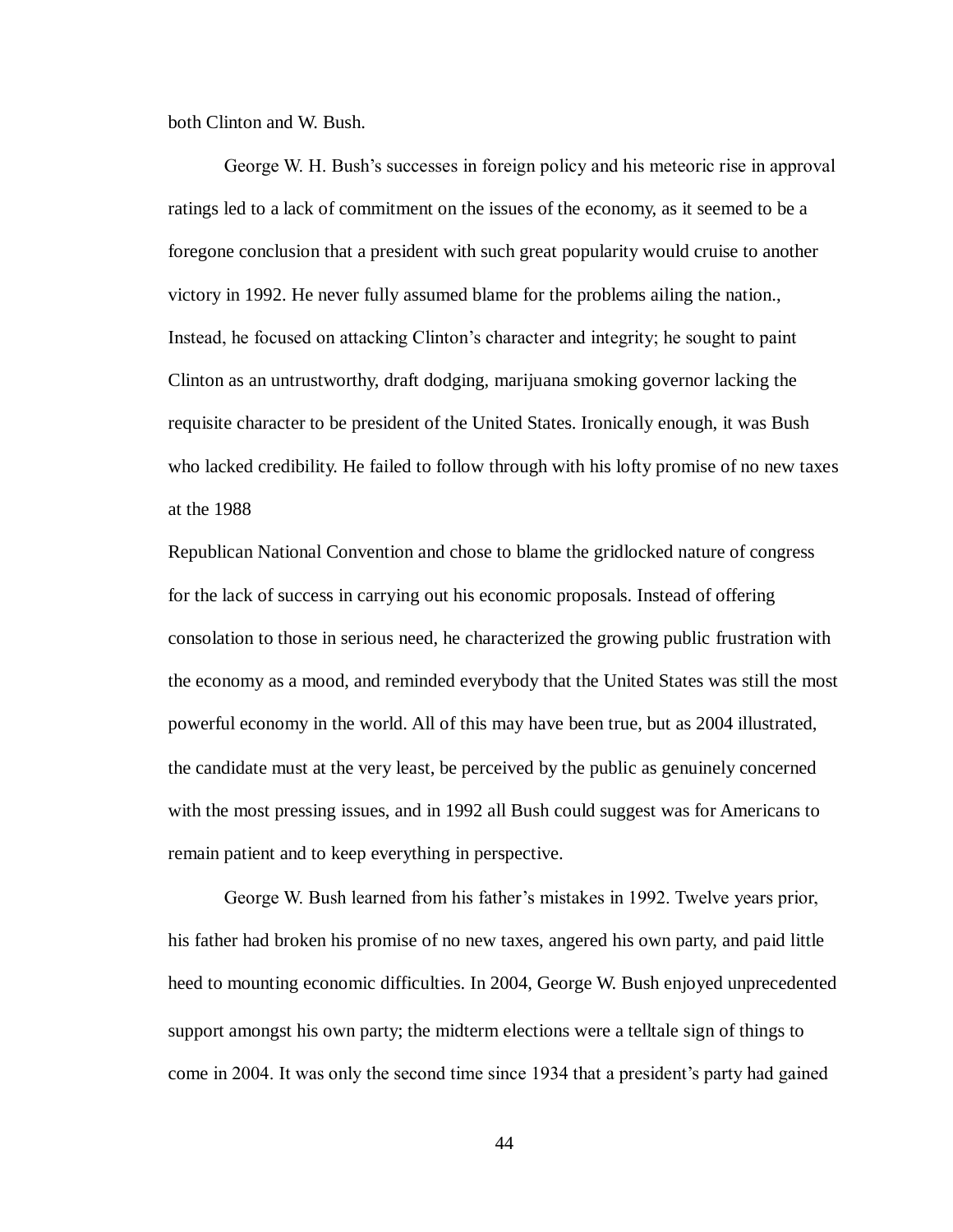House seats in a midterm election, and the first time since 1934 that a president's party had gained seats in both houses (Nelson 2004). President Bush in 1990, had a far more confrontational relationship with Congress and his party was in a deep minority position in the House, with just one hundred and seventy-three Republican members amounted to approximately forty-percent. Additionally, Bush Ssr. had the second lowest president success score in Congress as recorded by *Congressional Quarterly*, at forty-eight percent. George W. Bush did not alienate members in his party like his father did in 1992, and it certainly helped him secure the presidency and at the very least it did not hurt him as it did his father in 1992 (Pomper 1993).

In the two elections, both incumbent candidates had strong leadership ratings. At the conclusion of the War in March 1991, eighty-six percent of respondents concluded that Bush had strong qualities of leadership (Pomper 1993). Similarly, in 2004, according to exit polls the voters preferred Bush to Kerry as a leader. The 2004 election in the end became more about leadership abilities than specific policymaking; 1992 was precisely the opposite.

In conclusion, it is clear that presidential reelections are much more than referendums on the state of the economy. In any given election, the main issues fluctuate from the economy to national defense or something else entirely. The point is that there is not one single issue that dominates the outcome every election. Rn rather it is a multitude of factors and how well the candidate responds to the climate of the election. The climate of the election refers to external events such as the terrorist attacks of September 11 and the Chechen Islamic terrorist attacks that shaped the election of 2004 and in 1992, the election was dominated by the economy and foreign affairs were much less of a concern.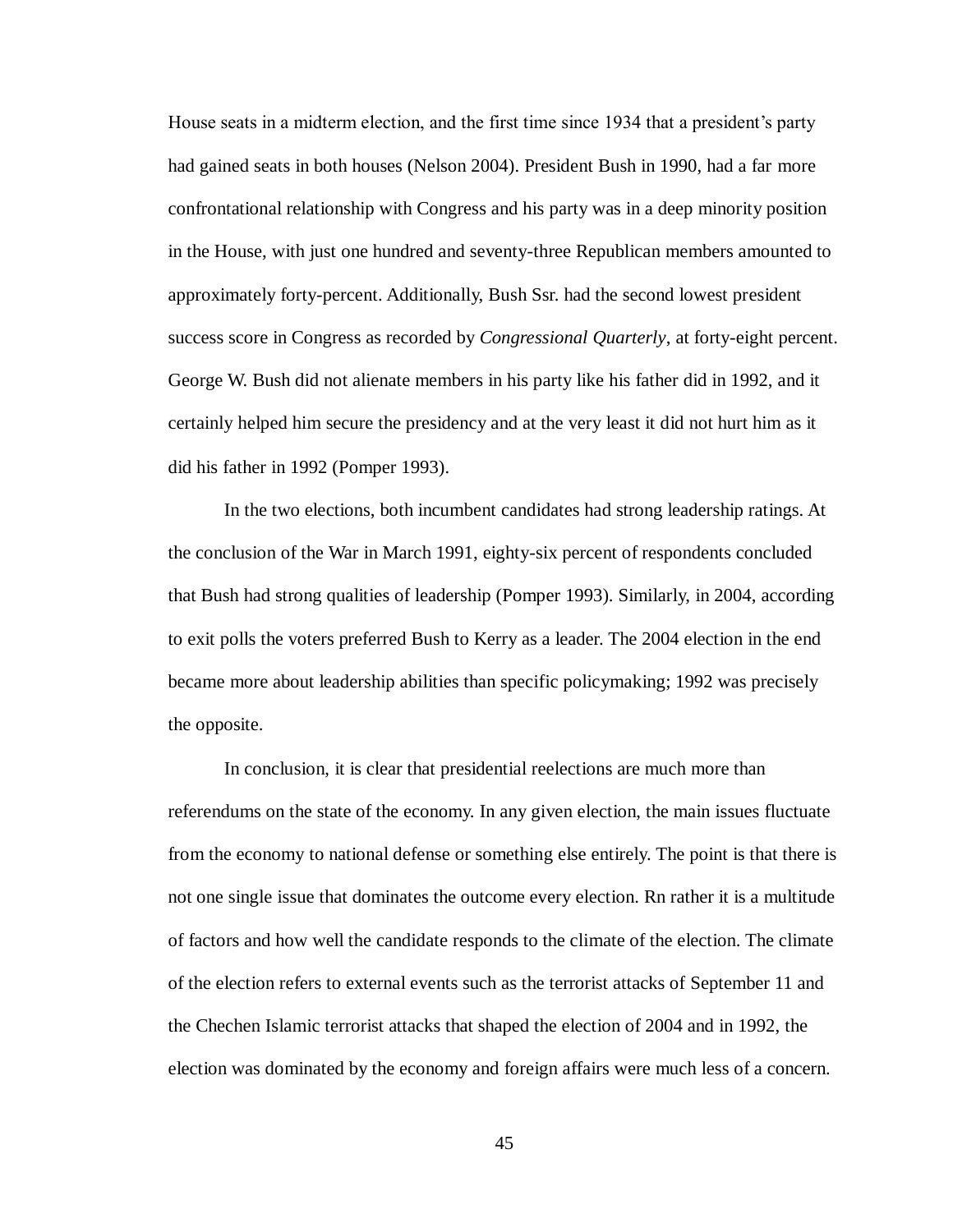It is the candidate's ability to adapt to the fluctuating agenda of issues that leads to success on Election Day. In the two elections studied, the two men who came out victorious were able to strategize and formulate a campaign message involving the most paramount issues of the respective campaigns. The public must have a certain level of trust in a candidate to elect him to president and even more so to oust an incumbent from office.

When times are bad, particularly economically the mood of the public deteriorates and the approval of the president falls along with it. This was the case in 1992, and in 2004 the economy was not in great shape but it was nowhere near as poor as it had been in 1992. However, the election of 1992 did not occur in the midst of any international crisis while 2004 was casted entirely under the shadow of the fear of another terrorist attack on American soil. In 1992, the public was concerned with the state of the national economy and although many voters were not necessarily worse off than they were before the president took office there was little hope for the future. In 2004, the economy was less of a concern as the public was more concerned with the safety and security of the United States. These are obviously two very different concerns and the outcome of the elections reflected the variance in issues. In 2004, the election occurred at a very tumultuous time in the international realm and voters needed to be extremely dissatisfied with George W. Bush in order to oust him during a time filled with great trepidation. John Kerry could not overcome the public's fear, as they opted for the known, steadier George W. Bush who had been the leader during September 11. George W. Bush defined himself in his first term as a man of great conviction; one may not necessarily like the president and he may not be the most intellectually savvy candidate, but the electorate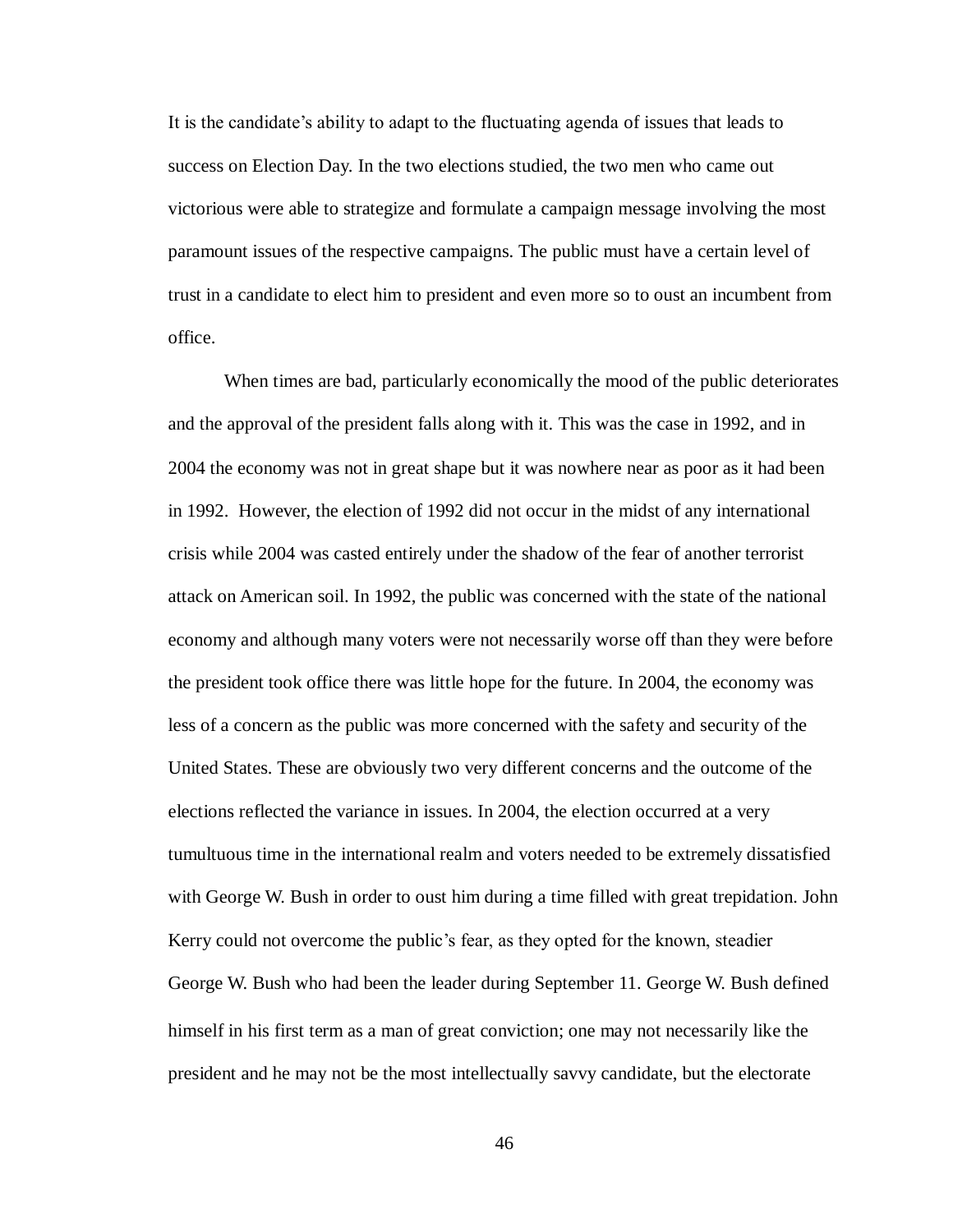certainly knew where he stood due to his unrelenting focus on national defense and his dedication to ending the War on Terror. In an election day dominated by a fear of an impending attack on the United States, John Kerry could not rally enough trust in his ability to lead the country out of an international crisis. Kerry had the military credentials, and was certainly bright enough to serve as president of the United States of America, but he lacked the trust of the public, which ultimately led to his defeat.

1992 confirmed the public's distrust in George H. W. Bush's ability to dig America out of the economic hole Bush had put them in. It was the biggest issue facing the nation, and the president appeared disinterested in it altogether. Bill Clinton was not without his own faults but he displayed time and time again his commitment to fixing the economy, and the public responded in an overwhelmingly positive manner by electing him. Bush's lack of commitment in 1992 directly contrasts his son's dedication to national defense in 2004. Taking nothing way from Bill Clinton, it seems that the 1992 election had more to do with Bush's failures as president and the lack of confidence going forward, than Clinton's ability. While the 2004 election reaffirmed the public's faith in George W. Bush as a leader and rejected the challenger John Kerry, electing stability and continuity over a question mark.

Bill Clinton had an advantage over John Kerry in his ability to relate to the average American. Bill Clinton had been called a lot of things: a slick, draft dodging, cheater but was never accused of being elitist and out of touch like the challenger in 2004, John Kerry. One cannot dispute the intellectual capacity of Kerry and he had a great military record in Vietnam, but he was not nearly as likable as Bill Clinton or George W. Bush. Despite all of the forecasting models accounting for the economy,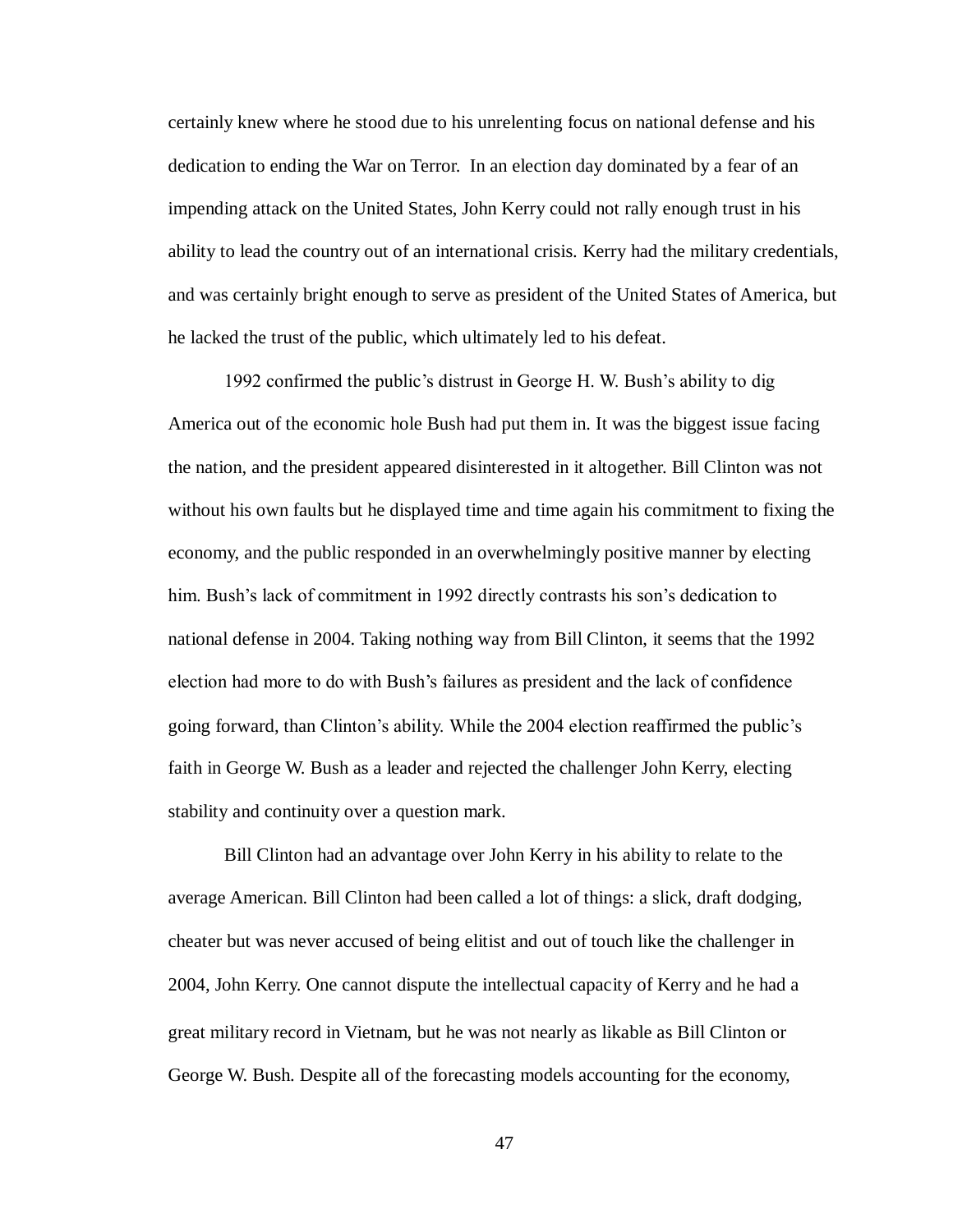approval ratings, and other factors, one of the simplest factors that seemed to swing the 1992 and 2004 elections was the overall like-ability of each candidate. The two losers, Bush and Kerry were often times described as elitist and out of touch and were far less likable than their opponents.

The 1992 and 2004 elections reveal a lot about the nature of presidential elections. One, the candidate who is able to run on his preferred criteria and does not allow himself to be defined by his opponent has a much better opportunity for success. Secondly, the candidate must appeal to the most pressing public concern. If a candidate is seen as lacking interest or dedication to the most paramount issue, the public feels more comfortable in electing the candidate who shares their concern. Trust is a huge factor. In 1992, Bush was never trusted as the best man to handle the economy much like Kerry in 2004 with regards to the war on terror. Furthermore, the amount of public dissatisfaction with the incumbent candidate must be overwhelming in order to oust the known commodity and take a leap of faith on a less experienced, challenger candidate. A challenger can gain public credibility by appealing to the most pressing issue, running a clean campaign focused on his agenda and plan, and not simply attacking and smearing the opponent. Presidential elections are largely determined by how well a candidate can impose their will on their opponent, they are contests of momentum; as a candidate must be able to weather attacks on their character, policies, or past history and respond. Advertising plays a significant role in shaping the public perception of a candidate, but at the end of the day a candidate must be able to define themselves and their mission as president. Bill Clinton was able to do that. John Kerry was not.

The first term of the incumbent candidate has a great effect on the public's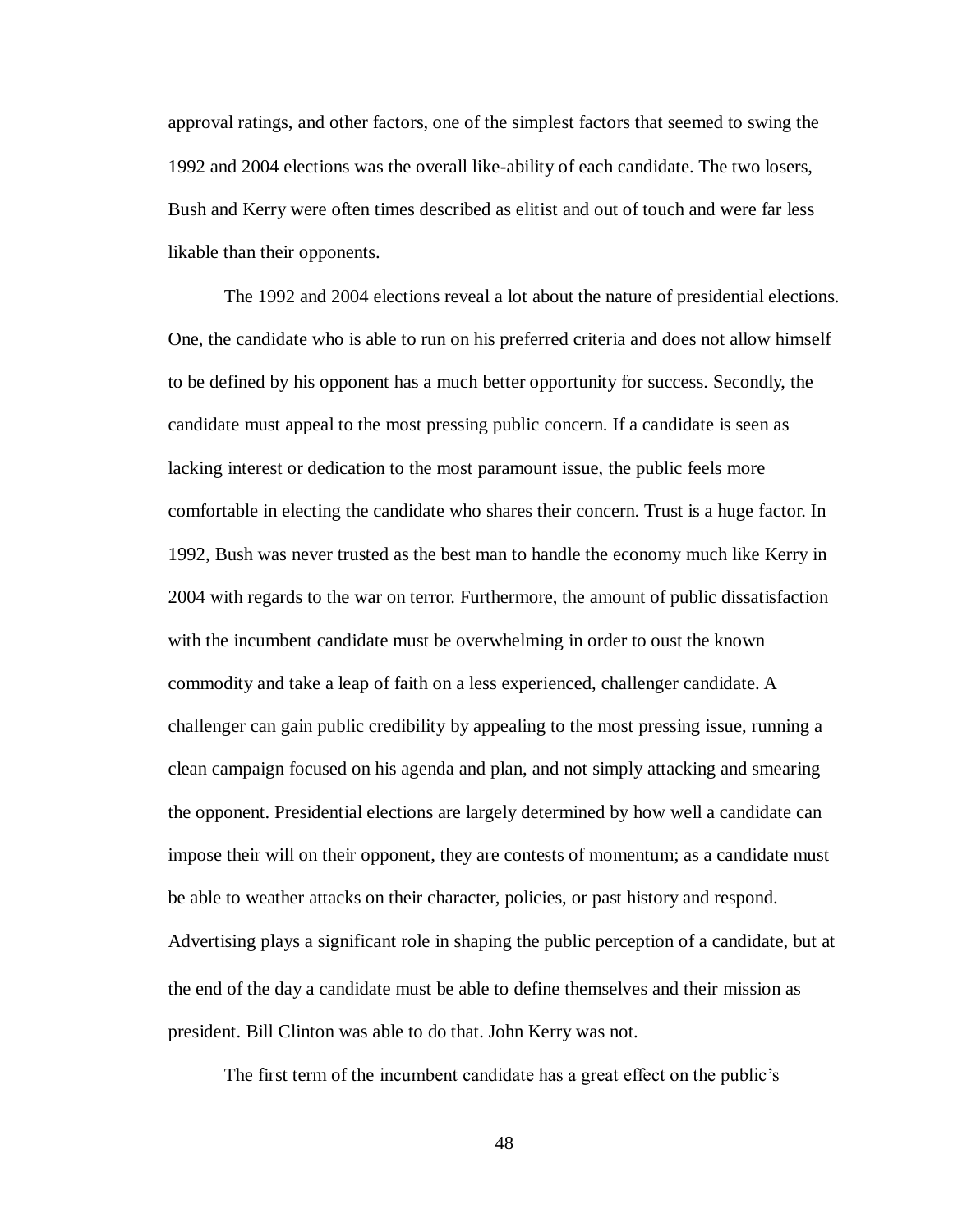evaluation of the incumbent's ability to lead in the future. George H. W. Bush displayed a great ability as commander-in-chief but those experiences in the Persian Gulf offered no solace to an electorate completely absorbed by the state of the economy and what action must be done to right the ship. George W. Bush defined himself as rock steady, side by side with American's during the defining moment of September 11. He was a fearless military leader, and since it was an election defined by national defense, the public was able to look past some of his economic and domestic deficiencies as they were focused on the larger, more paramount issue of national security. A candidate must appeal to the need of the electorate, regardless of the issue. Each candidate has strengths and weaknesses in any given realm, like Bush in 1992 on the economy and Kerry in 2004 on national defense. These two men were unsuccessful because the elections were run on issues in which their opponents held a serious advantage. The timing of external events influences the nature of the campaign, and for Bush Sr. and Kerry the issues at stake were too large for them to attempt to shift the focus to an area in which they were stronger than their opponent.

Presidential elections will continue to be analyzed and forecasted, but sometimes an election is quite simple. 1992 served as a referendum on President Bush's first term in office, which was an overwhelming disaster, and as a result he was defeated easily. 2004 was a prospective election and the public opted for the steadiness of the status quo during an unstable time in international politics. Each election is unique with its own set of characters and issues, but ultimately they are determined by the ability of a candidate to establish themselves as a trustworthy leader, fit for the immense responsibilities of the President of the United States of America.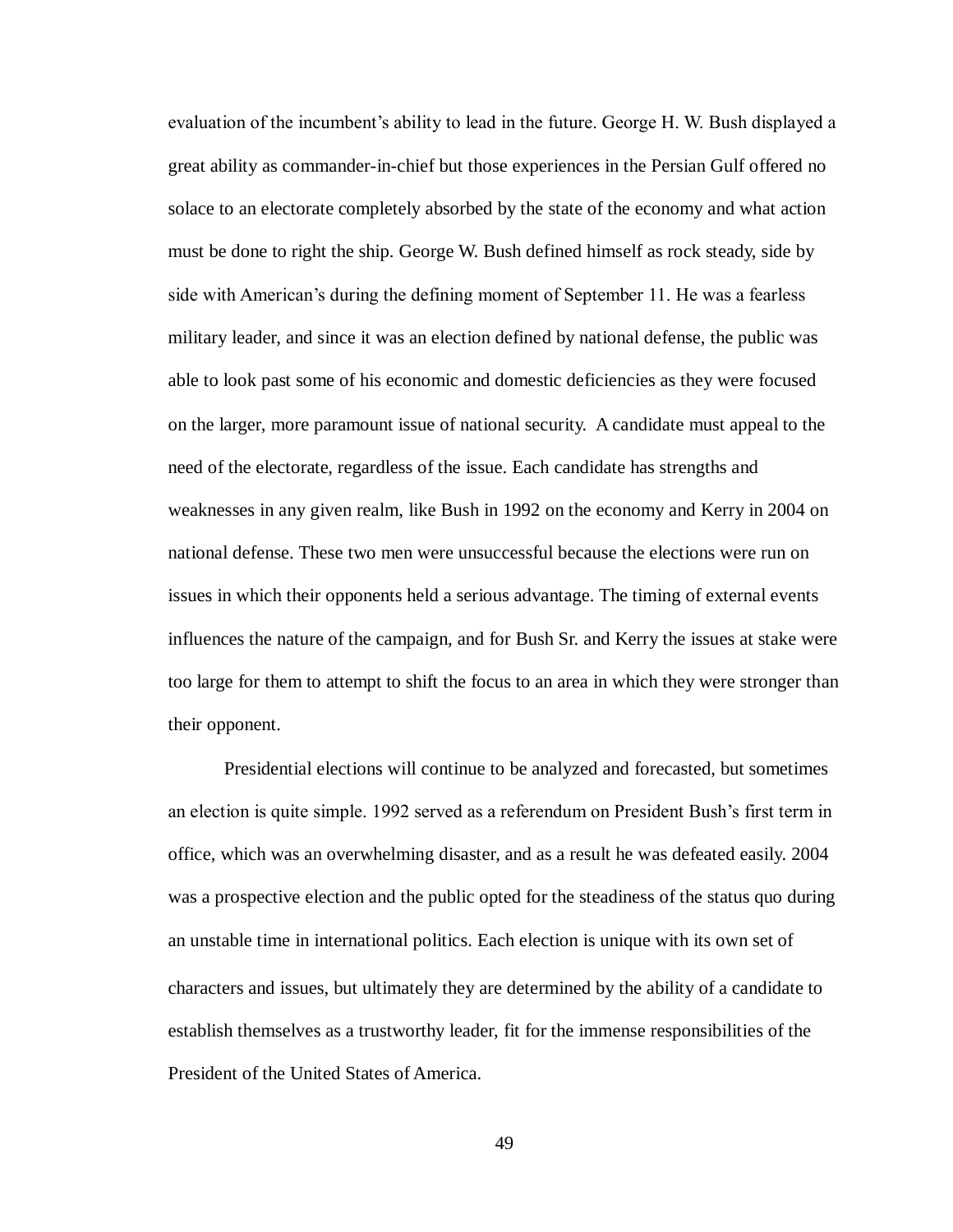In this thesis, I have proved that the winner of presidential election is largely decided by their ability to appeal to the paramount issue of the given campaign. In 1992, Bill Clinton was able to shift the focus from his alleged character issues by constantly reminding the American electorate through his speech and television appearances that the United States could not afford to spend another four years with George Bush in the White House. Bill Clinton appealed as the necessary agent of change, while George W. Bush in 2004 did just the opposite. In the tumultuous landscape that shaped the 2004 election Bush was able to shift the attention to his abilities as commander-in-chief while simultaneously raising questions about John Kerry's capacity to lead America through a trying time in history.

This thesis has also proved that incumbency does not necessarily help a president's chances of gaining reelection. For George H. W. Bush in 1992, it did just the opposite. His strength was in foreign policy, and with no international crisis of note, Bush was not able to attack Clinton for being soft on national defense (a common knock against Democrats). Bush did not have his eyes on the future and by focusing on his past achievements in foreign policy, the voters were reminded of what Bush had not done in his first term as well as what he had accomplished.

The opposite can be said for George W. Bush. His first term, despite economic troubles, was overshadowed by his determination to keep America safe and he proved his will to succeed in his first term as the leader of the United States during a turbulent time. Much like George H. W. Bush could not attack Clinton on foreign policy in 1992, John Kerry could not focus the 2004 election on issues of his strength: domestic policy particularly concerning the economy. In a time of international crisis, any other issue will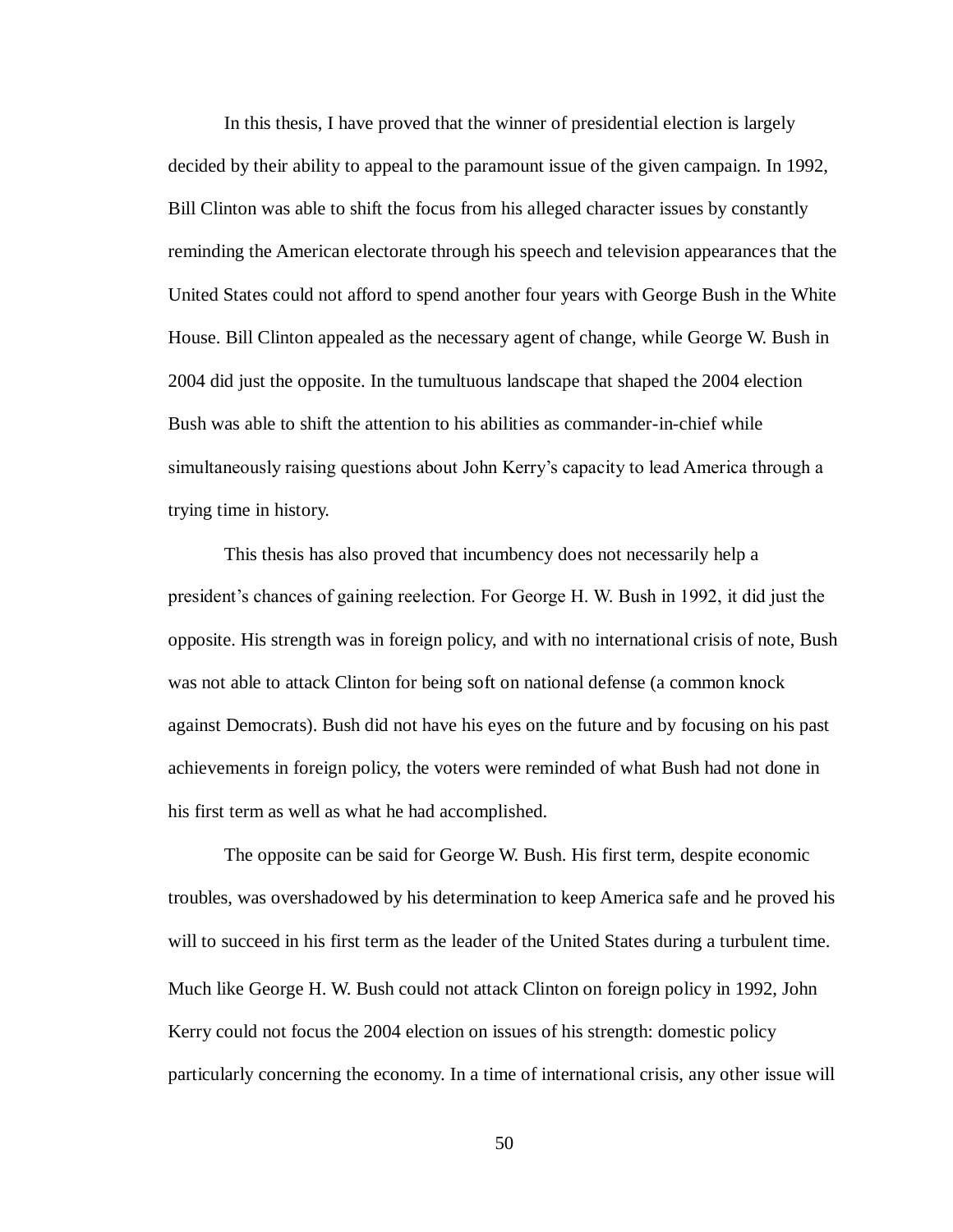largely be subordinated and John Kerry was not able to adjust.

I have proved that American's tend to be hesitant to change, unless they have experienced great pain such as the economic strife in the earl 1990s that preceded the 1992 election. The fear of the status quo must trump that of the fear of change represented by the challenger; this was the case in 1992 with Bill Clinton winning and the opposite was true in 2004 with George W. Bush gaining reelection. Ultimately, voters are smart and will not elect a man simply because he represents change. No, the challenger must be a viable option beyond the element of change. He must instill confidence in his ability to lead and this is accomplished by appealing to the concerns of the voters and a challenger who is able to do so will most likely be successful.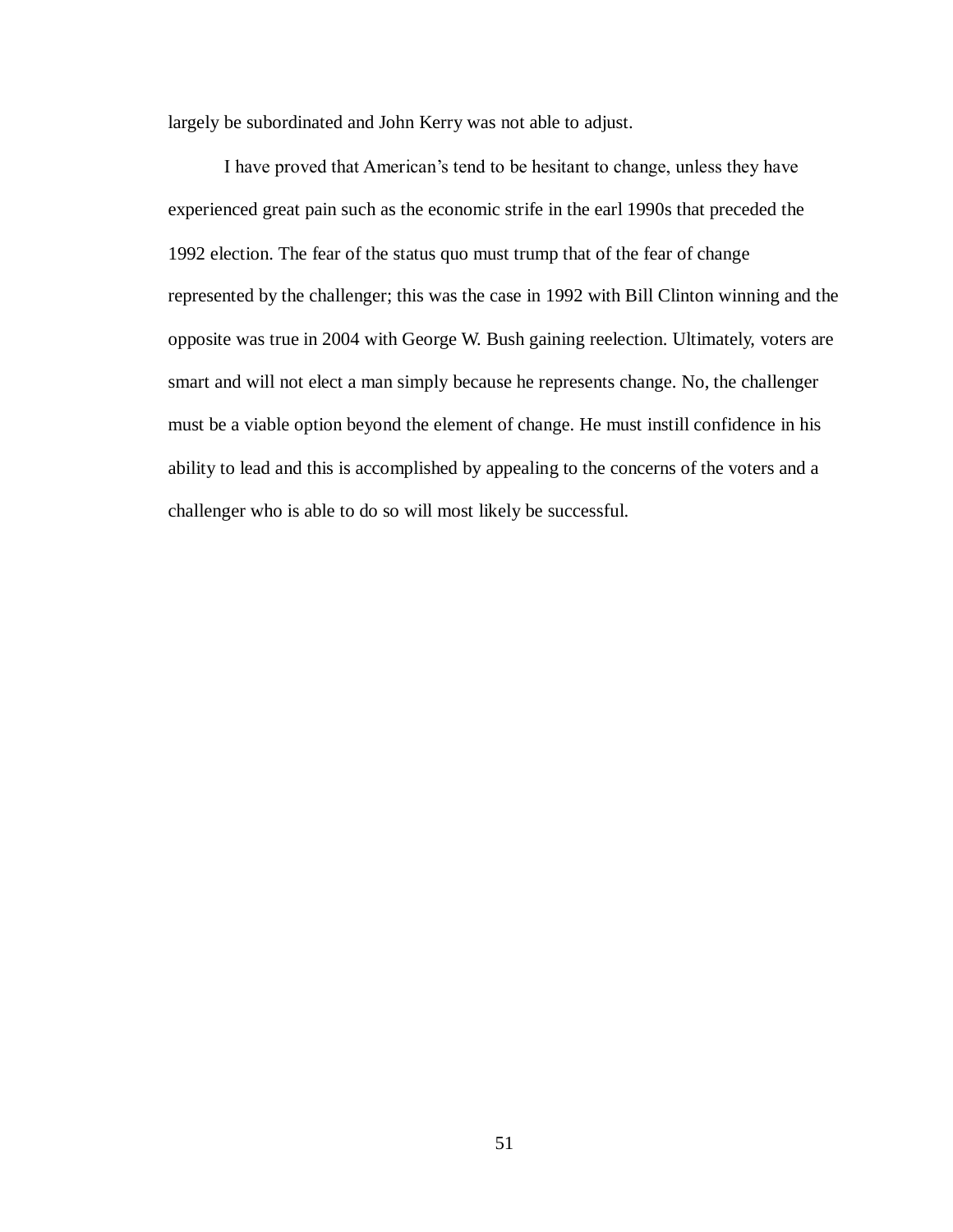#### **BIBLIOGRAPHY**

- Brinkley, Joel. "Truth's Several Sides: Bush's Attack on the Clinton Record is Accurate, at Least as Far as It Goes." *The New York Times*, September 23, 1992.
- Campbell, James E., and James C. Garand, eds. *Before the Vote: Forecasting American National Elections* Thousand Oaks, California: Sage Publications, Inc.,
- Campbell, James. *The American Campaign : U.S. Presidential Elections and the National Vote*, 2nd ed. College Station, Texas: Texas A & M University Press, 2007.
- Cavanaugh, John W. *Media Effects on Voters* Lanham, Maryland: University Press of America, 1992.
- Ceaser, James W., and Andrew E. Busch. *Red over Blue: The 2004 Elections and American Politics* Lanham, Maryland: Rowman & Littlefield Publishers, Inc, 2005.
- Denton, Robert E., ed. *The 1992 Presidential Campaign: A Communication Perspective* Westport, CT: Praeger Publishers , 1994.
- Denton, Robert E., ed. *The 2004 Presidential Campaign: A Communication Perspective* Lanham, MD: Rowman & Littlefield Publishers, Inc, 2005.
- Erikson, Robert S. "Economic Conditions and The Presidential Vote." *The American Political Science Review* 83, no. 2 (1989): 567-573.
- Erikson, Robert S. "The American Voter and the Economy." *Columbia University* (2009): 467-471.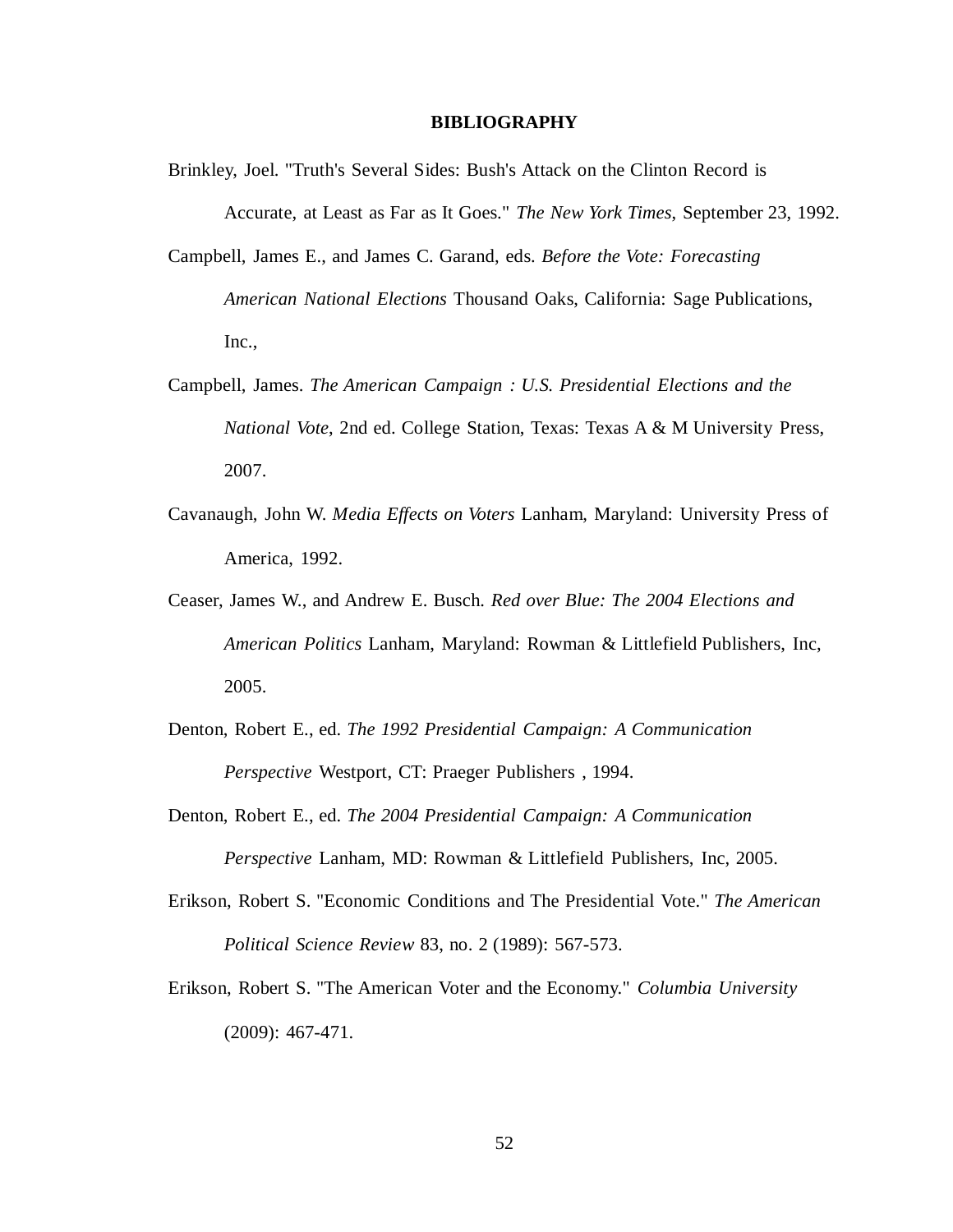- Fiorina, Morris. *Retrospective Voting in American National Elections* New Haven: Yale University Press, 1981.
- Green, John C., Mark J. Rozell, and Clyde Wilcox, eds. *The Values Campaign: The Christian Right and the 2004 Elections* Washington, D.C.: Georgetown University Press, 2006.
- Guseh, James S. "The Impact of Macroeconomic Conditions on Presidential Elections." *The Center for the Study of the Presidency* 26, no. 2 (1996): 415- 424.
- Kathleen H., ed. *Electing the President 2004: The Insider's View* Philadelphia: University of Pennsylvania Press,
- Lynch, Patrick. "Presidential Elections and the Economy 1872 to 1996: The Times They Are A 'Changin or The Song Remains the Same?." *Political Research Quarterly* 52, no. 4 (1999): 825-844.
- Nadeu, Richard, and Michael S. Lewis-Beck. "National Economic Voting in U.S. Presidential Elections." *The Journal of Politics* 63, no. 1 (2001): 159-181.
- Nelson, Michael, ed. *The Elections of 2004* Washington, D.C.: Congressional Quarterly Press, 2005.
- Pomper, Gerald M. *The Election of 1992: Reports and Interpretations* Chatham, New Jersey: Chatham House Publishers, 1993. Purdum, Todd S. "2 Kerry Votes on War and Peace Underline a Political Evolution." *The New York Times*, October 27, 2004.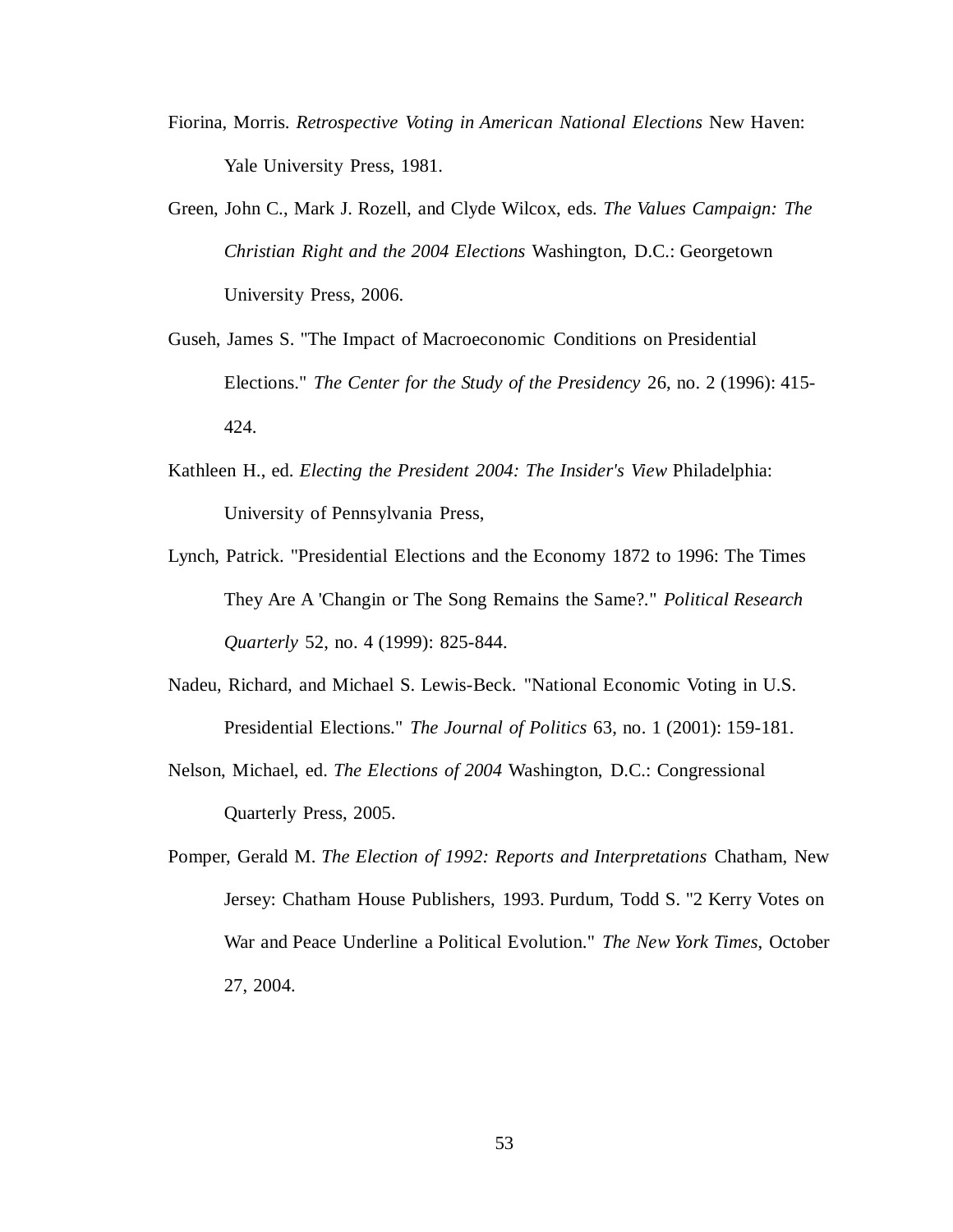- Toner, Robin. "THE 1992 CAMPAIGN: New Hampshire; Democratic Candidates' Next Three Weeks: a Scramble Around America ." *The New York Times*, February 20, 1992.
- Wayne, Stephen J. *The Road to the White House 1992: The Politics of Presidential Elections* New York City: St. Martin's Press, Inc, 1992. Wines, Michael. "Anatomy of a Loss." *Observer Reporter (Washington, PA)*, November 29, 1992.
- THE 1992 CAMPAIGN; Transcript of 2d TV Debate Between Bush, Clinton and Perot." *The New York Times*, October 16, 1992.